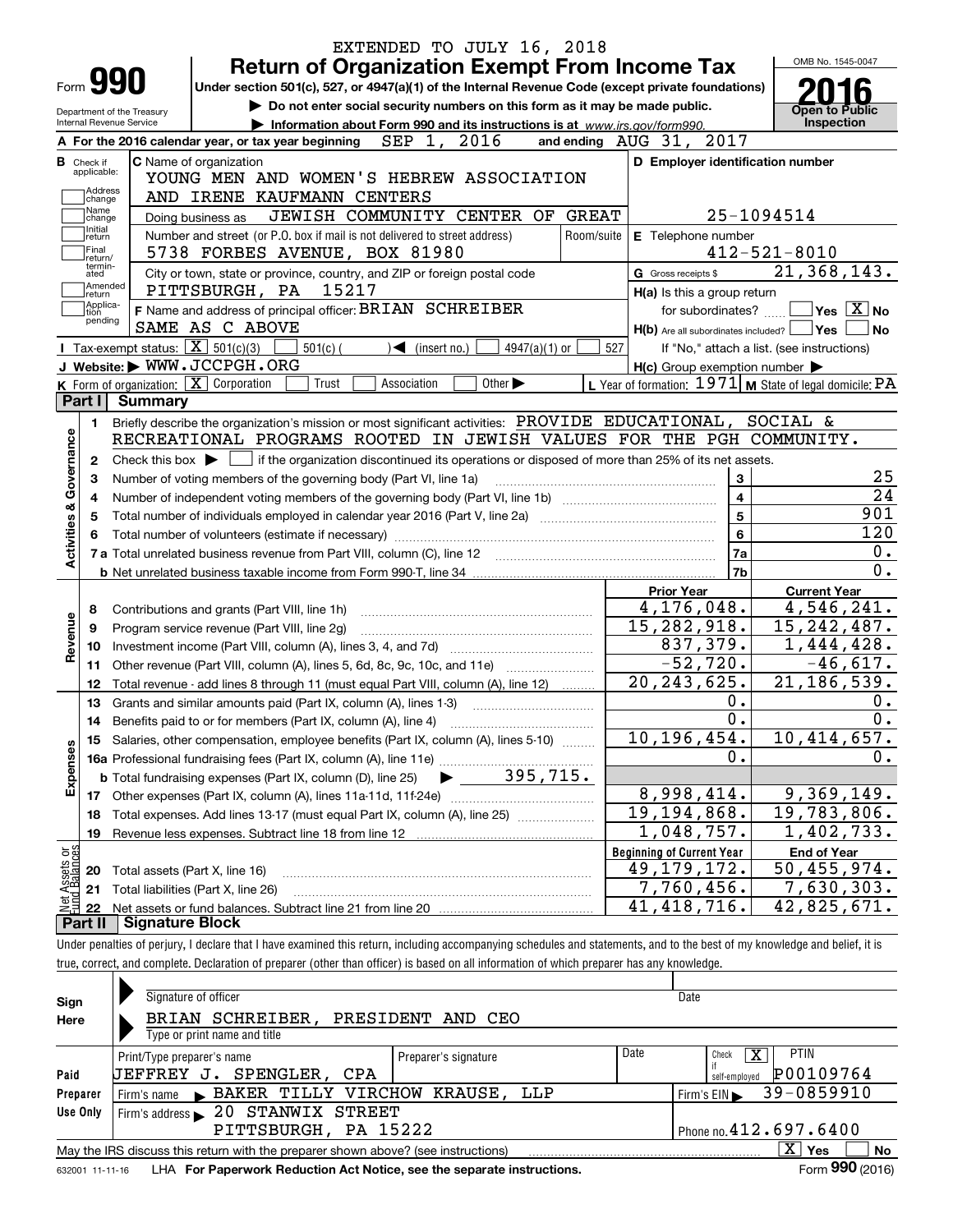|              | YOUNG MEN AND WOMEN'S HEBREW ASSOCIATION                                                                                                                                               |
|--------------|----------------------------------------------------------------------------------------------------------------------------------------------------------------------------------------|
|              | 25-1094514<br>AND IRENE KAUFMANN CENTERS<br>Page 2<br>Form 990 (2016)                                                                                                                  |
|              | <b>Statement of Program Service Accomplishments</b><br>Part III<br>$\overline{\mathbf{x}}$                                                                                             |
| 1            | Briefly describe the organization's mission:                                                                                                                                           |
|              | TO ADVANCE OUR VISION OF AN EXEMPLARY, THRIVING,<br>ENGAGED<br>COMMUNITY                                                                                                               |
|              | THE JCC'S MISSION IS TO ENRICH OUR COMMUNITY<br>ROOTED IN JEWISH VALUES,                                                                                                               |
|              | BY CREATING AN ENVIRONMENT THAT STRENGTHENS THE PHYSICAL,<br>INTELLECTUAL                                                                                                              |
|              | AND SPIRITUAL WELL-BEING OF INDIVIDUALS AND FAMILIES.                                                                                                                                  |
| $\mathbf{2}$ | Did the organization undertake any significant program services during the year which were not listed on the                                                                           |
|              | $\overline{\mathsf{Yes}}$ $\overline{\mathsf{X}}$ No<br>prior Form 990 or 990-EZ?                                                                                                      |
|              | If "Yes," describe these new services on Schedule O.                                                                                                                                   |
| 3            | $\Box$ Yes $\Box X \overline{X}$ No<br>Did the organization cease conducting, or make significant changes in how it conducts, any program services?                                    |
|              | If "Yes," describe these changes on Schedule O.                                                                                                                                        |
| 4            | Describe the organization's program service accomplishments for each of its three largest program services, as measured by expenses.                                                   |
|              | Section 501(c)(3) and 501(c)(4) organizations are required to report the amount of grants and allocations to others, the total expenses, and                                           |
|              | revenue, if any, for each program service reported.                                                                                                                                    |
| 4a           | 6,706,694.<br>8,032,897.<br>$0 \cdot$ ) (Revenue \$<br>(Expenses \$<br>including grants of \$<br>(Code:<br>(ECD)<br>OFTEN SERVES AS THE ENTRY POINT FOR<br>EARLY CHILDHOOD DEVELOPMENT |
|              | FAMILIES TO THE JCC AND IS OUR FIRST OPPORTUNITY TO DEVELOP                                                                                                                            |
|              | RELATIONSHIPS ACROSS THE LIFETIME CONTINUUM.<br>OUR FOCUS IS                                                                                                                           |
|              | (EDUCATIONALLY AND SOCIALLY)<br>FOR THE CHILD AND HIS/HER<br>DEVELOPMENTAL                                                                                                             |
|              | WE PROVIDE SERVICES FROM INFANT CARE TO PRE-KINDERGARTEN<br>FAMILY.                                                                                                                    |
|              | ENRICHMENT, FOLLOWING GUIDELINES DEVELOPED BY THE NATIONAL ASSOCIATION                                                                                                                 |
|              | FOR THE EDUCATION OF YOUNG CHILDREN (NAEYC),<br>AND THE PENNSYLVANIA                                                                                                                   |
|              | KEYSTONE STARS INITIATIVE.                                                                                                                                                             |
|              |                                                                                                                                                                                        |
|              | ECD UTILIZES ALL JCC DEPARTMENTS TO INCORPORATE GYM SKILLS,<br><b>MOTOR</b>                                                                                                            |
|              | MUSIC, ART, AND EMOTIONAL AND SPIRITUAL DEVELOPMENT<br>INTO THE<br>SKILLS,                                                                                                             |
|              | NATURAL PART OF A YOUNG CHILD'S DAY.<br>AS A RESULT,<br>THE CHILD ROUTINELY                                                                                                            |
| 4b           | 7,294,310.<br>6,096,995.<br>$0 \cdot$ ) (Revenue \$<br>including grants of \$<br>) (Expenses \$<br>(Code:<br>JCC DAY AND RESIDENT CAMPS ARE DESIGNED TO PROMOTE SELF-ESTEEM,           |
|              | ENCOURAGE GROUP SKILLS AND TEAMWORK, FOSTER<br>TRUST,<br>AND BUILD JEWISH                                                                                                              |
|              | CAMPING IS ALSO HIGHLY DEVELOPMENTAL AND ENCOMPASSES LIFE<br>IDENTITY.                                                                                                                 |
|              | SKILLS EDUCATION IN AN INFORMAL AND PLEASURABLE ATMOSPHERE.<br>THESE LIFE                                                                                                              |
|              | SKILLS ARE NURTURED THROUGH THE AGE CONTINUUM AND TAKE ADVANTAGE OF THE                                                                                                                |
|              | OUTDOOR/NATURAL ENVIRONMENT UNIQUE TO EACH CAMP AND THE OVER 2,000                                                                                                                     |
|              | CHILDREN WHO PARTICIPATE IN THEM.<br>THESE LIFE SKILLS TAKE ON NEW                                                                                                                     |
|              | MEANING AS MANY CAMPERS BECOME PART OF OUR COUNSELOR-IN-TRAINING (CIT),                                                                                                                |
|              | JUNIOR COUNSELOR, SENIOR COUNSELOR, AND UNIT HEAD PROGRAMS.                                                                                                                            |
|              |                                                                                                                                                                                        |
|              | CAMP BEGINS AT AGE 2 (AGE 7 FOR OVERNIGHT CAMP) AND CONTINUES THROUGH                                                                                                                  |
|              | AGE 16 WITH THE COUNSELOR IN TRAINING PROGRAM.<br>WHILE INDIVIDUAL                                                                                                                     |
|              | 2,438,798.<br>2,923,834. including grants of \$<br>$0.$ ) (Revenue \$<br>(Expenses \$<br>4c (Code:<br>A JCC CORE SERVICE PROGRAM, HEALTH/ PHYSICAL EDUCATION /WELLNESS IS              |
|              | AMONG OUR MOST WIDELY KNOWN ACTIVITIES.<br>THIS DEPARTMENT FOLLOWS THE                                                                                                                 |
|              | JCC OPERATING PHILOSOPHY OF INCLUSION AND ITS STRUCTURE PROVIDES                                                                                                                       |
|              | EXPERIENCES FOR INDIVIDUALS THROUGHOUT THE LIFE SPAN.<br>IN GENERAL,                                                                                                                   |
|              | APPROXIMATELY ONE-THIRD OF OUR PHYSICAL SPACE IN OUR YEAR-ROUND                                                                                                                        |
|              | FACILITIES ARE DEDICATED TOWARD THIS PURPOSE WHICH SERVES AN ESTIMATED                                                                                                                 |
|              | 12,000 INDIVIDUALS ANNUALLY.                                                                                                                                                           |
|              |                                                                                                                                                                                        |
|              | FITNESS AND WELLNESS ACTIVITIES RANGE FROM AQUATICS, TO MARTIAL ARTS,                                                                                                                  |
|              | BASKETBALL TO YOGA, BEGINNING WITH CHILDREN AS YOUNG AS SIX MONTHS TO                                                                                                                  |
|              | OLDER ADULTS IN THEIR 90'S IN BOTH SQUIRREL HILL AND SOUTH HILLS.<br>IN                                                                                                                |
|              | THE PAST FIVE YEARS, THE JCC HAS BEGUN INNOVATIVE PARTNERSHIP WITH TWO                                                                                                                 |
|              | 4d Other program services (Describe in Schedule O.)                                                                                                                                    |
|              | (Expenses \$<br>including grants of \$<br>(Revenue \$<br>18, 251, 041.<br>4e Total program service expenses                                                                            |
|              | Form 990 (2016)                                                                                                                                                                        |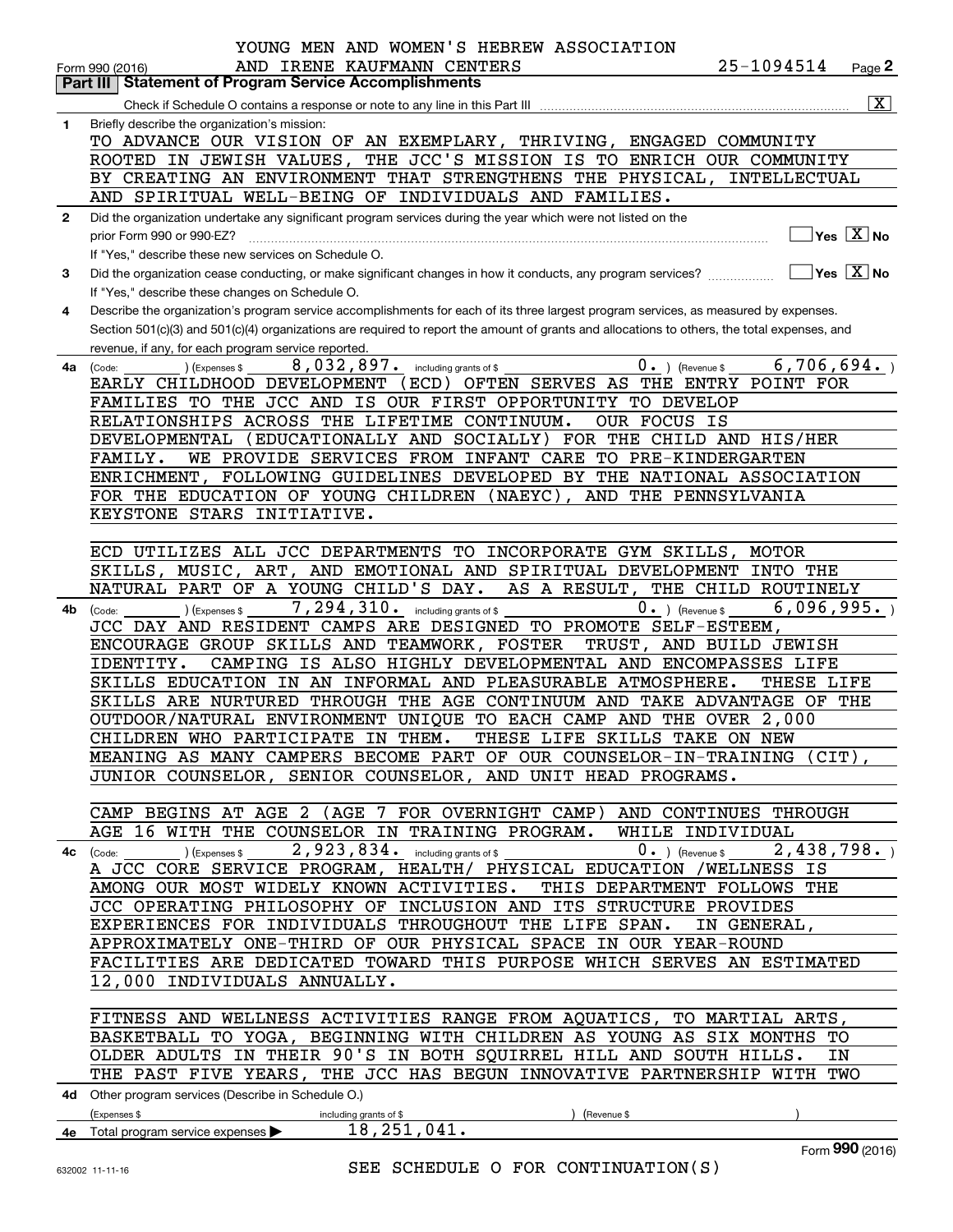|  |  |  |  |  |  | YOUNG MEN AND WOMEN'S HEBREW ASSOCIATION |
|--|--|--|--|--|--|------------------------------------------|
|--|--|--|--|--|--|------------------------------------------|

Form 990 (2016) AND IRENE KAUFMANN CENTERS 25-1094514 <sub>Page</sub> 3<br>**Part IV | Checklist of Required Schedules** 

|     |                                                                                                                                      |                 | Yes         | No     |
|-----|--------------------------------------------------------------------------------------------------------------------------------------|-----------------|-------------|--------|
| 1.  | Is the organization described in section $501(c)(3)$ or $4947(a)(1)$ (other than a private foundation)?                              |                 |             |        |
|     |                                                                                                                                      | 1.              | x           |        |
| 2   |                                                                                                                                      | $\mathbf{2}$    | $\mathbf X$ |        |
| З   | Did the organization engage in direct or indirect political campaign activities on behalf of or in opposition to candidates for      |                 |             |        |
|     |                                                                                                                                      | 3               |             | X.     |
| 4   | Section 501(c)(3) organizations. Did the organization engage in lobbying activities, or have a section 501(h) election in effect     |                 |             |        |
|     |                                                                                                                                      | 4               |             | X.     |
| 5   | Is the organization a section 501(c)(4), 501(c)(5), or 501(c)(6) organization that receives membership dues, assessments, or         |                 |             |        |
|     |                                                                                                                                      | 5               |             | x      |
| 6   | Did the organization maintain any donor advised funds or any similar funds or accounts for which donors have the right to            |                 |             |        |
|     | provide advice on the distribution or investment of amounts in such funds or accounts? If "Yes," complete Schedule D, Part I         | 6               |             | x      |
| 7   | Did the organization receive or hold a conservation easement, including easements to preserve open space,                            |                 |             |        |
|     |                                                                                                                                      | $\overline{7}$  |             | X.     |
| 8   | Did the organization maintain collections of works of art, historical treasures, or other similar assets? If "Yes," complete         |                 |             |        |
|     |                                                                                                                                      | 8               |             | x      |
| 9   | Did the organization report an amount in Part X, line 21, for escrow or custodial account liability, serve as a custodian for        |                 |             |        |
|     | amounts not listed in Part X; or provide credit counseling, debt management, credit repair, or debt negotiation services?            |                 |             |        |
|     | If "Yes," complete Schedule D, Part IV                                                                                               | 9               |             | X.     |
| 10  | Did the organization, directly or through a related organization, hold assets in temporarily restricted endowments, permanent        |                 |             |        |
|     |                                                                                                                                      | 10              | x           |        |
| 11  | If the organization's answer to any of the following questions is "Yes," then complete Schedule D, Parts VI, VII, VIII, IX, or X     |                 |             |        |
|     | as applicable.                                                                                                                       |                 |             |        |
| a   | Did the organization report an amount for land, buildings, and equipment in Part X, line 10? If "Yes," complete Schedule D,          |                 |             |        |
|     |                                                                                                                                      | 11a             | x           |        |
|     | <b>b</b> Did the organization report an amount for investments - other securities in Part X, line 12 that is 5% or more of its total |                 |             |        |
|     |                                                                                                                                      | 11 <sub>b</sub> |             | X.     |
|     | c Did the organization report an amount for investments - program related in Part X, line 13 that is 5% or more of its total         |                 |             |        |
|     |                                                                                                                                      | 11c             |             | X.     |
|     | d Did the organization report an amount for other assets in Part X, line 15 that is 5% or more of its total assets reported in       |                 |             |        |
|     |                                                                                                                                      | 11d             |             | x      |
|     |                                                                                                                                      | 11e             | X           |        |
| f   | Did the organization's separate or consolidated financial statements for the tax year include a footnote that addresses              |                 |             |        |
|     | the organization's liability for uncertain tax positions under FIN 48 (ASC 740)? If "Yes," complete Schedule D, Part X               | 11f             | х           |        |
|     | 12a Did the organization obtain separate, independent audited financial statements for the tax year? If "Yes," complete              |                 |             |        |
|     | Schedule D, Parts XI and XII                                                                                                         | 12a             | x           |        |
|     | <b>b</b> Was the organization included in consolidated, independent audited financial statements for the tax year?                   |                 |             |        |
|     | If "Yes," and if the organization answered "No" to line 12a, then completing Schedule D, Parts XI and XII is optional                | 12b             |             | х<br>X |
| 13  |                                                                                                                                      | 13              |             |        |
| 14a | Did the organization maintain an office, employees, or agents outside of the United States?                                          | 14a             |             | X      |
| b   | Did the organization have aggregate revenues or expenses of more than \$10,000 from grantmaking, fundraising, business,              |                 |             |        |
|     | investment, and program service activities outside the United States, or aggregate foreign investments valued at \$100,000           |                 |             |        |
|     |                                                                                                                                      | 14b             |             | x      |
| 15  | Did the organization report on Part IX, column (A), line 3, more than \$5,000 of grants or other assistance to or for any            |                 |             |        |
|     | Did the organization report on Part IX, column (A), line 3, more than \$5,000 of aggregate grants or other assistance to             | 15              |             | x      |
| 16  |                                                                                                                                      |                 |             | x      |
|     |                                                                                                                                      | 16              |             |        |
| 17  | Did the organization report a total of more than \$15,000 of expenses for professional fundraising services on Part IX,              |                 |             | x      |
|     |                                                                                                                                      | 17              |             |        |
| 18  | Did the organization report more than \$15,000 total of fundraising event gross income and contributions on Part VIII, lines         |                 | x           |        |
|     |                                                                                                                                      | 18              |             |        |
| 19  | Did the organization report more than \$15,000 of gross income from gaming activities on Part VIII, line 9a? If "Yes."               |                 |             | X.     |
|     |                                                                                                                                      | 19              |             |        |

Form (2016) **990**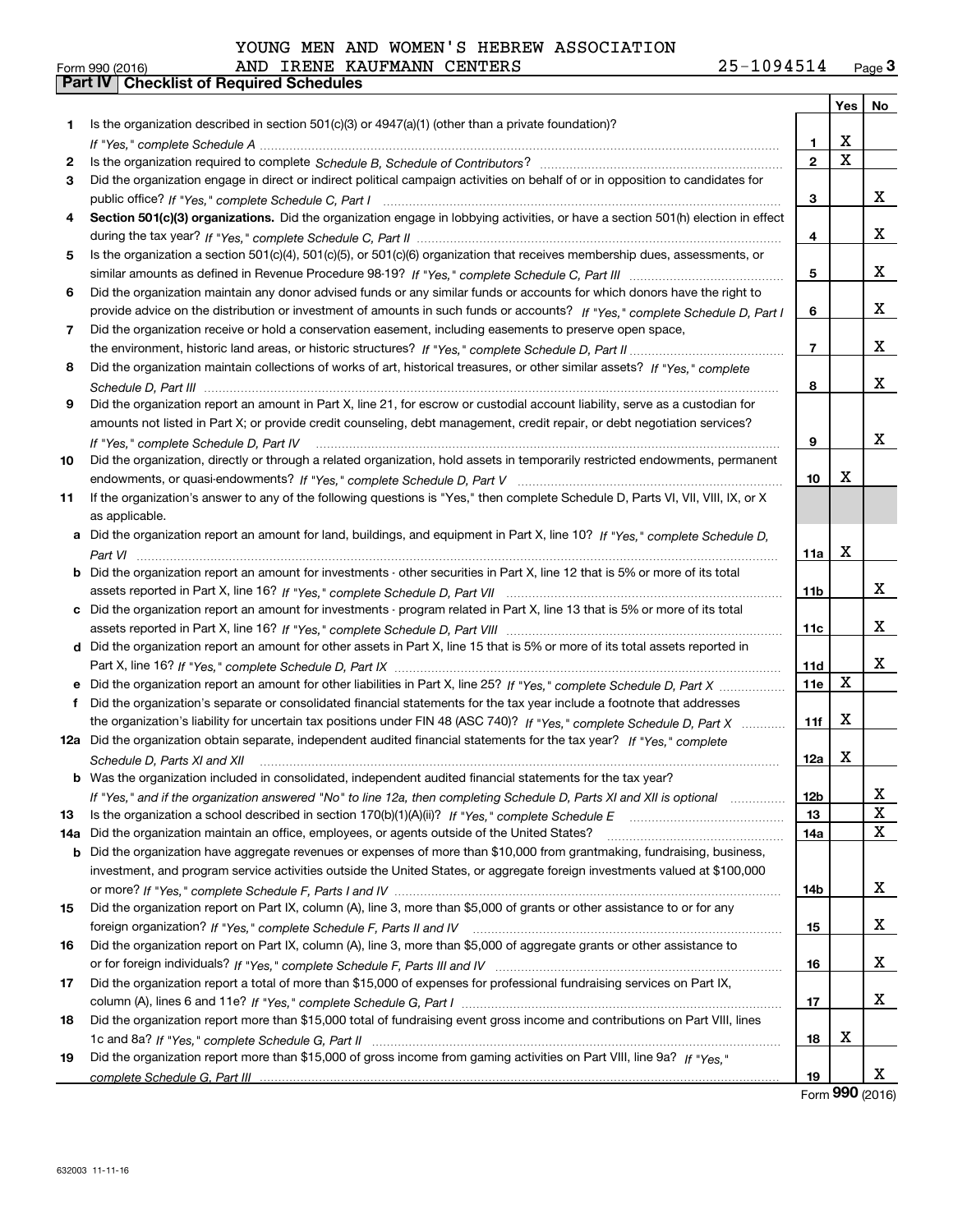|    | 25-1094514<br>AND IRENE KAUFMANN CENTERS<br>Form 990 (2016)                                                                       |                 |     | Page 4       |
|----|-----------------------------------------------------------------------------------------------------------------------------------|-----------------|-----|--------------|
|    | <b>Checklist of Required Schedules (continued)</b><br>Part IV                                                                     |                 |     |              |
|    |                                                                                                                                   |                 | Yes | No           |
|    | 20a Did the organization operate one or more hospital facilities? If "Yes," complete Schedule H                                   | 20a             |     | X            |
|    | <b>b</b> If "Yes" to line 20a, did the organization attach a copy of its audited financial statements to this return?             | 20 <sub>b</sub> |     |              |
| 21 | Did the organization report more than \$5,000 of grants or other assistance to any domestic organization or                       |                 |     |              |
|    |                                                                                                                                   | 21              |     | X            |
| 22 | Did the organization report more than \$5,000 of grants or other assistance to or for domestic individuals on                     |                 |     |              |
|    |                                                                                                                                   | 22              | х   |              |
| 23 | Did the organization answer "Yes" to Part VII, Section A, line 3, 4, or 5 about compensation of the organization's current        |                 |     |              |
|    | and former officers, directors, trustees, key employees, and highest compensated employees? If "Yes," complete                    |                 |     |              |
|    |                                                                                                                                   | 23              | х   |              |
|    | 24a Did the organization have a tax-exempt bond issue with an outstanding principal amount of more than \$100,000 as of the       |                 |     |              |
|    | last day of the year, that was issued after December 31, 2002? If "Yes," answer lines 24b through 24d and complete                |                 |     |              |
|    | Schedule K. If "No", go to line 25a                                                                                               | 24a             |     | X            |
| b  |                                                                                                                                   | 24b             |     |              |
| c  | Did the organization maintain an escrow account other than a refunding escrow at any time during the year to defease              |                 |     |              |
|    |                                                                                                                                   | 24c             |     |              |
|    |                                                                                                                                   | 24d             |     |              |
|    |                                                                                                                                   |                 |     |              |
|    | 25a Section 501(c)(3), 501(c)(4), and 501(c)(29) organizations. Did the organization engage in an excess benefit                  |                 |     | X            |
|    |                                                                                                                                   | 25a             |     |              |
|    | b Is the organization aware that it engaged in an excess benefit transaction with a disqualified person in a prior year, and      |                 |     |              |
|    | that the transaction has not been reported on any of the organization's prior Forms 990 or 990-EZ? If "Yes," complete             |                 |     |              |
|    | Schedule L, Part I                                                                                                                | 25b             |     | x            |
| 26 | Did the organization report any amount on Part X, line 5, 6, or 22 for receivables from or payables to any current or             |                 |     |              |
|    | former officers, directors, trustees, key employees, highest compensated employees, or disqualified persons? If "Yes."            |                 |     |              |
|    |                                                                                                                                   | 26              |     | x            |
| 27 | Did the organization provide a grant or other assistance to an officer, director, trustee, key employee, substantial              |                 |     |              |
|    | contributor or employee thereof, a grant selection committee member, or to a 35% controlled entity or family member               |                 |     |              |
|    |                                                                                                                                   | 27              |     | x            |
| 28 | Was the organization a party to a business transaction with one of the following parties (see Schedule L, Part IV                 |                 |     |              |
|    | instructions for applicable filing thresholds, conditions, and exceptions):                                                       |                 |     |              |
|    | a A current or former officer, director, trustee, or key employee? If "Yes," complete Schedule L, Part IV                         | 28a             |     | х            |
|    | b A family member of a current or former officer, director, trustee, or key employee? If "Yes," complete Schedule L, Part IV      | 28 <sub>b</sub> |     | X            |
|    | c An entity of which a current or former officer, director, trustee, or key employee (or a family member thereof) was an officer, |                 |     |              |
|    |                                                                                                                                   | 28c             |     | X            |
| 29 |                                                                                                                                   | 29              |     | $\mathbf{X}$ |
|    | Did the organization receive contributions of art, historical treasures, or other similar assets, or qualified conservation       |                 |     |              |
|    |                                                                                                                                   | 30              |     | X            |
| 31 | Did the organization liquidate, terminate, or dissolve and cease operations?                                                      |                 |     |              |
|    |                                                                                                                                   | 31              |     | х            |
| 32 | Did the organization sell, exchange, dispose of, or transfer more than 25% of its net assets? If "Yes," complete                  |                 |     |              |
|    |                                                                                                                                   | 32              |     | х            |
| 33 | Did the organization own 100% of an entity disregarded as separate from the organization under Regulations                        |                 |     |              |
|    |                                                                                                                                   | 33              |     | х            |
| 34 | Was the organization related to any tax-exempt or taxable entity? If "Yes," complete Schedule R, Part II, III, or IV, and         |                 |     |              |
|    |                                                                                                                                   | 34              |     | х            |
|    | 35a Did the organization have a controlled entity within the meaning of section 512(b)(13)?                                       |                 |     | X            |
|    |                                                                                                                                   | 35a             |     |              |
|    | b If "Yes" to line 35a, did the organization receive any payment from or engage in any transaction with a controlled entity       |                 |     |              |
|    |                                                                                                                                   | 35b             |     |              |
| 36 | Section 501(c)(3) organizations. Did the organization make any transfers to an exempt non-charitable related organization?        |                 |     |              |
|    |                                                                                                                                   | 36              |     | x            |
| 37 | Did the organization conduct more than 5% of its activities through an entity that is not a related organization                  |                 |     |              |
|    |                                                                                                                                   | 37              |     | х            |
| 38 | Did the organization complete Schedule O and provide explanations in Schedule O for Part VI, lines 11b and 19?                    |                 |     |              |
|    |                                                                                                                                   | 38              | х   |              |

Form (2016) **990**

 $\overline{\phantom{a}}$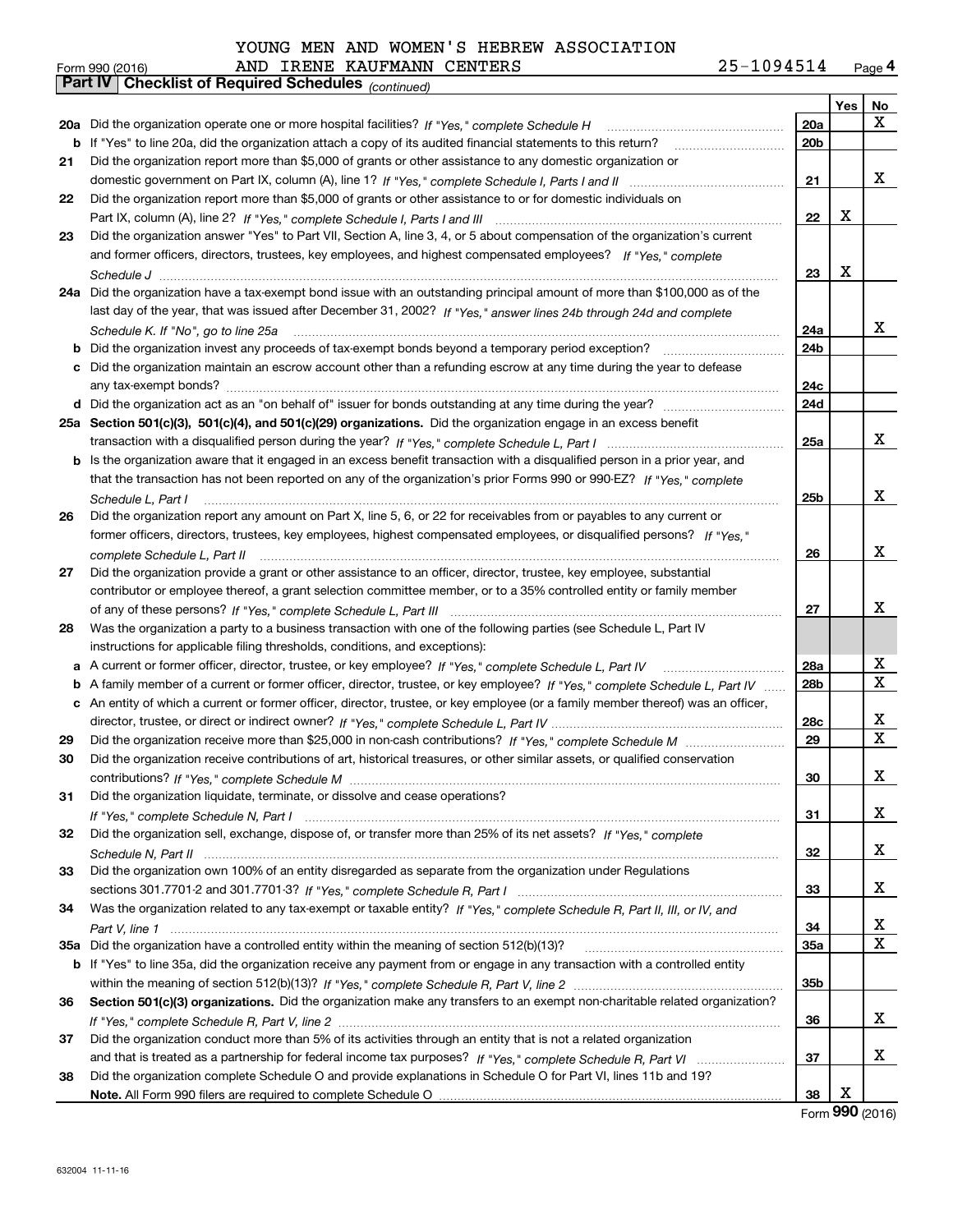| 25-1094514 | Page $5$ |
|------------|----------|
|------------|----------|

|               | AND IRENE KAUFMANN CENTERS<br>Form 990 (2016)                                                                                                   |                 | 25-1094514 |                |     | <u>Page</u> 5 |
|---------------|-------------------------------------------------------------------------------------------------------------------------------------------------|-----------------|------------|----------------|-----|---------------|
| <b>Part V</b> | <b>Statements Regarding Other IRS Filings and Tax Compliance</b>                                                                                |                 |            |                |     |               |
|               | Check if Schedule O contains a response or note to any line in this Part V                                                                      |                 |            |                |     |               |
|               |                                                                                                                                                 |                 |            |                | Yes | No            |
|               |                                                                                                                                                 | 1a              | 55         |                |     |               |
| b             | Enter the number of Forms W-2G included in line 1a. Enter -0- if not applicable                                                                 | 1 <sub>b</sub>  | $\Omega$   |                |     |               |
|               | Did the organization comply with backup withholding rules for reportable payments to vendors and reportable gaming                              |                 |            |                |     |               |
|               |                                                                                                                                                 |                 |            | 1c             |     |               |
|               | 2a Enter the number of employees reported on Form W-3, Transmittal of Wage and Tax Statements,                                                  |                 |            |                |     |               |
|               | filed for the calendar year ending with or within the year covered by this return                                                               | 2a              | 901        |                |     |               |
|               |                                                                                                                                                 |                 |            | 2 <sub>b</sub> | х   |               |
|               |                                                                                                                                                 |                 |            |                |     |               |
| За            | Did the organization have unrelated business gross income of \$1,000 or more during the year?                                                   |                 |            | 3a             |     | х             |
|               |                                                                                                                                                 |                 |            | 3 <sub>b</sub> |     |               |
|               | 4a At any time during the calendar year, did the organization have an interest in, or a signature or other authority over, a                    |                 |            |                |     |               |
|               | financial account in a foreign country (such as a bank account, securities account, or other financial account)?                                |                 |            | 4a             |     | x             |
|               | <b>b</b> If "Yes," enter the name of the foreign country: $\blacktriangleright$                                                                 |                 |            |                |     |               |
|               | See instructions for filing requirements for FinCEN Form 114, Report of Foreign Bank and Financial Accounts (FBAR).                             |                 |            |                |     |               |
| 5a            | Was the organization a party to a prohibited tax shelter transaction at any time during the tax year?                                           |                 |            | 5a             |     | х             |
| b             |                                                                                                                                                 |                 |            | 5 <sub>b</sub> |     | X             |
| c             | If "Yes," to line 5a or 5b, did the organization file Form 8886-T?                                                                              |                 |            | 5c             |     |               |
| 6а            | Does the organization have annual gross receipts that are normally greater than \$100,000, and did the organization solicit                     |                 |            |                |     |               |
|               | any contributions that were not tax deductible as charitable contributions?                                                                     |                 |            | 6a             |     | X             |
|               | <b>b</b> If "Yes," did the organization include with every solicitation an express statement that such contributions or gifts                   |                 |            |                |     |               |
|               | were not tax deductible?                                                                                                                        |                 |            | 6b             |     |               |
| 7             | Organizations that may receive deductible contributions under section 170(c).                                                                   |                 |            |                |     |               |
| a             | Did the organization receive a payment in excess of \$75 made partly as a contribution and partly for goods and services provided to the payor? |                 |            | 7a             |     | x             |
| b             | If "Yes," did the organization notify the donor of the value of the goods or services provided?                                                 |                 |            | 7b             |     |               |
|               | Did the organization sell, exchange, or otherwise dispose of tangible personal property for which it was required                               |                 |            |                |     |               |
|               |                                                                                                                                                 |                 |            | 7c             |     | X             |
| d             |                                                                                                                                                 | 7d              |            |                |     |               |
| е             | Did the organization receive any funds, directly or indirectly, to pay premiums on a personal benefit contract?                                 |                 |            | 7e             |     | x             |
| f             | Did the organization, during the year, pay premiums, directly or indirectly, on a personal benefit contract?                                    |                 |            | 7f             |     | X             |
| g             | If the organization received a contribution of qualified intellectual property, did the organization file Form 8899 as required?                |                 |            | 7g             |     |               |
| h.            | If the organization received a contribution of cars, boats, airplanes, or other vehicles, did the organization file a Form 1098-C?              |                 |            | 7h             |     |               |
| 8             | Sponsoring organizations maintaining donor advised funds. Did a donor advised fund maintained by the                                            |                 |            |                |     |               |
|               | sponsoring organization have excess business holdings at any time during the year?                                                              |                 |            | 8              |     |               |
|               | Sponsoring organizations maintaining donor advised funds.                                                                                       |                 |            |                |     |               |
| a             | Did the sponsoring organization make any taxable distributions under section 4966?                                                              |                 |            | 9а             |     |               |
| b             | Did the sponsoring organization make a distribution to a donor, donor advisor, or related person?                                               |                 |            | 9b             |     |               |
| 10            | Section 501(c)(7) organizations. Enter:                                                                                                         |                 |            |                |     |               |
| а             | Initiation fees and capital contributions included on Part VIII, line 12 <i>manuarrouus</i> manuations of the lates                             | 10a             |            |                |     |               |
| b             | Gross receipts, included on Form 990, Part VIII, line 12, for public use of club facilities                                                     | 10 <sub>b</sub> |            |                |     |               |
| 11            | Section 501(c)(12) organizations. Enter:                                                                                                        |                 |            |                |     |               |
| a             | Gross income from members or shareholders                                                                                                       | 11a             |            |                |     |               |
| b             | Gross income from other sources (Do not net amounts due or paid to other sources against                                                        |                 |            |                |     |               |
|               | amounts due or received from them.)                                                                                                             | 11b             |            |                |     |               |
| 12a           | Section 4947(a)(1) non-exempt charitable trusts. Is the organization filing Form 990 in lieu of Form 1041?                                      |                 |            | 12a            |     |               |
|               | <b>b</b> If "Yes," enter the amount of tax-exempt interest received or accrued during the year <i>manument</i>                                  | 12b             |            |                |     |               |
| 13            | Section 501(c)(29) qualified nonprofit health insurance issuers.                                                                                |                 |            |                |     |               |
|               | a Is the organization licensed to issue qualified health plans in more than one state?                                                          |                 |            | 13а            |     |               |
|               | Note. See the instructions for additional information the organization must report on Schedule O.                                               |                 |            |                |     |               |
|               | <b>b</b> Enter the amount of reserves the organization is required to maintain by the states in which the                                       |                 |            |                |     |               |
|               |                                                                                                                                                 | 13b             |            |                |     |               |
|               |                                                                                                                                                 | 13с             |            |                |     |               |
|               | 14a Did the organization receive any payments for indoor tanning services during the tax year?                                                  |                 |            | 14a            |     | x             |
|               |                                                                                                                                                 |                 |            | 14b            |     |               |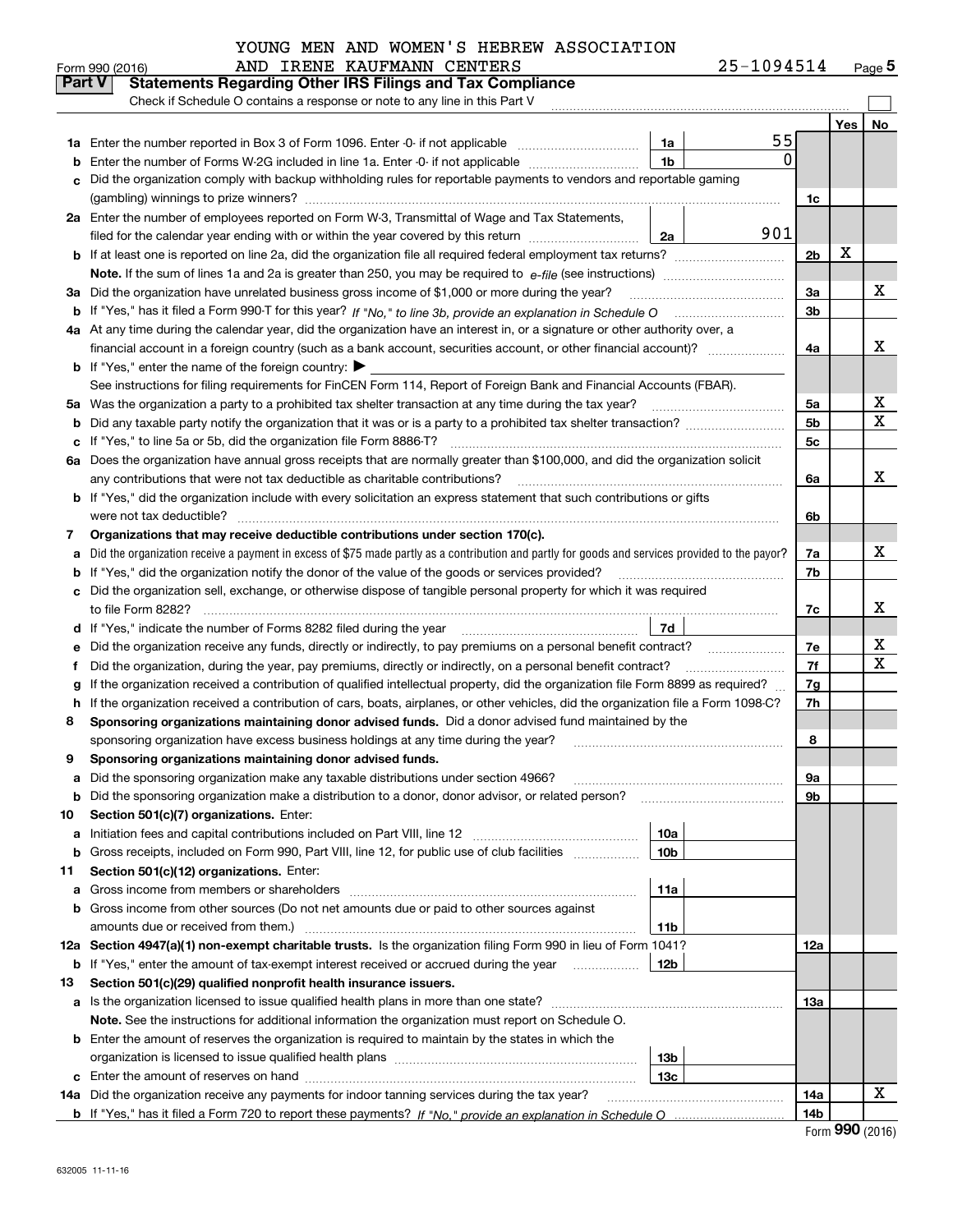| Form 990 (2016) |  | AND IRENE KAUFMANN CENTERS |                                                                                                                  | 25-1094514                                                                                                                    | $P_{\text{aqe}}$ 6 |
|-----------------|--|----------------------------|------------------------------------------------------------------------------------------------------------------|-------------------------------------------------------------------------------------------------------------------------------|--------------------|
|                 |  |                            |                                                                                                                  | Part VI   Governance, Management, and Disclosure For each "Yes" response to lines 2 through 7b below, and for a "No" response |                    |
|                 |  |                            | to line 8a, 8b, or 10b below, describe the circumstances, processes, or changes in Schedule O. See instructions. |                                                                                                                               |                    |

|     | Check if Schedule O contains a response or note to any line in this Part VI                                                                                                                                      |    |  |    |                        |                            | $\overline{\mathbf{x}}$ |  |
|-----|------------------------------------------------------------------------------------------------------------------------------------------------------------------------------------------------------------------|----|--|----|------------------------|----------------------------|-------------------------|--|
|     | Section A. Governing Body and Management                                                                                                                                                                         |    |  |    |                        |                            |                         |  |
|     |                                                                                                                                                                                                                  |    |  |    |                        | Yes                        | No                      |  |
|     | <b>1a</b> Enter the number of voting members of the governing body at the end of the tax year                                                                                                                    | 1a |  | 25 |                        |                            |                         |  |
|     | If there are material differences in voting rights among members of the governing body, or if the governing                                                                                                      |    |  |    |                        |                            |                         |  |
|     | body delegated broad authority to an executive committee or similar committee, explain in Schedule O.                                                                                                            |    |  |    |                        |                            |                         |  |
| b   | Enter the number of voting members included in line 1a, above, who are independent                                                                                                                               | 1b |  | 24 |                        |                            |                         |  |
| 2   | Did any officer, director, trustee, or key employee have a family relationship or a business relationship with any other                                                                                         |    |  |    |                        |                            |                         |  |
|     | officer, director, trustee, or key employee?                                                                                                                                                                     |    |  |    | $\mathbf{2}$           |                            | X                       |  |
| 3   | Did the organization delegate control over management duties customarily performed by or under the direct supervision                                                                                            |    |  |    |                        |                            |                         |  |
|     |                                                                                                                                                                                                                  |    |  |    | 3                      |                            | X                       |  |
| 4   | Did the organization make any significant changes to its governing documents since the prior Form 990 was filed?                                                                                                 |    |  |    | $\overline{4}$         |                            | X                       |  |
| 5   |                                                                                                                                                                                                                  |    |  |    | 5                      |                            | X                       |  |
| 6   | Did the organization have members or stockholders?                                                                                                                                                               |    |  |    | 6                      |                            | X                       |  |
| 7a  | Did the organization have members, stockholders, or other persons who had the power to elect or appoint one or                                                                                                   |    |  |    |                        |                            |                         |  |
|     | more members of the governing body?                                                                                                                                                                              |    |  |    | 7a                     |                            | X                       |  |
|     | <b>b</b> Are any governance decisions of the organization reserved to (or subject to approval by) members, stockholders, or                                                                                      |    |  |    |                        |                            |                         |  |
|     | persons other than the governing body?                                                                                                                                                                           |    |  |    | 7b                     |                            | x                       |  |
| 8   | Did the organization contemporaneously document the meetings held or written actions undertaken during the year by the following:                                                                                |    |  |    |                        |                            |                         |  |
| a   | The governing body?                                                                                                                                                                                              |    |  |    | 8а                     | X                          |                         |  |
| b   |                                                                                                                                                                                                                  |    |  |    | 8b                     | $\mathbf X$                |                         |  |
| 9   | Is there any officer, director, trustee, or key employee listed in Part VII, Section A, who cannot be reached at the                                                                                             |    |  |    |                        |                            |                         |  |
|     |                                                                                                                                                                                                                  |    |  |    | 9                      |                            | x                       |  |
|     | Section B. Policies <sub>(This Section B requests information about policies not required by the Internal Revenue Code.)</sub>                                                                                   |    |  |    |                        |                            |                         |  |
|     |                                                                                                                                                                                                                  |    |  |    |                        | Yes                        | No                      |  |
|     |                                                                                                                                                                                                                  |    |  |    | 10a                    | X                          |                         |  |
|     | <b>b</b> If "Yes," did the organization have written policies and procedures governing the activities of such chapters, affiliates,                                                                              |    |  |    |                        |                            |                         |  |
|     | and branches to ensure their operations are consistent with the organization's exempt purposes?                                                                                                                  |    |  |    | 10 <sub>b</sub><br>11a | X<br>X                     |                         |  |
|     | 11a Has the organization provided a complete copy of this Form 990 to all members of its governing body before filing the form?                                                                                  |    |  |    |                        |                            |                         |  |
| b   | Describe in Schedule O the process, if any, used by the organization to review this Form 990.                                                                                                                    |    |  |    |                        |                            |                         |  |
| 12a | Did the organization have a written conflict of interest policy? If "No," go to line 13                                                                                                                          |    |  |    | 12a                    | X                          |                         |  |
| b   | Were officers, directors, or trustees, and key employees required to disclose annually interests that could give rise to conflicts?                                                                              |    |  |    | 12 <sub>b</sub>        | X                          |                         |  |
| с   | Did the organization regularly and consistently monitor and enforce compliance with the policy? If "Yes." describe                                                                                               |    |  |    |                        |                            |                         |  |
|     | in Schedule O how this was done www.communication.com/www.communications.com/www.communications.com/                                                                                                             |    |  |    | 12c                    | X                          |                         |  |
| 13  | Did the organization have a written whistleblower policy?                                                                                                                                                        |    |  |    | 13                     | $\mathbf X$<br>$\mathbf X$ |                         |  |
| 14  | Did the organization have a written document retention and destruction policy?                                                                                                                                   |    |  |    | 14                     |                            |                         |  |
| 15  | Did the process for determining compensation of the following persons include a review and approval by independent                                                                                               |    |  |    |                        |                            |                         |  |
|     | persons, comparability data, and contemporaneous substantiation of the deliberation and decision?                                                                                                                |    |  |    |                        | Х                          |                         |  |
| a   | The organization's CEO, Executive Director, or top management official manufactured content of the organization's CEO, Executive Director, or top management official                                            |    |  |    | 15a                    | X                          |                         |  |
|     | <b>b</b> Other officers or key employees of the organization                                                                                                                                                     |    |  |    | 15b                    |                            |                         |  |
|     | If "Yes" to line 15a or 15b, describe the process in Schedule O (see instructions).<br>16a Did the organization invest in, contribute assets to, or participate in a joint venture or similar arrangement with a |    |  |    |                        |                            |                         |  |
|     | taxable entity during the year?                                                                                                                                                                                  |    |  |    | 16a                    |                            | X                       |  |
|     | b If "Yes," did the organization follow a written policy or procedure requiring the organization to evaluate its participation                                                                                   |    |  |    |                        |                            |                         |  |
|     | in joint venture arrangements under applicable federal tax law, and take steps to safeguard the organization's                                                                                                   |    |  |    |                        |                            |                         |  |
|     | exempt status with respect to such arrangements?                                                                                                                                                                 |    |  |    | 16b                    |                            |                         |  |
|     | Section C. Disclosure                                                                                                                                                                                            |    |  |    |                        |                            |                         |  |
| 17  | List the states with which a copy of this Form 990 is required to be filed $\blacktriangleright$ PA                                                                                                              |    |  |    |                        |                            |                         |  |
| 18  | Section 6104 requires an organization to make its Forms 1023 (or 1024 if applicable), 990, and 990-T (Section 501(c)(3)s only) available                                                                         |    |  |    |                        |                            |                         |  |
|     | for public inspection. Indicate how you made these available. Check all that apply.                                                                                                                              |    |  |    |                        |                            |                         |  |
|     | $X$ Own website<br>$\boxed{\textbf{X}}$ Upon request<br>Another's website<br>Other (explain in Schedule O)                                                                                                       |    |  |    |                        |                            |                         |  |
| 19  | Describe in Schedule O whether (and if so, how) the organization made its governing documents, conflict of interest policy, and financial                                                                        |    |  |    |                        |                            |                         |  |
|     | statements available to the public during the tax year.                                                                                                                                                          |    |  |    |                        |                            |                         |  |
| 20  | State the name, address, and telephone number of the person who possesses the organization's books and records:                                                                                                  |    |  |    |                        |                            |                         |  |
|     | DIANE NEWLAND - 412-521-8010                                                                                                                                                                                     |    |  |    |                        |                            |                         |  |
|     | 5738 FORBES AVENUE, BOX 81980, PITTSBURGH, PA<br>15217                                                                                                                                                           |    |  |    |                        |                            |                         |  |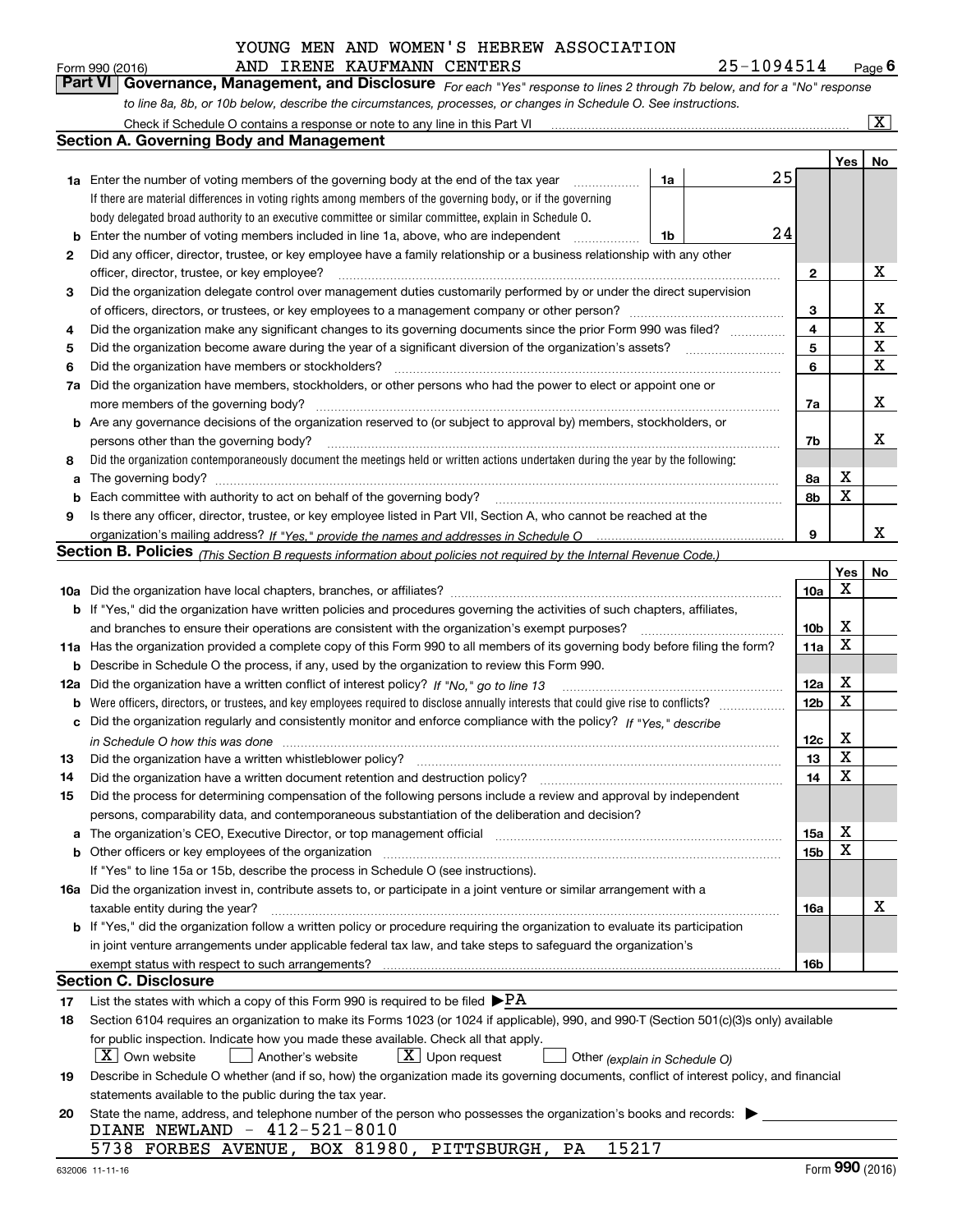|  |  |  | YOUNG MEN AND WOMEN'S HEBREW ASSOCIATION |
|--|--|--|------------------------------------------|
|  |  |  |                                          |

| 25-1094514 | Pag |
|------------|-----|
|------------|-----|

 $\mathcal{L}^{\text{max}}$ 

| Form 990 (2016) |                                               | AND IRENE KAUFMANN CENTERS | 25-1094514                                                                                 | Page 7 |
|-----------------|-----------------------------------------------|----------------------------|--------------------------------------------------------------------------------------------|--------|
|                 |                                               |                            | Part VII Compensation of Officers, Directors, Trustees, Key Employees, Highest Compensated |        |
|                 | <b>Employees, and Independent Contractors</b> |                            |                                                                                            |        |

Check if Schedule O contains a response or note to any line in this Part VII

**Section A. Officers, Directors, Trustees, Key Employees, and Highest Compensated Employees**

**1a**  Complete this table for all persons required to be listed. Report compensation for the calendar year ending with or within the organization's tax year.

**•** List all of the organization's current officers, directors, trustees (whether individuals or organizations), regardless of amount of compensation. Enter -0- in columns  $(D)$ ,  $(E)$ , and  $(F)$  if no compensation was paid.

● List all of the organization's **current** key employees, if any. See instructions for definition of "key employee."

**•** List the organization's five current highest compensated employees (other than an officer, director, trustee, or key employee) who received reportable compensation (Box 5 of Form W-2 and/or Box 7 of Form 1099-MISC) of more than \$100,000 from the organization and any related organizations.

 $\bullet$  List all of the organization's **former** officers, key employees, and highest compensated employees who received more than \$100,000 of reportable compensation from the organization and any related organizations.

**•** List all of the organization's former directors or trustees that received, in the capacity as a former director or trustee of the organization, more than \$10,000 of reportable compensation from the organization and any related organizations.

List persons in the following order: individual trustees or directors; institutional trustees; officers; key employees; highest compensated employees; and former such persons.

Check this box if neither the organization nor any related organization compensated any current officer, director, or trustee.  $\mathcal{L}^{\text{max}}$ 

| (A)                        | (B)                    |                               |                                                                  |                         | (C)          |                                 |        | (D)                 | (E)                              | (F)                      |
|----------------------------|------------------------|-------------------------------|------------------------------------------------------------------|-------------------------|--------------|---------------------------------|--------|---------------------|----------------------------------|--------------------------|
| Name and Title             | Average                |                               | (do not check more than one                                      | Position                |              |                                 |        | Reportable          | Reportable                       | Estimated                |
|                            | hours per              |                               | box, unless person is both an<br>officer and a director/trustee) |                         |              |                                 |        | compensation        | compensation                     | amount of                |
|                            | week                   |                               |                                                                  |                         |              |                                 |        | from                | from related                     | other                    |
|                            | (list any<br>hours for |                               |                                                                  |                         |              |                                 |        | the<br>organization | organizations<br>(W-2/1099-MISC) | compensation<br>from the |
|                            | related                |                               |                                                                  |                         |              |                                 |        | (W-2/1099-MISC)     |                                  | organization             |
|                            | organizations          |                               |                                                                  |                         |              |                                 |        |                     |                                  | and related              |
|                            | below                  | ndividual trustee or director | nstitutional trustee                                             |                         | Key employee | Highest compensated<br>employee |        |                     |                                  | organizations            |
|                            | line)                  |                               |                                                                  | Officer                 |              |                                 | Former |                     |                                  |                          |
| DEBORAH GRAVER<br>(1)      | 0.50                   |                               |                                                                  |                         |              |                                 |        |                     |                                  |                          |
| <b>BOARD MEMBER</b>        |                        | $\mathbf x$                   |                                                                  |                         |              |                                 |        | 0.                  | $\mathbf 0$ .                    | $\mathbf 0$ .            |
| MARC BROWN<br>(2)          | 3.00                   |                               |                                                                  |                         |              |                                 |        |                     |                                  |                          |
| IMMEDIATE PAST CHAIR       |                        | $\mathbf X$                   |                                                                  | $\overline{\textbf{X}}$ |              |                                 |        | 0.                  | $\mathbf 0$ .                    | $\mathbf 0$ .            |
| LOUIS PLUNG<br>(3)         | 0.50                   |                               |                                                                  |                         |              |                                 |        |                     |                                  |                          |
| <b>BOARD MEMBER</b>        |                        | $\mathbf X$                   |                                                                  |                         |              |                                 |        | 0.                  | $\mathbf 0$ .                    | $0$ .                    |
| DOUGLAS KRESS<br>(4)       | 0.50                   |                               |                                                                  |                         |              |                                 |        |                     |                                  |                          |
| <b>BOARD MEMBER</b>        |                        | $\mathbf X$                   |                                                                  |                         |              |                                 |        | $0$ .               | $\mathbf 0$ .                    | $0_{.}$                  |
| WILLIAM GOODMAN<br>(5)     | 1.00                   |                               |                                                                  |                         |              |                                 |        |                     |                                  |                          |
| VICE CHAIR                 |                        | $\mathbf X$                   |                                                                  | $\mathbf X$             |              |                                 |        | 0.                  | $\mathbf 0$ .                    | $\mathbf 0$ .            |
| ERIC SMIGA<br>(6)          | 3.00                   |                               |                                                                  |                         |              |                                 |        |                     |                                  |                          |
| BOARD MEMBER               |                        | $\mathbf X$                   |                                                                  |                         |              |                                 |        | $0$ .               | $\mathbf 0$ .                    | $\mathbf 0$ .            |
| CAROLE S. KATZ<br>(7)      | 3.00                   |                               |                                                                  |                         |              |                                 |        |                     |                                  |                          |
| ASSISTANT SECRETARY        |                        | $\mathbf X$                   |                                                                  | $\mathbf X$             |              |                                 |        | 0.                  | $\mathbf 0$ .                    | $0$ .                    |
| SCOTT D. LEIB<br>(8)       | 0.50                   |                               |                                                                  |                         |              |                                 |        |                     |                                  |                          |
| BOARD MEMBER               |                        | $\overline{\mathbf{X}}$       |                                                                  |                         |              |                                 |        | 0.                  | 0.                               | $0_{.}$                  |
| <b>AUDREY RUSSO</b><br>(9) | 3.00                   |                               |                                                                  |                         |              |                                 |        |                     |                                  |                          |
| <b>ASSISTANT TREASURER</b> |                        | $\mathbf x$                   |                                                                  | $\mathbf X$             |              |                                 |        | 0.                  | $\mathbf 0$ .                    | $\mathbf 0$ .            |
| (10) KENNETH T. SEGEL      | 3.00                   |                               |                                                                  |                         |              |                                 |        |                     |                                  |                          |
| VICE CHAIR                 |                        | $\mathbf X$                   |                                                                  | $\overline{\textbf{X}}$ |              |                                 |        | 0.                  | $\mathbf 0$ .                    | $\mathbf 0$ .            |
| (11) TODD E. REIDBORD      | 3.00                   |                               |                                                                  |                         |              |                                 |        |                     |                                  |                          |
| <b>BOARD MEMBER</b>        |                        | $\mathbf X$                   |                                                                  |                         |              |                                 |        | $\mathbf 0$ .       | $\mathbf 0$ .                    | $\mathbf 0$ .            |
| (12) WILLIAM ISLER         | 0.50                   |                               |                                                                  |                         |              |                                 |        |                     |                                  |                          |
| <b>BOARD MEMBER</b>        |                        | $\mathbf X$                   |                                                                  |                         |              |                                 |        | 0.                  | $\mathbf 0$ .                    | $\mathbf 0$ .            |
| (13) JAMES S. RUTTENBERG   | 7.00                   |                               |                                                                  |                         |              |                                 |        |                     |                                  |                          |
| CHAIR OF THE BOARD         |                        | $\mathbf X$                   |                                                                  | $\overline{\textbf{X}}$ |              |                                 |        | 0.                  | 0.                               | $0_{.}$                  |
| (14) BRIAN SCHREIBER       | 40.00                  |                               |                                                                  |                         |              |                                 |        |                     |                                  |                          |
| PRESIDENT/CEO              |                        | $\overline{\mathbf{X}}$       |                                                                  | $\overline{\mathbf{X}}$ |              |                                 |        | 313,755.            | $\mathbf 0$ .                    | 53,556.                  |
| (15) HENRY BLAUFELD        | 0.50                   |                               |                                                                  |                         |              |                                 |        |                     |                                  |                          |
| BOARD MEMBER               |                        | $\mathbf X$                   |                                                                  |                         |              |                                 |        | $\mathbf 0$ .       | $\mathbf 0$ .                    | $\mathbf 0$ .            |
| (16) SAMUEL BRAVER         | 3.00                   |                               |                                                                  |                         |              |                                 |        |                     |                                  |                          |
| TREASURER                  |                        | $\overline{\mathbf{X}}$       |                                                                  | $\overline{\textbf{X}}$ |              |                                 |        | 0.                  | $\mathbf 0$ .                    | $\mathbf 0$ .            |
| (17) INA GUMBERG           | 0.50                   |                               |                                                                  |                         |              |                                 |        |                     |                                  |                          |
| <b>BOARD MEMBER</b>        |                        | $\mathbf X$                   |                                                                  |                         |              |                                 |        | 0.                  | $\mathbf 0$ .                    | $0_{.}$                  |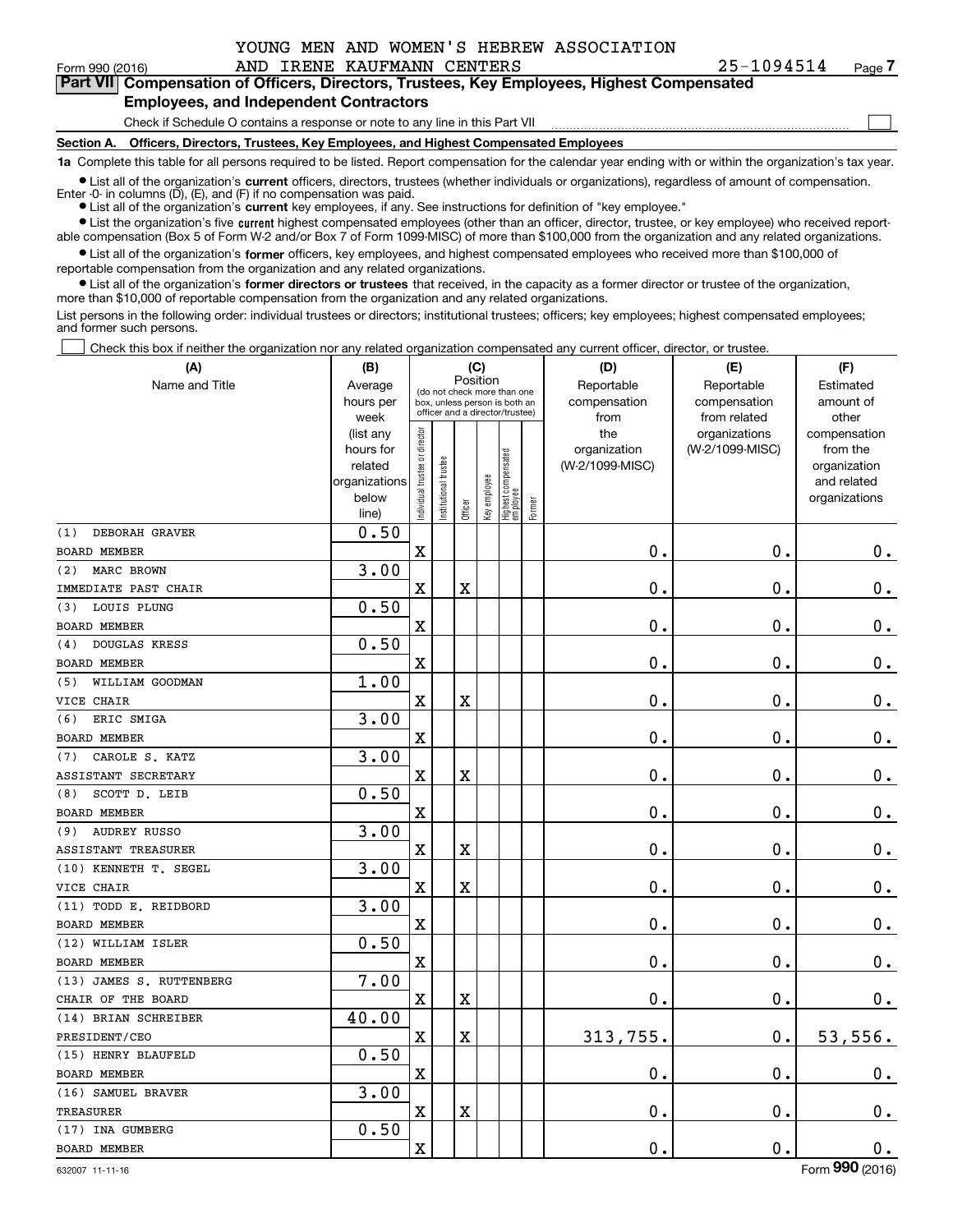|  |  | IOUNG MEN AND W |  |
|--|--|-----------------|--|
|  |  |                 |  |

**8**25-1094514

| AND IRENE KAUFMANN CENTERS<br>Form 990 (2016)                                                                                                        |                |                                |                      |             |              |                                                              |        |                                | 25-1094514      |                  |                     | Page 8           |
|------------------------------------------------------------------------------------------------------------------------------------------------------|----------------|--------------------------------|----------------------|-------------|--------------|--------------------------------------------------------------|--------|--------------------------------|-----------------|------------------|---------------------|------------------|
| <b>Part VII</b><br>Section A. Officers, Directors, Trustees, Key Employees, and Highest Compensated Employees (continued)                            |                |                                |                      |             |              |                                                              |        |                                |                 |                  |                     |                  |
| (A)                                                                                                                                                  | (B)            |                                |                      | (C)         |              |                                                              |        | (D)                            | (E)             |                  | (F)                 |                  |
| Name and title                                                                                                                                       | Average        |                                |                      |             | Position     |                                                              |        | Reportable                     | Reportable      |                  | Estimated           |                  |
|                                                                                                                                                      | hours per      |                                |                      |             |              | (do not check more than one<br>box, unless person is both an |        | compensation                   | compensation    |                  |                     | amount of        |
|                                                                                                                                                      | week           |                                |                      |             |              | officer and a director/trustee)                              |        | from                           | from related    |                  | other               |                  |
|                                                                                                                                                      | (list any      |                                |                      |             |              |                                                              |        | the                            | organizations   |                  | compensation        |                  |
|                                                                                                                                                      | hours for      |                                |                      |             |              |                                                              |        | organization                   | (W-2/1099-MISC) |                  | from the            |                  |
|                                                                                                                                                      | related        |                                |                      |             |              |                                                              |        | (W-2/1099-MISC)                |                 |                  |                     | organization     |
|                                                                                                                                                      | organizations  |                                |                      |             |              |                                                              |        |                                |                 |                  | and related         |                  |
|                                                                                                                                                      | below<br>line) | Individual trustee or director | nstitutional trustee | Officer     | əə/olduə /əy | Highest compensated<br> employee                             | Former |                                |                 |                  | organizations       |                  |
|                                                                                                                                                      |                |                                |                      |             |              |                                                              |        |                                |                 |                  |                     |                  |
| (18) HILARY S. TYSON<br>VICE CHAIR                                                                                                                   | 4.00           | X                              |                      | X           |              |                                                              |        | 0.                             |                 | 0.               |                     |                  |
| (19) STEFANI PASHMAN                                                                                                                                 | 1.00           |                                |                      |             |              |                                                              |        |                                |                 |                  |                     | $0$ .            |
| <b>SECRETARY</b>                                                                                                                                     |                | X                              |                      | X           |              |                                                              |        | 0.                             |                 | 0.               |                     | 0.               |
| (20) JOSHUA FARBER                                                                                                                                   | 0.50           |                                |                      |             |              |                                                              |        |                                |                 |                  |                     |                  |
| <b>BOARD MEMBER</b>                                                                                                                                  |                | X                              |                      |             |              |                                                              |        | 0.                             |                 | 0.               |                     | 0.               |
| (21) JEFFREY GALAK                                                                                                                                   | 1.00           |                                |                      |             |              |                                                              |        |                                |                 |                  |                     |                  |
| <b>BOARD MEMBER</b>                                                                                                                                  |                | $\mathbf X$                    |                      |             |              |                                                              |        | 0.                             |                 | 0.               |                     | 0.               |
| (22) SHERREE GOLDSTEIN                                                                                                                               | 0.50           |                                |                      |             |              |                                                              |        |                                |                 |                  |                     |                  |
| <b>BOARD MEMBER</b>                                                                                                                                  |                | $\mathbf X$                    |                      |             |              |                                                              |        | 0.                             |                 | 0.               |                     | 0.               |
| (23) RONA KAUFMAN                                                                                                                                    | 0.50           |                                |                      |             |              |                                                              |        |                                |                 |                  |                     |                  |
| BOARD MEMBER                                                                                                                                         |                | $\mathbf X$                    |                      |             |              |                                                              |        | 0.                             |                 | $0$ .            |                     | 0.               |
| (24) SCOTT SEEWALD                                                                                                                                   | 1.00           |                                |                      |             |              |                                                              |        |                                |                 |                  |                     |                  |
| VICE CHAIR                                                                                                                                           |                | X                              |                      | $\mathbf X$ |              |                                                              |        | 0.                             |                 | 0.               |                     | 0.               |
| (25) LORI SHURE                                                                                                                                      | 1.00           |                                |                      |             |              |                                                              |        |                                |                 |                  |                     |                  |
| BOARD MEMBER                                                                                                                                         |                | X                              |                      |             |              |                                                              |        | 0.                             |                 | 0.               |                     | $0$ .            |
| (26) DIANE NEWLAND<br>CHIEF FINANCIAL OFFICER                                                                                                        | 40.00          |                                |                      | $\mathbf X$ |              |                                                              |        |                                |                 | 0.               |                     |                  |
|                                                                                                                                                      |                |                                |                      |             |              |                                                              | ▶      | 115,434.<br>429,189.           |                 | $\overline{0}$ . |                     | $0$ .<br>53,556. |
| c Total from continuation sheets to Part VII, Section A <b>Constant Contact Part</b>                                                                 |                |                                |                      |             |              |                                                              |        | 767,727.                       |                 | 0.               |                     | 13,648.          |
|                                                                                                                                                      |                |                                |                      |             |              |                                                              |        | 1,196,916.                     |                 | $\overline{0}$ . |                     | 67, 204.         |
| Total number of individuals (including but not limited to those listed above) who received more than \$100,000 of reportable<br>$\mathbf{2}$         |                |                                |                      |             |              |                                                              |        |                                |                 |                  |                     |                  |
| compensation from the organization $\blacktriangleright$                                                                                             |                |                                |                      |             |              |                                                              |        |                                |                 |                  |                     | 8                |
|                                                                                                                                                      |                |                                |                      |             |              |                                                              |        |                                |                 |                  | Yes                 | No               |
| Did the organization list any former officer, director, or trustee, key employee, or highest compensated employee on<br>3                            |                |                                |                      |             |              |                                                              |        |                                |                 |                  |                     |                  |
| line 1a? If "Yes," complete Schedule J for such individual manufactured contained and the line 1a? If "Yes," complete Schedule J for such individual |                |                                |                      |             |              |                                                              |        |                                |                 |                  | 3                   | x                |
| For any individual listed on line 1a, is the sum of reportable compensation and other compensation from the organization                             |                |                                |                      |             |              |                                                              |        |                                |                 |                  |                     |                  |
|                                                                                                                                                      |                |                                |                      |             |              |                                                              |        |                                |                 |                  | х<br>4              |                  |
| Did any person listed on line 1a receive or accrue compensation from any unrelated organization or individual for services<br>5                      |                |                                |                      |             |              |                                                              |        |                                |                 |                  |                     |                  |
|                                                                                                                                                      |                |                                |                      |             |              |                                                              |        |                                |                 |                  | 5                   | X                |
| <b>Section B. Independent Contractors</b>                                                                                                            |                |                                |                      |             |              |                                                              |        |                                |                 |                  |                     |                  |
| Complete this table for your five highest compensated independent contractors that received more than \$100,000 of compensation from<br>1.           |                |                                |                      |             |              |                                                              |        |                                |                 |                  |                     |                  |
| the organization. Report compensation for the calendar year ending with or within the organization's tax year.                                       |                |                                |                      |             |              |                                                              |        |                                |                 |                  |                     |                  |
| (A)<br>Name and business address                                                                                                                     |                |                                |                      |             |              |                                                              |        | (B)<br>Description of services |                 |                  | (C)<br>Compensation |                  |
|                                                                                                                                                      |                |                                |                      |             |              |                                                              |        |                                |                 |                  |                     |                  |
| OXFORD DEVELOPMENT COMPANY, 1789 SOUTH<br>BRADDOCK AVENUE, PITTSBURGH, PA 15218                                                                      |                |                                |                      |             |              |                                                              |        | FACILITY MANAGEMENT            |                 |                  |                     |                  |
| ALADDIN FOOD MANAGEMENT SERVICES, 16567                                                                                                              |                |                                |                      |             |              |                                                              |        |                                |                 |                  |                     | 2,776,050.       |
| COLLECTIONS CENTER DRIVE, CHICAGO, IL                                                                                                                |                |                                |                      |             |              |                                                              |        | FOOD                           |                 |                  |                     | 916, 118.        |
| MBM CONTRACTING INC, 4999 OLD CLAIRTON                                                                                                               |                |                                |                      |             |              |                                                              |        |                                |                 |                  |                     |                  |
| ROAD, PITTSBURGH, PA 15236                                                                                                                           |                |                                |                      |             |              |                                                              |        | CONSTRUCTION                   |                 |                  |                     | <u>435,959.</u>  |
| HAVE A BOWL LLC                                                                                                                                      |                |                                |                      |             |              |                                                              |        |                                |                 |                  |                     |                  |
| 704 RICHWOOD AVENUE, MORGANTOWN, WV 26505                                                                                                            |                |                                |                      |             |              |                                                              |        | CONSTRUCTION                   |                 |                  |                     | <u>320,269.</u>  |
| MARIO'S FISHBOWL & FULLBOWL                                                                                                                          |                |                                |                      |             |              |                                                              |        |                                |                 |                  |                     |                  |
| 704 RICHWOOD AVENUE, MORGANTOWN, WV 26505                                                                                                            |                |                                |                      |             |              |                                                              |        | FOOD                           |                 |                  |                     | 180,902.         |
| 2 Total number of independent contractors (including but not limited to those listed above) who received more than                                   |                |                                |                      |             |              |                                                              |        |                                |                 |                  |                     |                  |

\$100,000 of compensation from the organization 5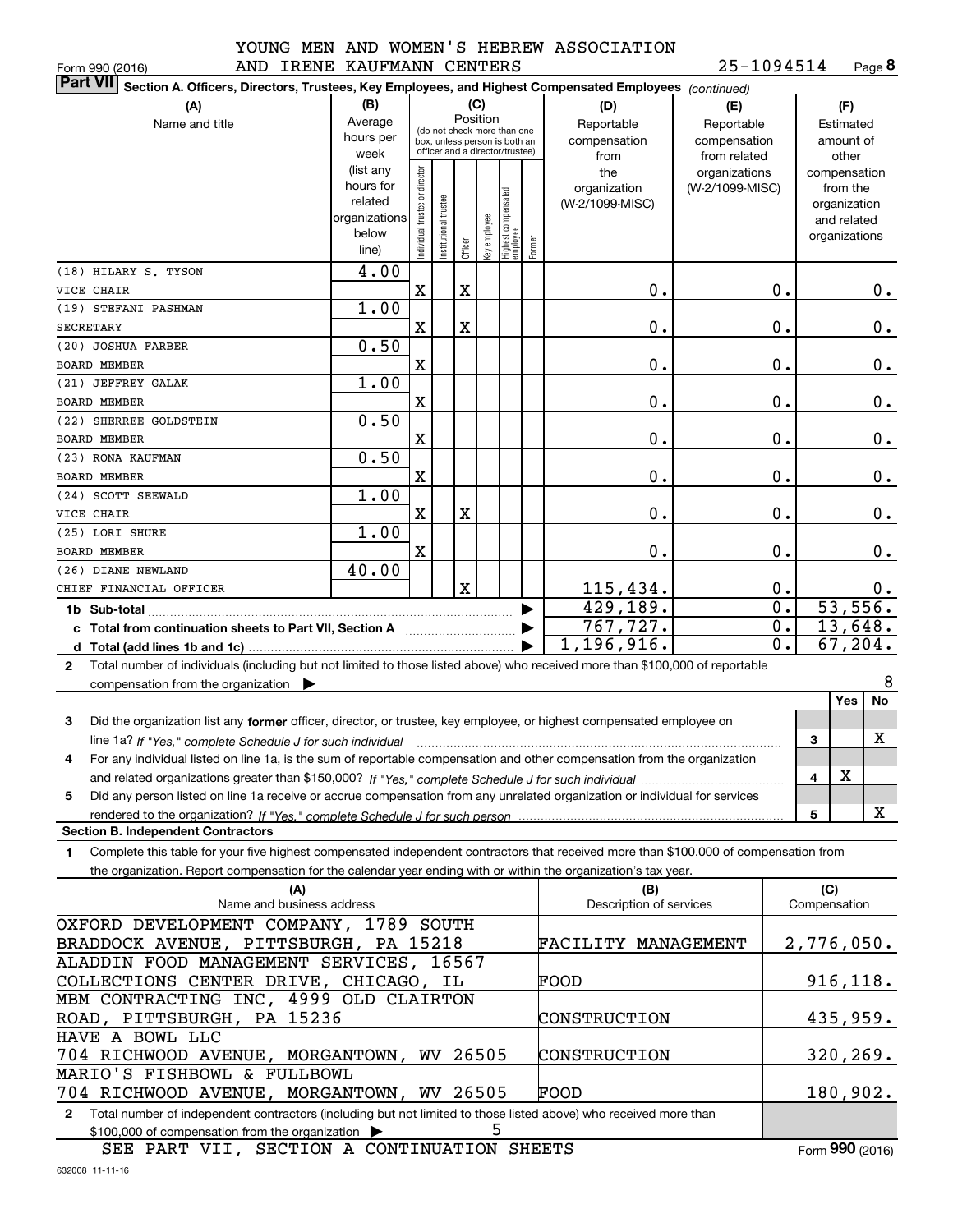Form 990

# YOUNG MEN AND WOMEN'S HEBREW ASSOCIATION AND IRENE KAUFMANN CENTERS 25-1094514

| <b>Part VII</b> Section A. Officers, Directors, Trustees, Key Employees, and Highest Compensated Employees (continued) |                                                                            |                                |                        |          |              |                              |        |                                                |                                                  |                                                                                   |
|------------------------------------------------------------------------------------------------------------------------|----------------------------------------------------------------------------|--------------------------------|------------------------|----------|--------------|------------------------------|--------|------------------------------------------------|--------------------------------------------------|-----------------------------------------------------------------------------------|
| (A)                                                                                                                    | (B)                                                                        |                                |                        |          | (C)          |                              |        | (D)                                            | (E)                                              | (F)                                                                               |
| Name and title                                                                                                         | Average                                                                    |                                |                        | Position |              |                              |        | Reportable                                     | Reportable                                       | Estimated                                                                         |
|                                                                                                                        | hours                                                                      |                                | (check all that apply) |          |              |                              |        | compensation                                   | compensation                                     | amount of                                                                         |
|                                                                                                                        | per<br>week<br>(list any<br>hours for<br>related<br>organizations<br>below | Individual trustee or director | Institutional trustee  |          | Key employee | Highest compensated employee |        | from<br>the<br>organization<br>(W-2/1099-MISC) | from related<br>organizations<br>(W-2/1099-MISC) | other<br>compensation<br>from the<br>organization<br>and related<br>organizations |
|                                                                                                                        | line)                                                                      |                                |                        | Officer  |              |                              | Former |                                                |                                                  |                                                                                   |
| (27) RACHEL MARCUS                                                                                                     | 40.00                                                                      |                                |                        |          |              |                              |        |                                                |                                                  |                                                                                   |
| ASSOCIATE EXECUTIVE DIRECT                                                                                             |                                                                            |                                |                        |          | $\mathbf X$  |                              |        | 170,626.                                       | $\mathbf 0$ .                                    | 13,648.                                                                           |
| (28) SAM BLOOM                                                                                                         | 40.00                                                                      |                                |                        |          |              |                              |        |                                                |                                                  |                                                                                   |
| DIRECTOR EMMA KAUFMANN CAM                                                                                             |                                                                            |                                |                        |          |              | X                            |        | 141,898.                                       | $\mathbf 0$ .                                    | 0.                                                                                |
| (29) RON SYMONS                                                                                                        | 40.00                                                                      |                                |                        |          |              |                              |        |                                                |                                                  |                                                                                   |
| SENIOR DIRECTOR OF JEWISH LIFE                                                                                         |                                                                            |                                |                        |          |              | X                            |        | 110,690.                                       | $0$ .                                            | 0.                                                                                |
| (30) ALEXIS MANCUSO                                                                                                    | 40.00                                                                      |                                |                        |          |              |                              |        |                                                |                                                  |                                                                                   |
| ASSISTANT EXECUTIVE DIRECT                                                                                             |                                                                            |                                |                        |          |              | X                            |        | 124,863.                                       | $0$ .                                            | 0.                                                                                |
| (31) CATHY SAMUELS                                                                                                     | 40.00                                                                      |                                |                        |          |              |                              |        |                                                |                                                  |                                                                                   |
| SENIOR DIRECTOR OF MARKETI                                                                                             |                                                                            |                                |                        |          |              | X                            |        | 114,360.                                       | $0$ .                                            | 0.                                                                                |
| (32) SHERREE HALL                                                                                                      | 40.00                                                                      |                                |                        |          |              |                              |        |                                                |                                                  |                                                                                   |
| SENIOR DIRECTOR OF FACILIT                                                                                             |                                                                            |                                |                        |          |              | X                            |        | 105, 290.                                      | $\mathbf 0$ .                                    | 0.                                                                                |
|                                                                                                                        |                                                                            |                                |                        |          |              |                              |        |                                                |                                                  |                                                                                   |
|                                                                                                                        |                                                                            |                                |                        |          |              |                              |        |                                                |                                                  |                                                                                   |
|                                                                                                                        |                                                                            |                                |                        |          |              |                              |        |                                                |                                                  |                                                                                   |
|                                                                                                                        |                                                                            |                                |                        |          |              |                              |        |                                                |                                                  |                                                                                   |
|                                                                                                                        |                                                                            |                                |                        |          |              |                              |        |                                                |                                                  |                                                                                   |
|                                                                                                                        |                                                                            |                                |                        |          |              |                              |        |                                                |                                                  |                                                                                   |
|                                                                                                                        |                                                                            |                                |                        |          |              |                              |        |                                                |                                                  |                                                                                   |
|                                                                                                                        |                                                                            |                                |                        |          |              |                              |        |                                                |                                                  |                                                                                   |
|                                                                                                                        |                                                                            |                                |                        |          |              |                              |        |                                                |                                                  |                                                                                   |
|                                                                                                                        |                                                                            |                                |                        |          |              |                              |        |                                                |                                                  |                                                                                   |
|                                                                                                                        |                                                                            |                                |                        |          |              |                              |        |                                                |                                                  |                                                                                   |
|                                                                                                                        |                                                                            |                                |                        |          |              |                              |        |                                                |                                                  |                                                                                   |
|                                                                                                                        |                                                                            |                                |                        |          |              |                              |        |                                                |                                                  |                                                                                   |
|                                                                                                                        |                                                                            |                                |                        |          |              |                              |        |                                                |                                                  |                                                                                   |
|                                                                                                                        |                                                                            |                                |                        |          |              |                              |        |                                                |                                                  |                                                                                   |
|                                                                                                                        |                                                                            |                                |                        |          |              |                              |        |                                                |                                                  |                                                                                   |
|                                                                                                                        |                                                                            |                                |                        |          |              |                              |        |                                                |                                                  |                                                                                   |
|                                                                                                                        |                                                                            |                                |                        |          |              |                              |        |                                                |                                                  |                                                                                   |
|                                                                                                                        |                                                                            |                                |                        |          |              |                              |        |                                                |                                                  |                                                                                   |
|                                                                                                                        |                                                                            |                                |                        |          |              |                              |        |                                                |                                                  |                                                                                   |
|                                                                                                                        |                                                                            |                                |                        |          |              |                              |        |                                                |                                                  |                                                                                   |
|                                                                                                                        |                                                                            |                                |                        |          |              |                              |        |                                                |                                                  |                                                                                   |
|                                                                                                                        |                                                                            |                                |                        |          |              |                              |        |                                                |                                                  |                                                                                   |
|                                                                                                                        |                                                                            |                                |                        |          |              |                              |        | 767,727.                                       |                                                  | 13,648.                                                                           |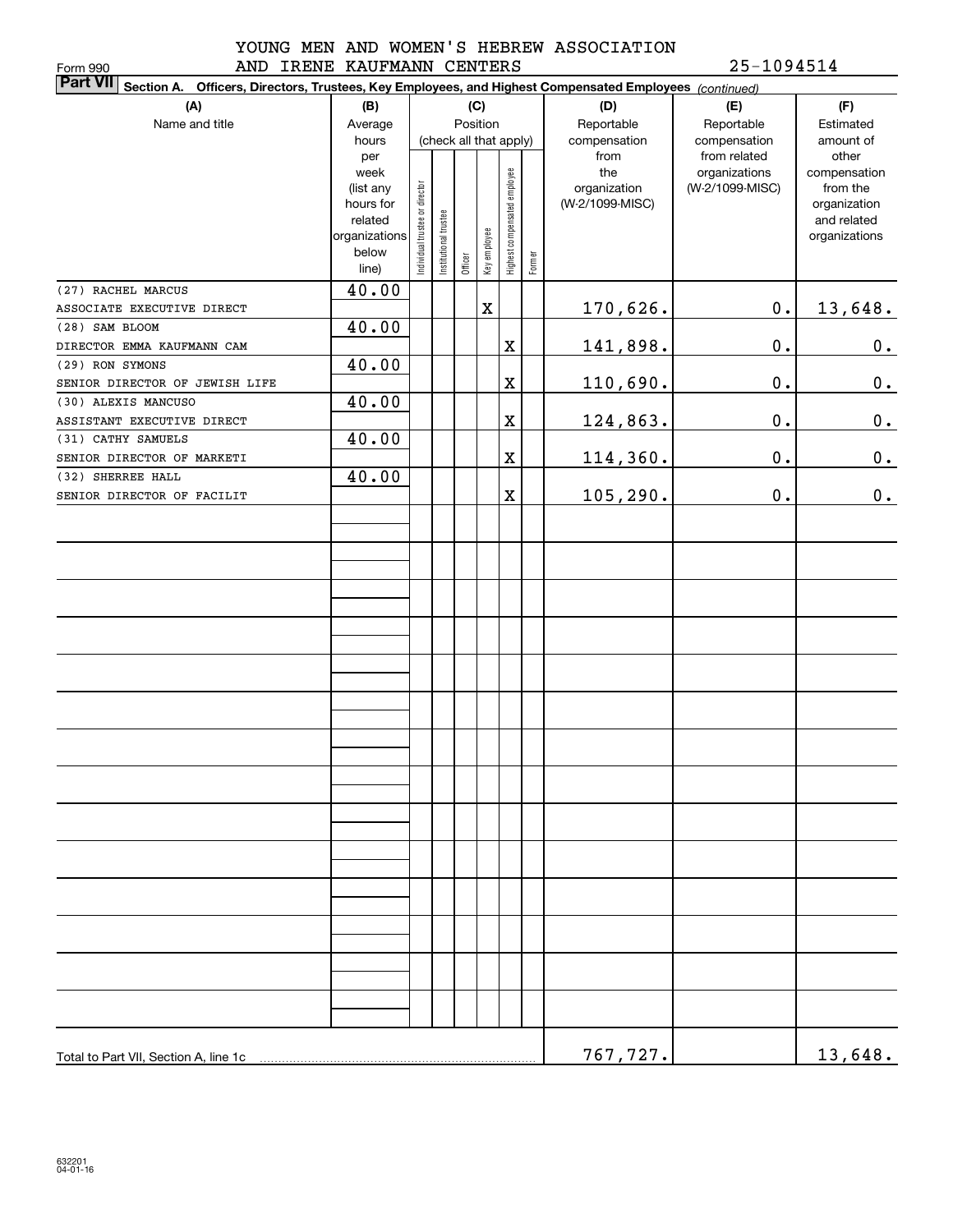|  | orm 990 (2016) |  |
|--|----------------|--|

## AND IRENE KAUFMANN CENTERS YOUNG MEN AND WOMEN'S HEBREW ASSOCIATION

|                                                           | <b>Part VIII</b> |                 | <b>Statement of Revenue</b>                                                                                          |                  |                      |                      |                                                 |                                         |                                                                    |
|-----------------------------------------------------------|------------------|-----------------|----------------------------------------------------------------------------------------------------------------------|------------------|----------------------|----------------------|-------------------------------------------------|-----------------------------------------|--------------------------------------------------------------------|
|                                                           |                  |                 | Check if Schedule O contains a response or note to any line in this Part VIII                                        |                  |                      |                      |                                                 |                                         |                                                                    |
|                                                           |                  |                 |                                                                                                                      |                  |                      | (A)<br>Total revenue | (B)<br>Related or<br>exempt function<br>revenue | (C)<br>Unrelated<br>business<br>revenue | (D)<br>Revenuè excluded<br>from tax under<br>sections<br>512 - 514 |
|                                                           |                  |                 | 1 a Federated campaigns                                                                                              | 1a               | 467,496.             |                      |                                                 |                                         |                                                                    |
|                                                           |                  |                 | <b>b</b> Membership dues                                                                                             | 1 <sub>b</sub>   |                      |                      |                                                 |                                         |                                                                    |
|                                                           |                  |                 | c Fundraising events                                                                                                 | 1 <sub>c</sub>   | 435,797.             |                      |                                                 |                                         |                                                                    |
|                                                           |                  |                 | d Related organizations                                                                                              | 1 <sub>d</sub>   |                      |                      |                                                 |                                         |                                                                    |
|                                                           |                  |                 | e Government grants (contributions)                                                                                  | 1e               | 951,792.             |                      |                                                 |                                         |                                                                    |
|                                                           |                  |                 | f All other contributions, gifts, grants, and                                                                        |                  |                      |                      |                                                 |                                         |                                                                    |
|                                                           |                  |                 | similar amounts not included above                                                                                   | 1f               | 2,691,156.           |                      |                                                 |                                         |                                                                    |
|                                                           |                  |                 | g Noncash contributions included in lines 1a-1f: \$                                                                  |                  |                      |                      |                                                 |                                         |                                                                    |
| Contributions, Gifts, Grants<br>and Other Similar Amounts |                  |                 |                                                                                                                      |                  |                      | 4,546,241.           |                                                 |                                         |                                                                    |
|                                                           |                  |                 |                                                                                                                      |                  | Business Code        |                      |                                                 |                                         |                                                                    |
|                                                           | 2 a              |                 | CLASSES / CLUBS / CAMPS                                                                                              |                  | 624410               | 11, 372, 502.        | 11,372,502.                                     |                                         |                                                                    |
| Program Service<br>Revenue                                | b                |                 | MEMBERSHIP DUES                                                                                                      |                  | 624100               | 3,869,985.           | 3,869,985.                                      |                                         |                                                                    |
|                                                           | с                |                 |                                                                                                                      |                  |                      |                      |                                                 |                                         |                                                                    |
|                                                           | d                |                 | <u> 1989 - Johann Stein, marwolaethau a bhann an t-Amhain an t-Amhain an t-Amhain an t-Amhain an t-Amhain an t-A</u> |                  |                      |                      |                                                 |                                         |                                                                    |
|                                                           | е                |                 |                                                                                                                      |                  |                      |                      |                                                 |                                         |                                                                    |
|                                                           |                  |                 | f All other program service revenue                                                                                  |                  |                      |                      |                                                 |                                         |                                                                    |
|                                                           |                  |                 |                                                                                                                      |                  | ▶                    | 15, 242, 487.        |                                                 |                                         |                                                                    |
|                                                           | З                |                 | Investment income (including dividends, interest, and                                                                |                  |                      |                      |                                                 |                                         |                                                                    |
|                                                           |                  |                 |                                                                                                                      |                  |                      | 744,769.             |                                                 |                                         | 744,769.                                                           |
|                                                           | 4<br>5           |                 | Income from investment of tax-exempt bond proceeds                                                                   |                  |                      |                      |                                                 |                                         |                                                                    |
|                                                           |                  |                 |                                                                                                                      | (i) Real         | (ii) Personal        |                      |                                                 |                                         |                                                                    |
|                                                           |                  | 6 a Gross rents |                                                                                                                      |                  |                      |                      |                                                 |                                         |                                                                    |
|                                                           |                  |                 | <b>b</b> Less: rental expenses                                                                                       |                  |                      |                      |                                                 |                                         |                                                                    |
|                                                           | c                |                 | Rental income or (loss)                                                                                              |                  |                      |                      |                                                 |                                         |                                                                    |
|                                                           |                  |                 |                                                                                                                      |                  |                      |                      |                                                 |                                         |                                                                    |
|                                                           |                  |                 | 7 a Gross amount from sales of                                                                                       | (i) Securities   | (ii) Other           |                      |                                                 |                                         |                                                                    |
|                                                           |                  |                 | assets other than inventory                                                                                          | 699,659.         |                      |                      |                                                 |                                         |                                                                    |
|                                                           |                  |                 | <b>b</b> Less: cost or other basis                                                                                   |                  |                      |                      |                                                 |                                         |                                                                    |
|                                                           |                  |                 | and sales expenses                                                                                                   | 0.               |                      |                      |                                                 |                                         |                                                                    |
|                                                           |                  |                 |                                                                                                                      | 699.659.         |                      |                      |                                                 |                                         |                                                                    |
|                                                           |                  |                 |                                                                                                                      |                  | ▶                    | 699,659.             |                                                 |                                         | 699,659.                                                           |
|                                                           |                  |                 | 8 a Gross income from fundraising events (not                                                                        |                  |                      |                      |                                                 |                                         |                                                                    |
|                                                           |                  | including $$$   | $\frac{435,797.6f}{2}$                                                                                               |                  |                      |                      |                                                 |                                         |                                                                    |
|                                                           |                  |                 | contributions reported on line 1c). See                                                                              |                  | 134,987.             |                      |                                                 |                                         |                                                                    |
| <b>Other Revenue</b>                                      |                  |                 |                                                                                                                      | a<br>$\mathbf b$ | 181,604.             |                      |                                                 |                                         |                                                                    |
|                                                           |                  |                 | c Net income or (loss) from fundraising events                                                                       |                  | <u></u> >            | $-46,617.$           |                                                 |                                         | $-46,617.$                                                         |
|                                                           |                  |                 | 9 a Gross income from gaming activities. See                                                                         |                  |                      |                      |                                                 |                                         |                                                                    |
|                                                           |                  |                 |                                                                                                                      |                  |                      |                      |                                                 |                                         |                                                                    |
|                                                           |                  |                 |                                                                                                                      | b                |                      |                      |                                                 |                                         |                                                                    |
|                                                           |                  |                 | c Net income or (loss) from gaming activities                                                                        |                  |                      |                      |                                                 |                                         |                                                                    |
|                                                           |                  |                 | 10 a Gross sales of inventory, less returns                                                                          |                  |                      |                      |                                                 |                                         |                                                                    |
|                                                           |                  |                 |                                                                                                                      |                  |                      |                      |                                                 |                                         |                                                                    |
|                                                           |                  |                 |                                                                                                                      |                  |                      |                      |                                                 |                                         |                                                                    |
|                                                           |                  |                 | c Net income or (loss) from sales of inventory                                                                       |                  | ▶                    |                      |                                                 |                                         |                                                                    |
|                                                           |                  |                 | Miscellaneous Revenue                                                                                                |                  | <b>Business Code</b> |                      |                                                 |                                         |                                                                    |
|                                                           | 11a              |                 | <u> 1989 - Andrea Stadt Britain, amerikansk politiker (</u>                                                          |                  |                      |                      |                                                 |                                         |                                                                    |
|                                                           | b                |                 |                                                                                                                      |                  |                      |                      |                                                 |                                         |                                                                    |
|                                                           | с                |                 | the contract of the contract of the contract of the contract of the contract of                                      |                  |                      |                      |                                                 |                                         |                                                                    |
|                                                           |                  |                 |                                                                                                                      |                  |                      |                      |                                                 |                                         |                                                                    |
|                                                           |                  |                 |                                                                                                                      |                  | ▶                    | 21, 186, 539.        | 15, 242, 487.                                   | $\mathbf{0}$ .                          | 1,397,811.                                                         |
|                                                           | 12               |                 |                                                                                                                      |                  |                      |                      |                                                 |                                         |                                                                    |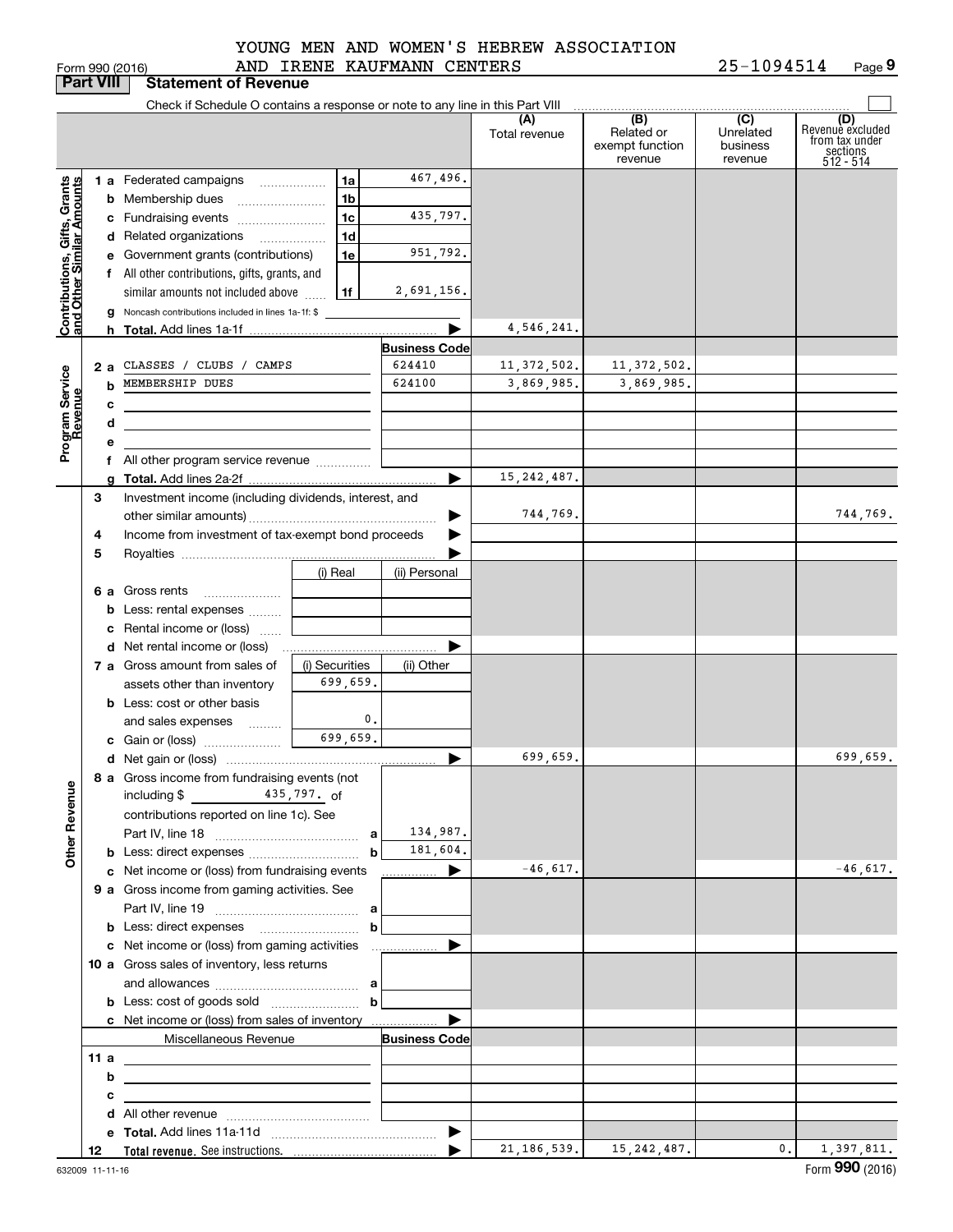#### Form 990 (2016) AND I.KENE KAUFMANN CENTERS Z.5-I.U94514 Page AND IRENE KAUFMANN CENTERS YOUNG MEN AND WOMEN'S HEBREW ASSOCIATION

**Part IX Statement of Functional Expenses**

**10**

|              | Section 501(c)(3) and 501(c)(4) organizations must complete all columns. All other organizations must complete column (A).                                |                |                             |                                    | $\overline{\mathbf{x}}$ |
|--------------|-----------------------------------------------------------------------------------------------------------------------------------------------------------|----------------|-----------------------------|------------------------------------|-------------------------|
|              | Check if Schedule O contains a response or note to any line in this Part IX                                                                               | (A)            | (B)                         | (C)                                | (D)                     |
|              | Do not include amounts reported on lines 6b,<br>7b, 8b, 9b, and 10b of Part VIII.                                                                         | Total expenses | Program service<br>expenses | Management and<br>general expenses | Fundraising<br>expenses |
| 1.           | Grants and other assistance to domestic organizations                                                                                                     |                |                             |                                    |                         |
|              | and domestic governments. See Part IV, line 21                                                                                                            |                |                             |                                    |                         |
| $\mathbf{2}$ | Grants and other assistance to domestic                                                                                                                   |                |                             |                                    |                         |
|              | individuals. See Part IV, line 22                                                                                                                         |                |                             |                                    |                         |
| 3            | Grants and other assistance to foreign                                                                                                                    |                |                             |                                    |                         |
|              | organizations, foreign governments, and foreign                                                                                                           |                |                             |                                    |                         |
|              | individuals. See Part IV, lines 15 and 16                                                                                                                 |                |                             |                                    |                         |
| 4            | Benefits paid to or for members                                                                                                                           |                |                             |                                    |                         |
| 5            | Compensation of current officers, directors,                                                                                                              |                |                             |                                    |                         |
|              | trustees, and key employees                                                                                                                               | 1, 216, 595.   | 1,127,537.                  | 52,003.                            | 37,055.                 |
| 6            | Compensation not included above, to disqualified                                                                                                          |                |                             |                                    |                         |
|              | persons (as defined under section 4958(f)(1)) and<br>persons described in section 4958(c)(3)(B)                                                           |                |                             |                                    |                         |
|              | 1.1.1.1.1.1.1                                                                                                                                             | 8,174,605.     | 7,744,507.                  | 357,187.                           | 72,911.                 |
| 7<br>8       | Pension plan accruals and contributions (include                                                                                                          |                |                             |                                    |                         |
|              | section 401(k) and 403(b) employer contributions)                                                                                                         | 249,367.       | 231, 113.                   | 10,659.                            | 7,595.                  |
| 9            |                                                                                                                                                           | 166, 209.      | 154,042.                    | 7,105.                             | 5,062.                  |
| 10           |                                                                                                                                                           | 607,881.       | 563,382.                    | 25,984.                            | 18,515.                 |
| 11           | Fees for services (non-employees):                                                                                                                        |                |                             |                                    |                         |
| a            |                                                                                                                                                           |                |                             |                                    |                         |
| b            |                                                                                                                                                           | 25,806.        | 24,657.                     | 417.                               | 732.                    |
| c            |                                                                                                                                                           | 53,300.        | 50,928.                     | 860.                               | 1,512.                  |
| d            |                                                                                                                                                           |                |                             |                                    |                         |
| e            | Professional fundraising services. See Part IV, line 17                                                                                                   |                |                             |                                    |                         |
| f            | Investment management fees                                                                                                                                |                |                             |                                    |                         |
| $\mathbf{q}$ | Other. (If line 11g amount exceeds 10% of line 25,                                                                                                        |                |                             |                                    |                         |
|              | column (A) amount, list line 11g expenses on Sch O.)                                                                                                      | 2,748,964.     | 2,626,629.                  | 44,379.                            | 77,956.                 |
| 12           |                                                                                                                                                           | 208,768.       | 180,365.                    | 4,411.                             | 23,992.                 |
| 13           |                                                                                                                                                           | 489,392.       | 408,573.                    | 7,779.                             | 73,040.                 |
| 14           |                                                                                                                                                           |                |                             |                                    |                         |
| 15           |                                                                                                                                                           |                |                             |                                    |                         |
| 16           |                                                                                                                                                           | 3,421,231.     | 3,032,572.                  | 368,587.                           | 20,072.                 |
| 17           |                                                                                                                                                           | 574, 238.      | 560,249.                    | 9, 251.                            | 4,738.                  |
| 18           | Payments of travel or entertainment expenses                                                                                                              |                |                             |                                    |                         |
|              | for any federal, state, or local public officials                                                                                                         |                |                             |                                    |                         |
| 19           | Conferences, conventions, and meetings                                                                                                                    |                |                             |                                    |                         |
| 20           | Interest                                                                                                                                                  | 23,432.        | 19,917.                     | 3,515.                             |                         |
| 21           |                                                                                                                                                           |                |                             |                                    |                         |
| 22           | Depreciation, depletion, and amortization                                                                                                                 | 1,749,380.     | 1,504,467.                  | 244,913.                           |                         |
| 23           | Insurance                                                                                                                                                 |                |                             |                                    |                         |
| 24           | Other expenses. Itemize expenses not covered<br>above. (List miscellaneous expenses in line 24e. If line<br>24e amount exceeds 10% of line 25, column (A) |                |                             |                                    |                         |
|              | amount, list line 24e expenses on Schedule O.)                                                                                                            |                |                             |                                    |                         |
| a            | BAD DEBTS                                                                                                                                                 | 74,638.        | 22,103.                     | $0$ .                              | 52,535.                 |
| b            |                                                                                                                                                           |                |                             |                                    |                         |
| c            |                                                                                                                                                           |                |                             |                                    |                         |
| d            | All other expenses                                                                                                                                        |                |                             |                                    |                         |
| е<br>25      | Total functional expenses. Add lines 1 through 24e                                                                                                        | 19,783,806.    | 18, 251, 041.               | 1, 137, 050.                       | 395,715.                |
| 26           | Joint costs. Complete this line only if the organization                                                                                                  |                |                             |                                    |                         |
|              | reported in column (B) joint costs from a combined                                                                                                        |                |                             |                                    |                         |
|              | educational campaign and fundraising solicitation.                                                                                                        |                |                             |                                    |                         |
|              | Check here $\blacktriangleright$<br>if following SOP 98-2 (ASC 958-720)                                                                                   |                |                             |                                    |                         |
|              |                                                                                                                                                           |                |                             |                                    |                         |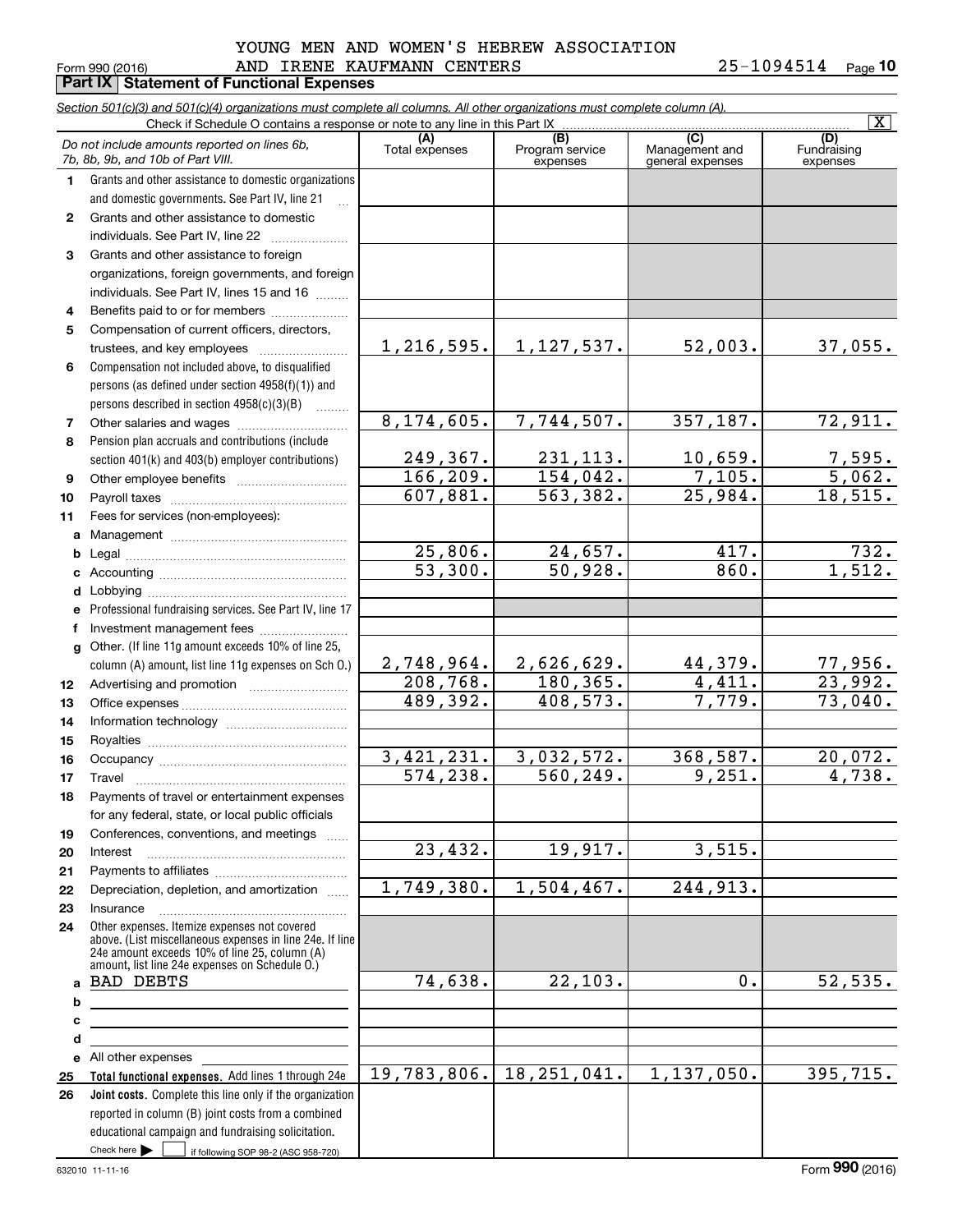|             | Form 990 (2016)<br>Part X | AND IRENE KAUFMANN CENTERS<br><b>Balance Sheet</b>                                     |                           |                     | 25-1094514<br>Page 11 |
|-------------|---------------------------|----------------------------------------------------------------------------------------|---------------------------|---------------------|-----------------------|
|             |                           | Check if Schedule O contains a response or note to any line in this Part X             |                           |                     |                       |
|             |                           |                                                                                        | (A)<br>Beginning of year  |                     | (B)<br>End of year    |
|             | 1                         |                                                                                        | 1,881,428.                | 1                   | 2,573,039.            |
|             | $\mathbf{2}$              |                                                                                        |                           | $\mathbf{2}$        |                       |
|             | з                         |                                                                                        | 3,952,313.                | $\mathbf{3}$        | 3,600,570.            |
|             | 4                         |                                                                                        | 1,961,669.                | 4                   | 1,954,523.            |
|             | 5                         | Loans and other receivables from current and former officers, directors,               |                           |                     |                       |
|             |                           | trustees, key employees, and highest compensated employees. Complete                   |                           |                     |                       |
|             |                           | Part II of Schedule L                                                                  |                           | 5                   |                       |
|             | 6                         | Loans and other receivables from other disqualified persons (as defined under          |                           |                     |                       |
|             |                           | section $4958(f)(1)$ , persons described in section $4958(c)(3)(B)$ , and contributing |                           |                     |                       |
|             |                           | employers and sponsoring organizations of section 501(c)(9) voluntary                  |                           |                     |                       |
| Assets      |                           | employees' beneficiary organizations (see instr). Complete Part II of Sch L            |                           | 6<br>$\overline{7}$ |                       |
|             | 7<br>8                    |                                                                                        |                           | 8                   |                       |
|             | 9                         | Prepaid expenses and deferred charges                                                  | 581,653.                  | 9                   | 578,749.              |
|             |                           | 10a Land, buildings, and equipment: cost or other                                      |                           |                     |                       |
|             |                           | 49,268,867.<br>basis. Complete Part VI of Schedule D  10a                              |                           |                     |                       |
|             |                           | 25,650,597.<br><u>  1</u> 0b<br><b>b</b> Less: accumulated depreciation                | 23,991,498.               | 10 <sub>c</sub>     | 23,618,270.           |
|             | 11                        |                                                                                        | 16,684,511.               | 11                  | 18,001,414.           |
|             | 12                        |                                                                                        |                           | 12                  |                       |
|             | 13                        | Investments - program-related. See Part IV, line 11                                    |                           | 13                  |                       |
|             | 14                        |                                                                                        |                           | 14                  |                       |
|             | 15                        |                                                                                        | 126, 100.                 | 15                  | 129,409.              |
|             | 16                        |                                                                                        | $\overline{49,179,172}$ . | 16                  | 50,455,974.           |
|             | 17                        |                                                                                        | 2,448,293.                | 17                  | 2,502,876.            |
|             | 18                        |                                                                                        |                           | 18                  |                       |
|             | 19                        |                                                                                        | 3,403,215.                | 19                  | 3,624,714.            |
|             | 20                        |                                                                                        |                           | 20                  |                       |
|             | 21                        | Escrow or custodial account liability. Complete Part IV of Schedule D                  |                           | 21                  |                       |
|             | 22                        | Loans and other payables to current and former officers, directors, trustees,          |                           |                     |                       |
|             |                           | key employees, highest compensated employees, and disqualified persons.                |                           |                     |                       |
| Liabilities |                           |                                                                                        |                           | 22                  |                       |
|             | 23                        | Secured mortgages and notes payable to unrelated third parties                         | 1,904,437.                | 23                  | 1,502,424.            |
|             | 24                        | Unsecured notes and loans payable to unrelated third parties                           |                           | 24                  |                       |
|             | 25                        | Other liabilities (including federal income tax, payables to related third             |                           |                     |                       |

|                   |    | parties, and other liabilities not included on lines 17-24). Complete Part X of       |               |    |                          |
|-------------------|----|---------------------------------------------------------------------------------------|---------------|----|--------------------------|
|                   |    | Schedule D                                                                            | 4,511.        | 25 | 289.                     |
|                   | 26 |                                                                                       | 7,760,456.    | 26 | 7,630,303.               |
|                   |    | X<br>Organizations that follow SFAS 117 (ASC 958), check here ><br>and                |               |    |                          |
|                   |    | complete lines 27 through 29, and lines 33 and 34.                                    |               |    |                          |
|                   | 27 | Unrestricted net assets                                                               | 23, 355, 907. | 27 | 23,868,625.              |
|                   | 28 | Temporarily restricted net assets                                                     | 6,781,420.    | 28 | 7,800,800.               |
|                   | 29 | Permanently restricted net assets                                                     | 11,281,389.   | 29 | 11, 156, 246.            |
| or Fund Balances  |    | Organizations that do not follow SFAS 117 (ASC 958), check here $\blacktriangleright$ |               |    |                          |
|                   |    | and complete lines 30 through 34.                                                     |               |    |                          |
|                   | 30 | Capital stock or trust principal, or current funds                                    |               | 30 |                          |
| <b>Net Assets</b> | 31 | Paid-in or capital surplus, or land, building, or equipment fund                      |               | 31 |                          |
|                   | 32 | Retained earnings, endowment, accumulated income, or other funds                      |               | 32 |                          |
|                   | 33 | Total net assets or fund balances                                                     | 41, 418, 716. | 33 | 42,825,671.              |
|                   | 34 | Total liabilities and net assets/fund balances                                        | 49,179,172.   | 34 | 50,455,974.              |
|                   |    |                                                                                       |               |    | $F = 000 \text{ (0010)}$ |

Form (2016) **990**

| Form 990 (2016 |  |  |
|----------------|--|--|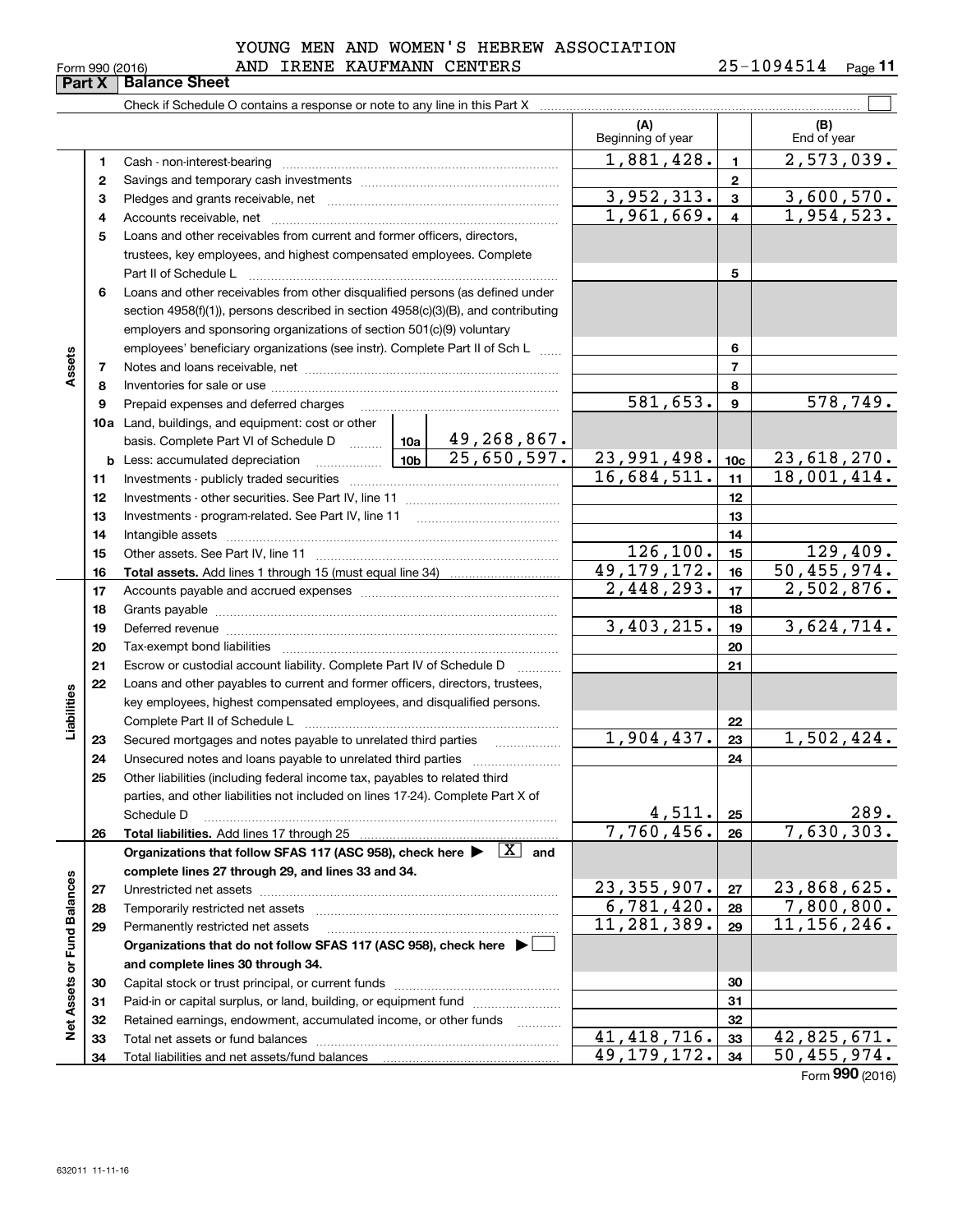| 25-1094514<br>AND IRENE KAUFMANN CENTERS<br>Form 990 (2016)<br><b>Part XI   Reconciliation of Net Assets</b><br>Check if Schedule O contains a response or note to any line in this Part XI [11] [12] Check if Schedule O contains a response or note to any line in this Part XI<br>21, 186, 539.<br>$\mathbf{1}$<br>Total revenue (must equal Part VIII, column (A), line 12)<br>1.<br>19,783,806.<br>$\overline{2}$<br>Total expenses (must equal Part IX, column (A), line 25)<br>2<br>1,402,733.<br>3<br>З<br>Revenue less expenses. Subtract line 2 from line 1<br>41, 418, 716.<br>$\overline{\mathbf{4}}$<br>4 | $_{\text{Page}}$ 12<br>4,222.<br>0. |
|------------------------------------------------------------------------------------------------------------------------------------------------------------------------------------------------------------------------------------------------------------------------------------------------------------------------------------------------------------------------------------------------------------------------------------------------------------------------------------------------------------------------------------------------------------------------------------------------------------------------|-------------------------------------|
|                                                                                                                                                                                                                                                                                                                                                                                                                                                                                                                                                                                                                        |                                     |
|                                                                                                                                                                                                                                                                                                                                                                                                                                                                                                                                                                                                                        |                                     |
|                                                                                                                                                                                                                                                                                                                                                                                                                                                                                                                                                                                                                        |                                     |
|                                                                                                                                                                                                                                                                                                                                                                                                                                                                                                                                                                                                                        |                                     |
|                                                                                                                                                                                                                                                                                                                                                                                                                                                                                                                                                                                                                        |                                     |
|                                                                                                                                                                                                                                                                                                                                                                                                                                                                                                                                                                                                                        |                                     |
|                                                                                                                                                                                                                                                                                                                                                                                                                                                                                                                                                                                                                        |                                     |
|                                                                                                                                                                                                                                                                                                                                                                                                                                                                                                                                                                                                                        |                                     |
| 5<br>5<br>Net unrealized gains (losses) on investments                                                                                                                                                                                                                                                                                                                                                                                                                                                                                                                                                                 |                                     |
| 6<br>Donated services and use of facilities<br>6                                                                                                                                                                                                                                                                                                                                                                                                                                                                                                                                                                       |                                     |
| $\overline{7}$<br>Investment expenses<br>7                                                                                                                                                                                                                                                                                                                                                                                                                                                                                                                                                                             |                                     |
| 8<br>8<br>Prior period adjustments                                                                                                                                                                                                                                                                                                                                                                                                                                                                                                                                                                                     |                                     |
| $\mathbf{q}$<br>Other changes in net assets or fund balances (explain in Schedule O)<br>9                                                                                                                                                                                                                                                                                                                                                                                                                                                                                                                              |                                     |
| Net assets or fund balances at end of year. Combine lines 3 through 9 (must equal Part X, line 33,<br>10                                                                                                                                                                                                                                                                                                                                                                                                                                                                                                               |                                     |
| 42,825,671.<br>10<br>column (B))                                                                                                                                                                                                                                                                                                                                                                                                                                                                                                                                                                                       |                                     |
| <b>Part XII Financial Statements and Reporting</b>                                                                                                                                                                                                                                                                                                                                                                                                                                                                                                                                                                     |                                     |
|                                                                                                                                                                                                                                                                                                                                                                                                                                                                                                                                                                                                                        | $\overline{\mathtt{x}}$             |
| <b>Yes</b>                                                                                                                                                                                                                                                                                                                                                                                                                                                                                                                                                                                                             | <b>No</b>                           |
| $\boxed{\mathbf{X}}$ Accrual<br>Accounting method used to prepare the Form 990: <u>II</u> Cash<br>Other<br>1.                                                                                                                                                                                                                                                                                                                                                                                                                                                                                                          |                                     |
| If the organization changed its method of accounting from a prior year or checked "Other," explain in Schedule O.                                                                                                                                                                                                                                                                                                                                                                                                                                                                                                      |                                     |
| 2a Were the organization's financial statements compiled or reviewed by an independent accountant?<br>2a                                                                                                                                                                                                                                                                                                                                                                                                                                                                                                               | х                                   |
| If "Yes," check a box below to indicate whether the financial statements for the year were compiled or reviewed on a                                                                                                                                                                                                                                                                                                                                                                                                                                                                                                   |                                     |
| separate basis, consolidated basis, or both:                                                                                                                                                                                                                                                                                                                                                                                                                                                                                                                                                                           |                                     |
| Separate basis<br><b>Consolidated basis</b><br>Both consolidated and separate basis                                                                                                                                                                                                                                                                                                                                                                                                                                                                                                                                    |                                     |
| x<br>Were the organization's financial statements audited by an independent accountant?<br>2 <sub>b</sub><br>b                                                                                                                                                                                                                                                                                                                                                                                                                                                                                                         |                                     |
| If "Yes," check a box below to indicate whether the financial statements for the year were audited on a separate basis,                                                                                                                                                                                                                                                                                                                                                                                                                                                                                                |                                     |
| consolidated basis, or both:                                                                                                                                                                                                                                                                                                                                                                                                                                                                                                                                                                                           |                                     |
| $\boxed{\textbf{X}}$ Separate basis<br>Consolidated basis<br>Both consolidated and separate basis                                                                                                                                                                                                                                                                                                                                                                                                                                                                                                                      |                                     |
| c If "Yes" to line 2a or 2b, does the organization have a committee that assumes responsibility for oversight of the audit,                                                                                                                                                                                                                                                                                                                                                                                                                                                                                            |                                     |
| X<br>2c                                                                                                                                                                                                                                                                                                                                                                                                                                                                                                                                                                                                                |                                     |
| If the organization changed either its oversight process or selection process during the tax year, explain in Schedule O.                                                                                                                                                                                                                                                                                                                                                                                                                                                                                              |                                     |
| 3a As a result of a federal award, was the organization required to undergo an audit or audits as set forth in the Single Audit                                                                                                                                                                                                                                                                                                                                                                                                                                                                                        |                                     |
| За                                                                                                                                                                                                                                                                                                                                                                                                                                                                                                                                                                                                                     | Х                                   |
| b If "Yes," did the organization undergo the required audit or audits? If the organization did not undergo the required audit                                                                                                                                                                                                                                                                                                                                                                                                                                                                                          |                                     |
| or audits, explain why in Schedule O and describe any steps taken to undergo such audits<br>3b<br>nnn                                                                                                                                                                                                                                                                                                                                                                                                                                                                                                                  |                                     |

Form (2016) **990**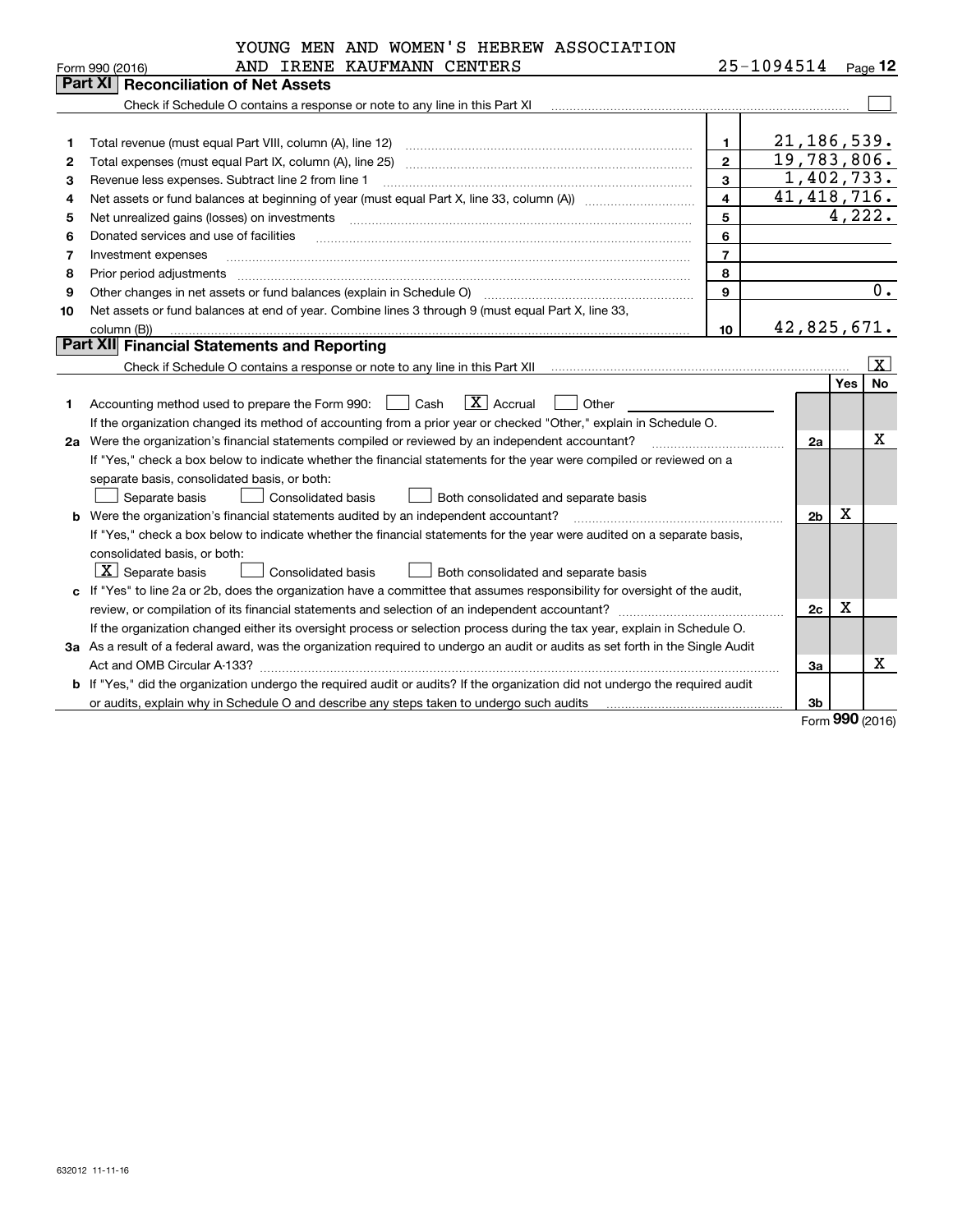| <b>SCHEDULE A</b><br><b>Public Charity Status and Public Support</b> |                                                                                                      |  |                                                                        |                                                                                                                                                                                                               | OMB No. 1545-0047                                              |    |                            |  |                                       |
|----------------------------------------------------------------------|------------------------------------------------------------------------------------------------------|--|------------------------------------------------------------------------|---------------------------------------------------------------------------------------------------------------------------------------------------------------------------------------------------------------|----------------------------------------------------------------|----|----------------------------|--|---------------------------------------|
| (Form 990 or 990-EZ)                                                 |                                                                                                      |  |                                                                        | Complete if the organization is a section 501(c)(3) organization or a section                                                                                                                                 |                                                                |    |                            |  |                                       |
|                                                                      |                                                                                                      |  |                                                                        | 4947(a)(1) nonexempt charitable trust.                                                                                                                                                                        |                                                                |    |                            |  |                                       |
| Internal Revenue Service                                             | Department of the Treasury                                                                           |  |                                                                        | Attach to Form 990 or Form 990-EZ.                                                                                                                                                                            |                                                                |    |                            |  | <b>Open to Public</b><br>Inspection   |
|                                                                      | Name of the organization                                                                             |  |                                                                        | Information about Schedule A (Form 990 or 990-EZ) and its instructions is at www.irs.gov/form990.<br>YOUNG MEN AND WOMEN'S HEBREW ASSOCIATION                                                                 |                                                                |    |                            |  | <b>Employer identification number</b> |
|                                                                      |                                                                                                      |  |                                                                        | AND IRENE KAUFMANN CENTERS                                                                                                                                                                                    |                                                                |    |                            |  | 25-1094514                            |
| Part I                                                               |                                                                                                      |  |                                                                        | Reason for Public Charity Status (All organizations must complete this part.) See instructions.                                                                                                               |                                                                |    |                            |  |                                       |
|                                                                      |                                                                                                      |  |                                                                        | The organization is not a private foundation because it is: (For lines 1 through 12, check only one box.)                                                                                                     |                                                                |    |                            |  |                                       |
| 1                                                                    |                                                                                                      |  |                                                                        | A church, convention of churches, or association of churches described in section 170(b)(1)(A)(i).                                                                                                            |                                                                |    |                            |  |                                       |
| 2                                                                    |                                                                                                      |  |                                                                        | A school described in section 170(b)(1)(A)(ii). (Attach Schedule E (Form 990 or 990-EZ).)                                                                                                                     |                                                                |    |                            |  |                                       |
| з                                                                    |                                                                                                      |  |                                                                        | A hospital or a cooperative hospital service organization described in section 170(b)(1)(A)(iii).                                                                                                             |                                                                |    |                            |  |                                       |
| 4                                                                    |                                                                                                      |  |                                                                        | A medical research organization operated in conjunction with a hospital described in section 170(b)(1)(A)(iii). Enter the hospital's name,                                                                    |                                                                |    |                            |  |                                       |
|                                                                      | city, and state:                                                                                     |  |                                                                        |                                                                                                                                                                                                               |                                                                |    |                            |  |                                       |
| 5                                                                    |                                                                                                      |  |                                                                        | An organization operated for the benefit of a college or university owned or operated by a governmental unit described in                                                                                     |                                                                |    |                            |  |                                       |
|                                                                      |                                                                                                      |  | section $170(b)(1)(A)(iv)$ . (Complete Part II.)                       |                                                                                                                                                                                                               |                                                                |    |                            |  |                                       |
| 6                                                                    |                                                                                                      |  |                                                                        | A federal, state, or local government or governmental unit described in section 170(b)(1)(A)(v).                                                                                                              |                                                                |    |                            |  |                                       |
| 7                                                                    |                                                                                                      |  |                                                                        | An organization that normally receives a substantial part of its support from a governmental unit or from the general public described in                                                                     |                                                                |    |                            |  |                                       |
|                                                                      |                                                                                                      |  | section 170(b)(1)(A)(vi). (Complete Part II.)                          |                                                                                                                                                                                                               |                                                                |    |                            |  |                                       |
| 8<br>9                                                               |                                                                                                      |  |                                                                        | A community trust described in section 170(b)(1)(A)(vi). (Complete Part II.)<br>An agricultural research organization described in section 170(b)(1)(A)(ix) operated in conjunction with a land-grant college |                                                                |    |                            |  |                                       |
|                                                                      |                                                                                                      |  |                                                                        | or university or a non-land-grant college of agriculture (see instructions). Enter the name, city, and state of the college or                                                                                |                                                                |    |                            |  |                                       |
|                                                                      | university:                                                                                          |  |                                                                        |                                                                                                                                                                                                               |                                                                |    |                            |  |                                       |
| X  <br>10                                                            |                                                                                                      |  |                                                                        | An organization that normally receives: (1) more than 33 1/3% of its support from contributions, membership fees, and gross receipts from                                                                     |                                                                |    |                            |  |                                       |
|                                                                      |                                                                                                      |  |                                                                        | activities related to its exempt functions - subject to certain exceptions, and (2) no more than 33 1/3% of its support from gross investment                                                                 |                                                                |    |                            |  |                                       |
|                                                                      |                                                                                                      |  |                                                                        | income and unrelated business taxable income (less section 511 tax) from businesses acquired by the organization after June 30, 1975.                                                                         |                                                                |    |                            |  |                                       |
|                                                                      |                                                                                                      |  | See section 509(a)(2). (Complete Part III.)                            |                                                                                                                                                                                                               |                                                                |    |                            |  |                                       |
| 11                                                                   | An organization organized and operated exclusively to test for public safety. See section 509(a)(4). |  |                                                                        |                                                                                                                                                                                                               |                                                                |    |                            |  |                                       |
| 12                                                                   |                                                                                                      |  |                                                                        | An organization organized and operated exclusively for the benefit of, to perform the functions of, or to carry out the purposes of one or                                                                    |                                                                |    |                            |  |                                       |
|                                                                      |                                                                                                      |  |                                                                        | more publicly supported organizations described in section 509(a)(1) or section 509(a)(2). See section 509(a)(3). Check the box in                                                                            |                                                                |    |                            |  |                                       |
|                                                                      |                                                                                                      |  |                                                                        | lines 12a through 12d that describes the type of supporting organization and complete lines 12e, 12f, and 12g.                                                                                                |                                                                |    |                            |  |                                       |
| a                                                                    |                                                                                                      |  |                                                                        | Type I. A supporting organization operated, supervised, or controlled by its supported organization(s), typically by giving                                                                                   |                                                                |    |                            |  |                                       |
|                                                                      |                                                                                                      |  | organization. You must complete Part IV, Sections A and B.             | the supported organization(s) the power to regularly appoint or elect a majority of the directors or trustees of the supporting                                                                               |                                                                |    |                            |  |                                       |
| b                                                                    |                                                                                                      |  |                                                                        | Type II. A supporting organization supervised or controlled in connection with its supported organization(s), by having                                                                                       |                                                                |    |                            |  |                                       |
|                                                                      |                                                                                                      |  |                                                                        | control or management of the supporting organization vested in the same persons that control or manage the supported                                                                                          |                                                                |    |                            |  |                                       |
|                                                                      |                                                                                                      |  | organization(s). You must complete Part IV, Sections A and C.          |                                                                                                                                                                                                               |                                                                |    |                            |  |                                       |
| с                                                                    |                                                                                                      |  |                                                                        | Type III functionally integrated. A supporting organization operated in connection with, and functionally integrated with,                                                                                    |                                                                |    |                            |  |                                       |
|                                                                      |                                                                                                      |  |                                                                        | its supported organization(s) (see instructions). You must complete Part IV, Sections A, D, and E.                                                                                                            |                                                                |    |                            |  |                                       |
| d                                                                    |                                                                                                      |  |                                                                        | Type III non-functionally integrated. A supporting organization operated in connection with its supported organization(s)                                                                                     |                                                                |    |                            |  |                                       |
|                                                                      |                                                                                                      |  |                                                                        | that is not functionally integrated. The organization generally must satisfy a distribution requirement and an attentiveness                                                                                  |                                                                |    |                            |  |                                       |
|                                                                      |                                                                                                      |  |                                                                        | requirement (see instructions). You must complete Part IV, Sections A and D, and Part V.                                                                                                                      |                                                                |    |                            |  |                                       |
| е                                                                    |                                                                                                      |  |                                                                        | Check this box if the organization received a written determination from the IRS that it is a Type I, Type II, Type III                                                                                       |                                                                |    |                            |  |                                       |
|                                                                      | Enter the number of supported organizations                                                          |  |                                                                        | functionally integrated, or Type III non-functionally integrated supporting organization.                                                                                                                     |                                                                |    |                            |  |                                       |
| Ť.                                                                   |                                                                                                      |  | Provide the following information about the supported organization(s). |                                                                                                                                                                                                               |                                                                |    |                            |  |                                       |
|                                                                      | (i) Name of supported                                                                                |  | (ii) EIN                                                               | (iii) Type of organization                                                                                                                                                                                    | (iv) Is the organization listed<br>in your governing document? |    | (v) Amount of monetary     |  | (vi) Amount of other                  |
|                                                                      | organization                                                                                         |  |                                                                        | (described on lines 1-10<br>above (see instructions))                                                                                                                                                         | Yes                                                            | No | support (see instructions) |  | support (see instructions)            |
|                                                                      |                                                                                                      |  |                                                                        |                                                                                                                                                                                                               |                                                                |    |                            |  |                                       |
|                                                                      |                                                                                                      |  |                                                                        |                                                                                                                                                                                                               |                                                                |    |                            |  |                                       |
|                                                                      |                                                                                                      |  |                                                                        |                                                                                                                                                                                                               |                                                                |    |                            |  |                                       |
|                                                                      |                                                                                                      |  |                                                                        |                                                                                                                                                                                                               |                                                                |    |                            |  |                                       |
|                                                                      |                                                                                                      |  |                                                                        |                                                                                                                                                                                                               |                                                                |    |                            |  |                                       |
|                                                                      |                                                                                                      |  |                                                                        |                                                                                                                                                                                                               |                                                                |    |                            |  |                                       |
|                                                                      |                                                                                                      |  |                                                                        |                                                                                                                                                                                                               |                                                                |    |                            |  |                                       |
|                                                                      |                                                                                                      |  |                                                                        |                                                                                                                                                                                                               |                                                                |    |                            |  |                                       |
|                                                                      |                                                                                                      |  |                                                                        |                                                                                                                                                                                                               |                                                                |    |                            |  |                                       |
| Total                                                                |                                                                                                      |  |                                                                        |                                                                                                                                                                                                               |                                                                |    |                            |  |                                       |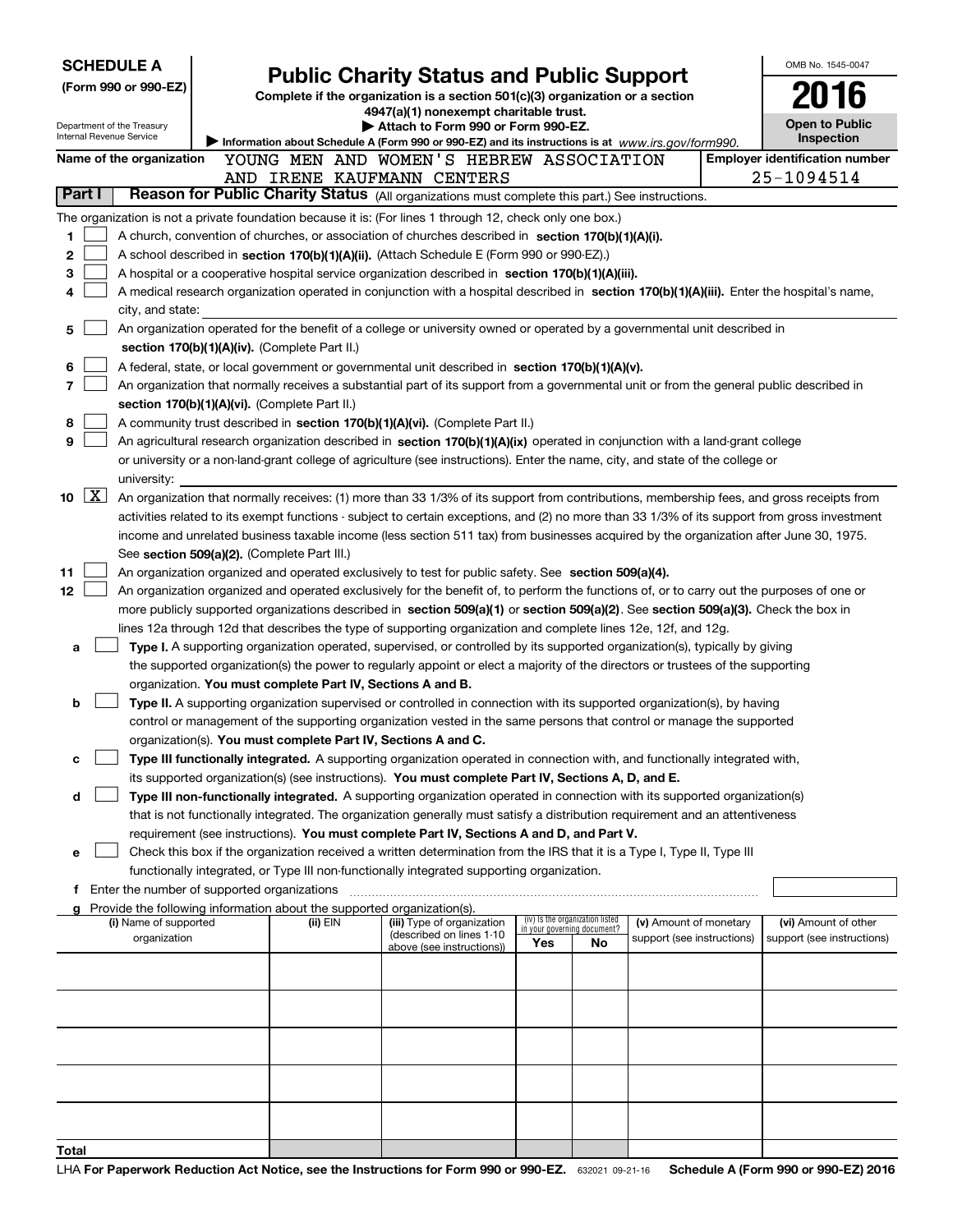# Schedule A (Form 990 or 990-EZ) 2016 Page AND IRENE KAUFMANN CENTERS 25-1094514

**2**

**Part II** | Support Schedule for Organizations Described in Sections 170(b)(1)(A)(iv) and 170(b)(1)(A)(vi)

(Complete only if you checked the box on line 5, 7, or 8 of Part I or if the organization failed to qualify under Part III. If the organization fails to qualify under the tests listed below, please complete Part III.)

|    | <b>Section A. Public Support</b>                                                                                                               |          |            |            |            |          |           |
|----|------------------------------------------------------------------------------------------------------------------------------------------------|----------|------------|------------|------------|----------|-----------|
|    | Calendar year (or fiscal year beginning in) $\blacktriangleright$                                                                              | (a) 2012 | $(b)$ 2013 | $(c)$ 2014 | $(d)$ 2015 | (e) 2016 | (f) Total |
|    | 1 Gifts, grants, contributions, and                                                                                                            |          |            |            |            |          |           |
|    | membership fees received. (Do not                                                                                                              |          |            |            |            |          |           |
|    | include any "unusual grants.")                                                                                                                 |          |            |            |            |          |           |
|    | 2 Tax revenues levied for the organ-                                                                                                           |          |            |            |            |          |           |
|    | ization's benefit and either paid to                                                                                                           |          |            |            |            |          |           |
|    | or expended on its behalf                                                                                                                      |          |            |            |            |          |           |
|    | 3 The value of services or facilities                                                                                                          |          |            |            |            |          |           |
|    | furnished by a governmental unit to                                                                                                            |          |            |            |            |          |           |
|    | the organization without charge                                                                                                                |          |            |            |            |          |           |
|    | 4 Total. Add lines 1 through 3                                                                                                                 |          |            |            |            |          |           |
| 5. | The portion of total contributions                                                                                                             |          |            |            |            |          |           |
|    | by each person (other than a                                                                                                                   |          |            |            |            |          |           |
|    | governmental unit or publicly                                                                                                                  |          |            |            |            |          |           |
|    | supported organization) included                                                                                                               |          |            |            |            |          |           |
|    | on line 1 that exceeds 2% of the                                                                                                               |          |            |            |            |          |           |
|    | amount shown on line 11,                                                                                                                       |          |            |            |            |          |           |
|    | column (f)                                                                                                                                     |          |            |            |            |          |           |
|    | 6 Public support. Subtract line 5 from line 4.                                                                                                 |          |            |            |            |          |           |
|    | <b>Section B. Total Support</b>                                                                                                                |          |            |            |            |          |           |
|    | Calendar year (or fiscal year beginning in) $\blacktriangleright$                                                                              | (a) 2012 | (b) $2013$ | $(c)$ 2014 | $(d)$ 2015 | (e) 2016 | (f) Total |
|    | 7 Amounts from line 4                                                                                                                          |          |            |            |            |          |           |
|    | 8 Gross income from interest,                                                                                                                  |          |            |            |            |          |           |
|    | dividends, payments received on                                                                                                                |          |            |            |            |          |           |
|    | securities loans, rents, royalties                                                                                                             |          |            |            |            |          |           |
|    | and income from similar sources                                                                                                                |          |            |            |            |          |           |
| 9. | Net income from unrelated business                                                                                                             |          |            |            |            |          |           |
|    | activities, whether or not the                                                                                                                 |          |            |            |            |          |           |
|    | business is regularly carried on                                                                                                               |          |            |            |            |          |           |
|    | <b>10</b> Other income. Do not include gain                                                                                                    |          |            |            |            |          |           |
|    | or loss from the sale of capital                                                                                                               |          |            |            |            |          |           |
|    | assets (Explain in Part VI.)                                                                                                                   |          |            |            |            |          |           |
|    | 11 Total support. Add lines 7 through 10                                                                                                       |          |            |            |            |          |           |
|    | <b>12</b> Gross receipts from related activities, etc. (see instructions)                                                                      |          |            |            |            | 12       |           |
|    | 13 First five years. If the Form 990 is for the organization's first, second, third, fourth, or fifth tax year as a section 501(c)(3)          |          |            |            |            |          |           |
|    | organization, check this box and stop here                                                                                                     |          |            |            |            |          |           |
|    | Section C. Computation of Public Support Percentage                                                                                            |          |            |            |            |          |           |
|    | 14 Public support percentage for 2016 (line 6, column (f) divided by line 11, column (f) <i>mummeronom</i>                                     |          |            |            |            | 14       | %         |
|    |                                                                                                                                                |          |            |            |            | 15       | %         |
|    | 16a 33 1/3% support test - 2016. If the organization did not check the box on line 13, and line 14 is 33 1/3% or more, check this box and      |          |            |            |            |          |           |
|    | stop here. The organization qualifies as a publicly supported organization                                                                     |          |            |            |            |          | ▔▁▏       |
|    | b 33 1/3% support test - 2015. If the organization did not check a box on line 13 or 16a, and line 15 is 33 1/3% or more, check this box       |          |            |            |            |          |           |
|    | and stop here. The organization qualifies as a publicly supported organization                                                                 |          |            |            |            |          |           |
|    | 17a 10% -facts-and-circumstances test - 2016. If the organization did not check a box on line 13, 16a, or 16b, and line 14 is 10% or more,     |          |            |            |            |          |           |
|    | and if the organization meets the "facts-and-circumstances" test, check this box and stop here. Explain in Part VI how the organization        |          |            |            |            |          |           |
|    | meets the "facts-and-circumstances" test. The organization qualifies as a publicly supported organization                                      |          |            |            |            |          |           |
|    | <b>b 10% -facts-and-circumstances test - 2015.</b> If the organization did not check a box on line 13, 16a, 16b, or 17a, and line 15 is 10% or |          |            |            |            |          |           |
|    | more, and if the organization meets the "facts-and-circumstances" test, check this box and stop here. Explain in Part VI how the               |          |            |            |            |          |           |
|    | organization meets the "facts-and-circumstances" test. The organization qualifies as a publicly supported organization                         |          |            |            |            |          |           |
|    | 18 Private foundation. If the organization did not check a box on line 13, 16a, 16b, 17a, or 17b, check this box and see instructions          |          |            |            |            |          |           |
|    |                                                                                                                                                |          |            |            |            |          |           |

**Schedule A (Form 990 or 990-EZ) 2016**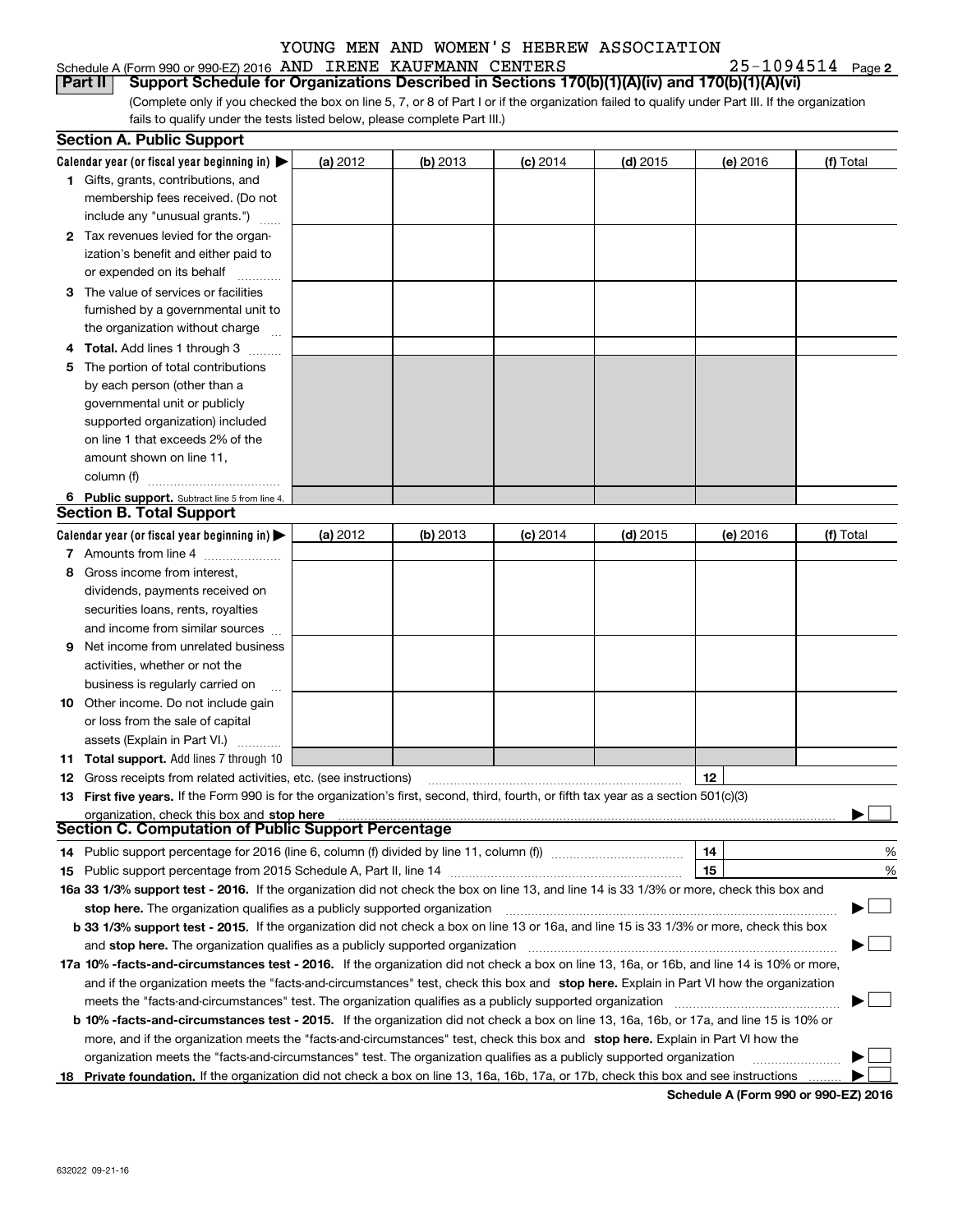#### Schedule A (Form 990 or 990-EZ) 2016 Page AND IRENE KAUFMANN CENTERS 25-1094514 **Part III Support Schedule for Organizations Described in Section 509(a)(2)**

**3**

(Complete only if you checked the box on line 10 of Part I or if the organization failed to qualify under Part II. If the organization fails to qualify under the tests listed below, please complete Part II.)

| <b>Section A. Public Support</b>                                                                                                                    |                                                        |            |            |                       |                                                          |                                          |
|-----------------------------------------------------------------------------------------------------------------------------------------------------|--------------------------------------------------------|------------|------------|-----------------------|----------------------------------------------------------|------------------------------------------|
| Calendar year (or fiscal year beginning in)                                                                                                         | (a) 2012                                               | (b) 2013   | $(c)$ 2014 | $(d)$ 2015            | (e) 2016                                                 | (f) Total                                |
| 1 Gifts, grants, contributions, and                                                                                                                 |                                                        |            |            |                       |                                                          |                                          |
| membership fees received. (Do not                                                                                                                   |                                                        |            |            |                       |                                                          |                                          |
| include any "unusual grants.")                                                                                                                      | 9728431.                                               | 9671622.   | 8198093.   | 8173442.              |                                                          | 5068213.40839801.                        |
| 2 Gross receipts from admissions,                                                                                                                   |                                                        |            |            |                       |                                                          |                                          |
| merchandise sold or services per-                                                                                                                   |                                                        |            |            |                       |                                                          |                                          |
| formed, or facilities furnished in<br>any activity that is related to the                                                                           |                                                        |            |            |                       |                                                          |                                          |
| organization's tax-exempt purpose                                                                                                                   |                                                        |            |            |                       | 9702061. 0235479. 0745011. 01428261. 01372502. 53483314. |                                          |
| 3 Gross receipts from activities that                                                                                                               |                                                        |            |            |                       |                                                          |                                          |
| are not an unrelated trade or bus-                                                                                                                  |                                                        |            |            |                       |                                                          |                                          |
| iness under section 513                                                                                                                             |                                                        |            |            |                       |                                                          |                                          |
| 4 Tax revenues levied for the organ-                                                                                                                |                                                        |            |            |                       |                                                          |                                          |
| ization's benefit and either paid to                                                                                                                |                                                        |            |            |                       |                                                          |                                          |
| or expended on its behalf                                                                                                                           |                                                        |            |            |                       |                                                          |                                          |
| 5 The value of services or facilities                                                                                                               |                                                        |            |            |                       |                                                          |                                          |
| furnished by a governmental unit to                                                                                                                 |                                                        |            |            |                       |                                                          |                                          |
| the organization without charge                                                                                                                     |                                                        |            |            |                       |                                                          |                                          |
| 6 Total. Add lines 1 through 5                                                                                                                      | 19430492.19907101.18943104.19601703.16440715.94323115. |            |            |                       |                                                          |                                          |
| 7a Amounts included on lines 1, 2, and                                                                                                              |                                                        |            |            |                       |                                                          |                                          |
| 3 received from disqualified persons                                                                                                                | 124, 336.                                              | 412,682.   |            | $105, 789.$ 119, 529. | 227,060.                                                 | 989,396.                                 |
| <b>b</b> Amounts included on lines 2 and 3 received                                                                                                 |                                                        |            |            |                       |                                                          |                                          |
| from other than disqualified persons that                                                                                                           |                                                        |            |            |                       |                                                          |                                          |
| exceed the greater of \$5,000 or 1% of the<br>amount on line 13 for the year                                                                        |                                                        |            |            |                       |                                                          | $0$ .                                    |
| c Add lines 7a and 7b                                                                                                                               | 124, 336.                                              | 412,682.   |            | $105, 789.$ 119, 529. | 227,060.                                                 | 989,396.                                 |
| 8 Public support. (Subtract line 7c from line 6.)                                                                                                   |                                                        |            |            |                       |                                                          | 93333719.                                |
| <b>Section B. Total Support</b>                                                                                                                     |                                                        |            |            |                       |                                                          |                                          |
| Calendar year (or fiscal year beginning in)                                                                                                         | (a) 2012                                               | $(b)$ 2013 | $(c)$ 2014 | $(d)$ 2015            | (e) 2016                                                 | (f) Total                                |
| <b>9</b> Amounts from line 6                                                                                                                        | 19430492.19907101.18943104.19601703.16440715.94323115. |            |            |                       |                                                          |                                          |
| 10a Gross income from interest,                                                                                                                     |                                                        |            |            |                       |                                                          |                                          |
| dividends, payments received on                                                                                                                     |                                                        |            |            |                       |                                                          |                                          |
| securities loans, rents, royalties<br>and income from similar sources                                                                               | 1301547.                                               | 274, 137.  | 410,524.   | 312,095.              | 744,769.                                                 | 3043072.                                 |
| <b>b</b> Unrelated business taxable income                                                                                                          |                                                        |            |            |                       |                                                          |                                          |
| (less section 511 taxes) from businesses                                                                                                            |                                                        |            |            |                       |                                                          |                                          |
| acquired after June 30, 1975                                                                                                                        |                                                        |            |            |                       |                                                          |                                          |
| c Add lines 10a and 10b                                                                                                                             | 1301547.                                               | 274, 137.  | 410,524.   | 312,095.              | 744,769.                                                 | 3043072.                                 |
| 11 Net income from unrelated business                                                                                                               |                                                        |            |            |                       |                                                          |                                          |
| activities not included in line 10b,                                                                                                                |                                                        |            |            |                       |                                                          |                                          |
| whether or not the business is<br>regularly carried on                                                                                              |                                                        |            |            |                       |                                                          |                                          |
| 12 Other income. Do not include gain                                                                                                                |                                                        |            |            |                       |                                                          |                                          |
| or loss from the sale of capital                                                                                                                    |                                                        |            |            |                       |                                                          |                                          |
| assets (Explain in Part VI.)<br>13 Total support. (Add lines 9, 10c, 11, and 12.) 20732039. 20181238. 19353628. 19913798. 17185484. 97366187.       |                                                        |            |            |                       |                                                          |                                          |
| 14 First five years. If the Form 990 is for the organization's first, second, third, fourth, or fifth tax year as a section 501(c)(3) organization, |                                                        |            |            |                       |                                                          |                                          |
| check this box and stop here                                                                                                                        |                                                        |            |            |                       |                                                          |                                          |
| <b>Section C. Computation of Public Support Percentage</b>                                                                                          |                                                        |            |            |                       |                                                          |                                          |
| 15 Public support percentage for 2016 (line 8, column (f) divided by line 13, column (f))                                                           |                                                        |            |            |                       | 15                                                       | 95.86<br>%                               |
| 16 Public support percentage from 2015 Schedule A, Part III, line 15                                                                                |                                                        |            |            |                       | 16                                                       | 96.61<br>$\%$                            |
| Section D. Computation of Investment Income Percentage                                                                                              |                                                        |            |            |                       |                                                          |                                          |
| 17 Investment income percentage for 2016 (line 10c, column (f) divided by line 13, column (f))                                                      |                                                        |            |            |                       | 17                                                       | 3.13<br>$\%$                             |
| 18 Investment income percentage from 2015 Schedule A, Part III, line 17                                                                             |                                                        |            |            |                       | 18                                                       | 2.53<br>%                                |
| 19a 33 1/3% support tests - 2016. If the organization did not check the box on line 14, and line 15 is more than 33 1/3%, and line 17 is not        |                                                        |            |            |                       |                                                          |                                          |
| more than 33 1/3%, check this box and stop here. The organization qualifies as a publicly supported organization                                    |                                                        |            |            |                       |                                                          | $\blacktriangleright$ $\boxed{\text{X}}$ |
| <b>b 33 1/3% support tests - 2015.</b> If the organization did not check a box on line 14 or line 19a, and line 16 is more than 33 1/3%, and        |                                                        |            |            |                       |                                                          |                                          |
| line 18 is not more than 33 1/3%, check this box and stop here. The organization qualifies as a publicly supported organization                     |                                                        |            |            |                       |                                                          |                                          |
|                                                                                                                                                     |                                                        |            |            |                       |                                                          |                                          |
|                                                                                                                                                     |                                                        |            |            |                       |                                                          |                                          |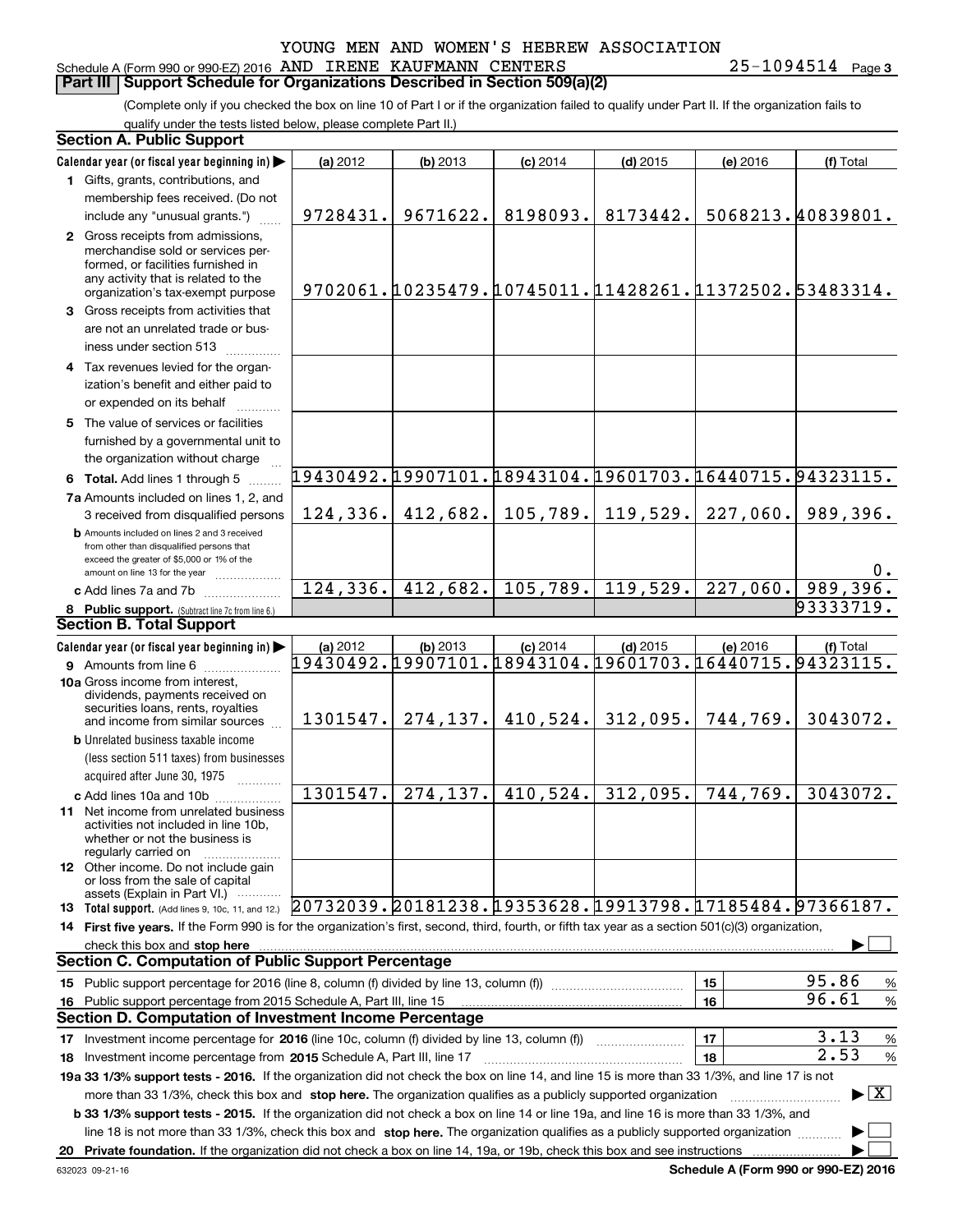# Schedule A (Form 990 or 990-EZ) 2016 Page AND IRENE KAUFMANN CENTERS 25-1094514

25-1094514 Page 4

**1**

**2**

**3a**

**Yes**

**No**

### **Part IV Supporting Organizations**

(Complete only if you checked a box in line 12 on Part I. If you checked 12a of Part I, complete Sections A and B. If you checked 12b of Part I, complete Sections A and C. If you checked 12c of Part I, complete Sections A, D, and E. If you checked 12d of Part I, complete Sections A and D, and complete Part V.)

#### **Section A. All Supporting Organizations**

- **1** Are all of the organization's supported organizations listed by name in the organization's governing documents? If "No," describe in Part VI how the supported organizations are designated. If designated by *class or purpose, describe the designation. If historic and continuing relationship, explain.*
- **2** Did the organization have any supported organization that does not have an IRS determination of status under section 509(a)(1) or (2)? If "Yes," explain in Part VI how the organization determined that the supported *organization was described in section 509(a)(1) or (2).*
- **3a** Did the organization have a supported organization described in section 501(c)(4), (5), or (6)? If "Yes," answer *(b) and (c) below.*
- **b** Did the organization confirm that each supported organization qualified under section 501(c)(4), (5), or (6) and satisfied the public support tests under section 509(a)(2)? If "Yes," describe in Part VI when and how the *organization made the determination.*
- **c**Did the organization ensure that all support to such organizations was used exclusively for section 170(c)(2)(B) purposes? If "Yes," explain in Part VI what controls the organization put in place to ensure such use.
- **4a***If* Was any supported organization not organized in the United States ("foreign supported organization")? *"Yes," and if you checked 12a or 12b in Part I, answer (b) and (c) below.*
- **b** Did the organization have ultimate control and discretion in deciding whether to make grants to the foreign supported organization? If "Yes," describe in Part VI how the organization had such control and discretion *despite being controlled or supervised by or in connection with its supported organizations.*
- **c** Did the organization support any foreign supported organization that does not have an IRS determination under sections 501(c)(3) and 509(a)(1) or (2)? If "Yes," explain in Part VI what controls the organization used *to ensure that all support to the foreign supported organization was used exclusively for section 170(c)(2)(B) purposes.*
- **5a***If "Yes,"* Did the organization add, substitute, or remove any supported organizations during the tax year? answer (b) and (c) below (if applicable). Also, provide detail in Part VI, including (i) the names and EIN *numbers of the supported organizations added, substituted, or removed; (ii) the reasons for each such action; (iii) the authority under the organization's organizing document authorizing such action; and (iv) how the action was accomplished (such as by amendment to the organizing document).*
- **b** Type I or Type II only. Was any added or substituted supported organization part of a class already designated in the organization's organizing document?
- **cSubstitutions only.**  Was the substitution the result of an event beyond the organization's control?
- **6** Did the organization provide support (whether in the form of grants or the provision of services or facilities) to *If "Yes," provide detail in* support or benefit one or more of the filing organization's supported organizations? anyone other than (i) its supported organizations, (ii) individuals that are part of the charitable class benefited by one or more of its supported organizations, or (iii) other supporting organizations that also *Part VI.*
- **7**Did the organization provide a grant, loan, compensation, or other similar payment to a substantial contributor *If "Yes," complete Part I of Schedule L (Form 990 or 990-EZ).* regard to a substantial contributor? (defined in section 4958(c)(3)(C)), a family member of a substantial contributor, or a 35% controlled entity with
- **8** Did the organization make a loan to a disqualified person (as defined in section 4958) not described in line 7? *If "Yes," complete Part I of Schedule L (Form 990 or 990-EZ).*
- **9a** Was the organization controlled directly or indirectly at any time during the tax year by one or more in section 509(a)(1) or (2))? If "Yes," *provide detail in Part VI.* disqualified persons as defined in section 4946 (other than foundation managers and organizations described
- **b** Did one or more disqualified persons (as defined in line 9a) hold a controlling interest in any entity in which the supporting organization had an interest? If "Yes," provide detail in Part VI.
- **c**Did a disqualified person (as defined in line 9a) have an ownership interest in, or derive any personal benefit from, assets in which the supporting organization also had an interest? If "Yes," provide detail in Part VI.
- **10a** Was the organization subject to the excess business holdings rules of section 4943 because of section supporting organizations)? If "Yes," answer 10b below. 4943(f) (regarding certain Type II supporting organizations, and all Type III non-functionally integrated
- **b** Did the organization have any excess business holdings in the tax year? (Use Schedule C, Form 4720, to *determine whether the organization had excess business holdings.)*

**10b**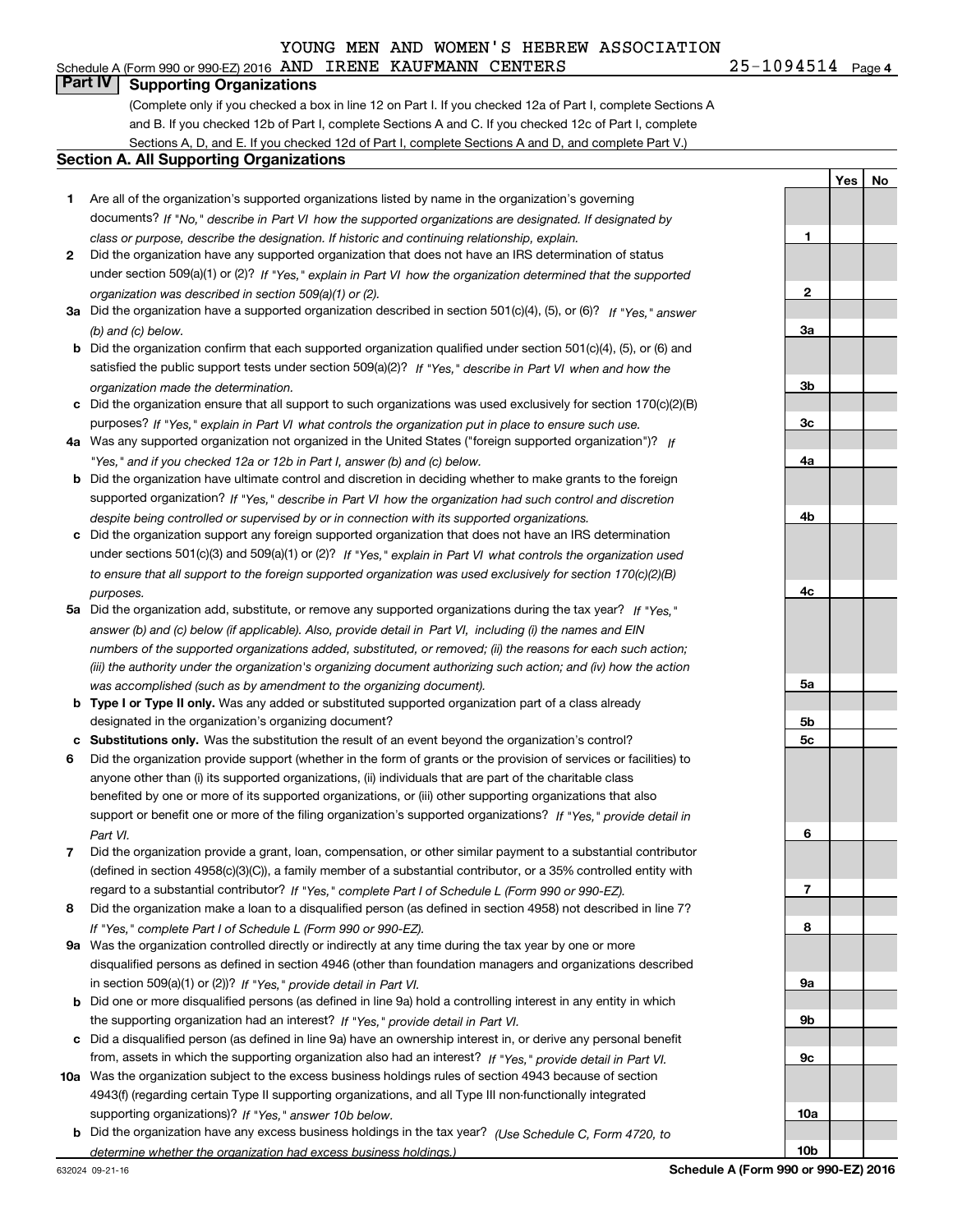#### **Yes No 11** Has the organization accepted a gift or contribution from any of the following persons? **a** A person who directly or indirectly controls, either alone or together with persons described in (b) and (c) **b** A family member of a person described in (a) above? **c** A 35% controlled entity of a person described in (a) or (b) above? If "Yes" to a, b, or c, provide detail in Part VI. **11a11b11cYes No 1** Did the directors, trustees, or membership of one or more supported organizations have the power to **2** Did the organization operate for the benefit of any supported organization other than the supported **12Yes No 1** Were a majority of the organization's directors or trustees during the tax year also a majority of the directors **1Yes No 12** Were any of the organization's officers, directors, or trustees either (i) appointed or elected by the supported **312312**Activities Test.  *Answer (a) and (b) below.* **abcYes No** tax year? If "No," describe in Part VI how the supported organization(s) effectively operated, supervised, or *controlled the organization's activities. If the organization had more than one supported organization, describe how the powers to appoint and/or remove directors or trustees were allocated among the supported organizations and what conditions or restrictions, if any, applied to such powers during the tax year. If "Yes," explain in* organization(s) that operated, supervised, or controlled the supporting organization?  *how providing such benefit carried out the purposes of the supported organization(s) that operated, Part VI supervised, or controlled the supporting organization.* or trustees of each of the organization's supported organization(s)? If "No," describe in Part VI how control *or management of the supporting organization was vested in the same persons that controlled or managed the supported organization(s).* organization(s) or (ii) serving on the governing body of a supported organization? If "No," explain in Part VI how *the organization maintained a close and continuous working relationship with the supported organization(s).* income or assets at all times during the tax year? If "Yes," describe in Part VI the role the organization's *supported organizations played in this regard.* Check the box next to the method that the organization used to satisfy the Integral Part Test during the year (see instructions). The organization satisfied the Activities Test. Complete line 2 below. The organization is the parent of each of its supported organizations. *Complete line 3 below.* The organization supported a governmental entity. *Describe in Part VI how you supported a government entity (see instructions)*. Schedule A (Form 990 or 990-EZ) 2016 Page AND IRENE KAUFMANN CENTERS 25-1094514 below, the governing body of a supported organization? regularly appoint or elect at least a majority of the organization's directors or trustees at all times during the Did the organization provide to each of its supported organizations, by the last day of the fifth month of the organization's tax year, (i) a written notice describing the type and amount of support provided during the prior tax year, (ii) a copy of the Form 990 that was most recently filed as of the date of notification, and (iii) copies of the organization's governing documents in effect on the date of notification, to the extent not previously provided? By reason of the relationship described in (2), did the organization's supported organizations have a significant voice in the organization's investment policies and in directing the use of the organization's **Part IV Supporting Organizations** *(continued)* **Section B. Type I Supporting Organizations Section C. Type II Supporting Organizations Section D. All Type III Supporting Organizations Section E. Type III Functionally Integrated Supporting Organizations**  $\mathcal{L}^{\text{max}}$  $\mathcal{L}^{\text{max}}$

- **a** Did substantially all of the organization's activities during the tax year directly further the exempt purposes of **b** Did the activities described in (a) constitute activities that, but for the organization's involvement, one or more the supported organization(s) to which the organization was responsive? If "Yes," then in Part VI identify  *how these activities directly furthered their exempt purposes, how the organization was responsive to those supported organizations, and how the organization determined that these activities constituted substantially all of its activities.* of the organization's supported organization(s) would have been engaged in? If "Yes," explain in Part VI the *reasons for the organization's position that its supported organization(s) would have engaged in these those supported organizations and explain*
- *activities but for the organization's involvement.*
- **3**Parent of Supported Organizations. *Answer (a) and (b) below.*
- **a** Did the organization have the power to regularly appoint or elect a majority of the officers, directors, or *Provide details in* trustees of each of the supported organizations? *Part VI.*
- **b** Did the organization exercise a substantial degree of direction over the policies, programs, and activities of each of its supported organizations? If "Yes," describe in Part VI the role played by the organization in this regard.

**Schedule A (Form 990 or 990-EZ) 2016**

**2a**

**2b**

**3a**

**3b**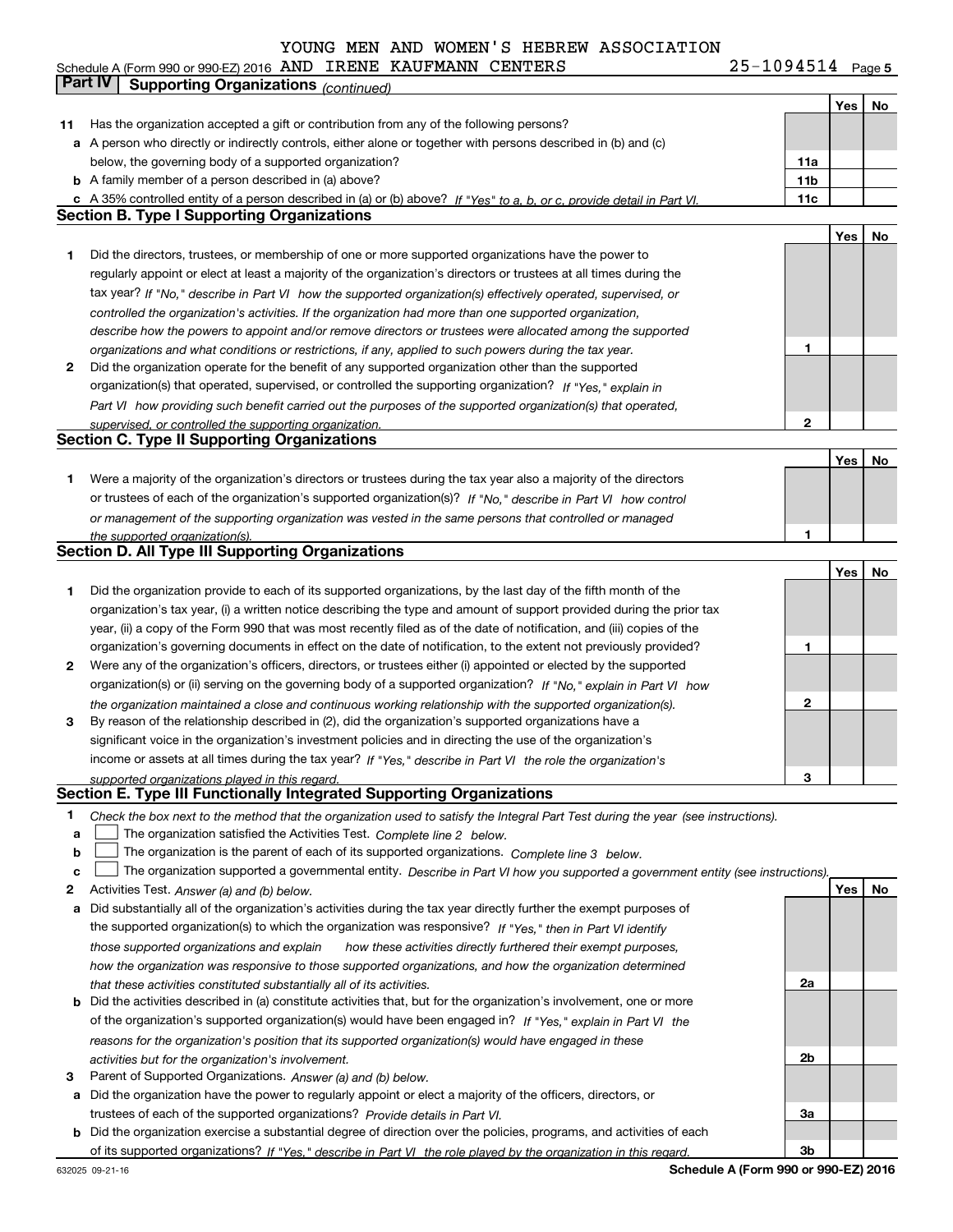|                | Schedule A (Form 990 or 990-EZ) 2016 AND IRENE KAUFMANN CENTERS                                                                                   |                |                | $25 - 1094514$ Page 6          |
|----------------|---------------------------------------------------------------------------------------------------------------------------------------------------|----------------|----------------|--------------------------------|
|                | <b>Part V</b><br>Type III Non-Functionally Integrated 509(a)(3) Supporting Organizations                                                          |                |                |                                |
| 1              | Check here if the organization satisfied the Integral Part Test as a qualifying trust on Nov. 20, 1970 (explain in Part VI.) See instructions. Al |                |                |                                |
|                | other Type III non-functionally integrated supporting organizations must complete Sections A through E.                                           |                |                |                                |
|                | Section A - Adjusted Net Income                                                                                                                   |                | (A) Prior Year | (B) Current Year<br>(optional) |
| -1             | Net short-term capital gain                                                                                                                       | 1              |                |                                |
| $\mathbf{2}$   | Recoveries of prior-year distributions                                                                                                            | $\mathbf{2}$   |                |                                |
| 3              | Other gross income (see instructions)                                                                                                             | 3              |                |                                |
| 4              | Add lines 1 through 3                                                                                                                             | 4              |                |                                |
| 5              | Depreciation and depletion                                                                                                                        | 5              |                |                                |
| 6              | Portion of operating expenses paid or incurred for production or                                                                                  |                |                |                                |
|                | collection of gross income or for management, conservation, or                                                                                    |                |                |                                |
|                | maintenance of property held for production of income (see instructions)                                                                          | 6              |                |                                |
| 7              | Other expenses (see instructions)                                                                                                                 | $\overline{7}$ |                |                                |
| 8              | Adjusted Net Income (subtract lines 5, 6, and 7 from line 4)                                                                                      | 8              |                |                                |
|                | <b>Section B - Minimum Asset Amount</b>                                                                                                           |                | (A) Prior Year | (B) Current Year<br>(optional) |
| 1              | Aggregate fair market value of all non-exempt-use assets (see                                                                                     |                |                |                                |
|                | instructions for short tax year or assets held for part of year):                                                                                 |                |                |                                |
|                | <b>a</b> Average monthly value of securities                                                                                                      | 1a             |                |                                |
|                | <b>b</b> Average monthly cash balances                                                                                                            | 1 <sub>b</sub> |                |                                |
|                | c Fair market value of other non-exempt-use assets                                                                                                | 1c             |                |                                |
|                | d Total (add lines 1a, 1b, and 1c)                                                                                                                | 1d             |                |                                |
|                | e Discount claimed for blockage or other                                                                                                          |                |                |                                |
|                | factors (explain in detail in Part VI):                                                                                                           |                |                |                                |
| $\overline{2}$ | Acquisition indebtedness applicable to non-exempt-use assets                                                                                      | $\mathbf{2}$   |                |                                |
| 3              | Subtract line 2 from line 1d                                                                                                                      | 3              |                |                                |
| 4              | Cash deemed held for exempt use. Enter 1-1/2% of line 3 (for greater amount,                                                                      |                |                |                                |
|                | see instructions)                                                                                                                                 | 4              |                |                                |
| 5              | Net value of non-exempt-use assets (subtract line 4 from line 3)                                                                                  | 5              |                |                                |
| 6              | Multiply line 5 by .035                                                                                                                           | 6              |                |                                |
| 7              | Recoveries of prior-year distributions                                                                                                            | 7              |                |                                |
| 8              | <b>Minimum Asset Amount</b> (add line 7 to line 6)                                                                                                | 8              |                |                                |
|                | <b>Section C - Distributable Amount</b>                                                                                                           |                |                | <b>Current Year</b>            |
| 1              | Adjusted net income for prior year (from Section A, line 8, Column A)                                                                             | 1              |                |                                |
| $\mathbf{2}$   | Enter 85% of line 1                                                                                                                               | $\mathbf{2}$   |                |                                |
| 3              | Minimum asset amount for prior year (from Section B, line 8, Column A)                                                                            | 3              |                |                                |
| 4              | Enter greater of line 2 or line 3                                                                                                                 | 4              |                |                                |
| 5              | Income tax imposed in prior year                                                                                                                  | 5              |                |                                |
| 6              | <b>Distributable Amount.</b> Subtract line 5 from line 4, unless subject to                                                                       |                |                |                                |

emergency temporary reduction (see instructions)

**7**Check here if the current year is the organization's first as a non-functionally integrated Type III supporting organization (see instructions).

**6**

**Schedule A (Form 990 or 990-EZ) 2016**

|  | AND IRENE KAUFMANN CENTERS | $25 - 1094514$ Page 6 |  |
|--|----------------------------|-----------------------|--|
|  |                            |                       |  |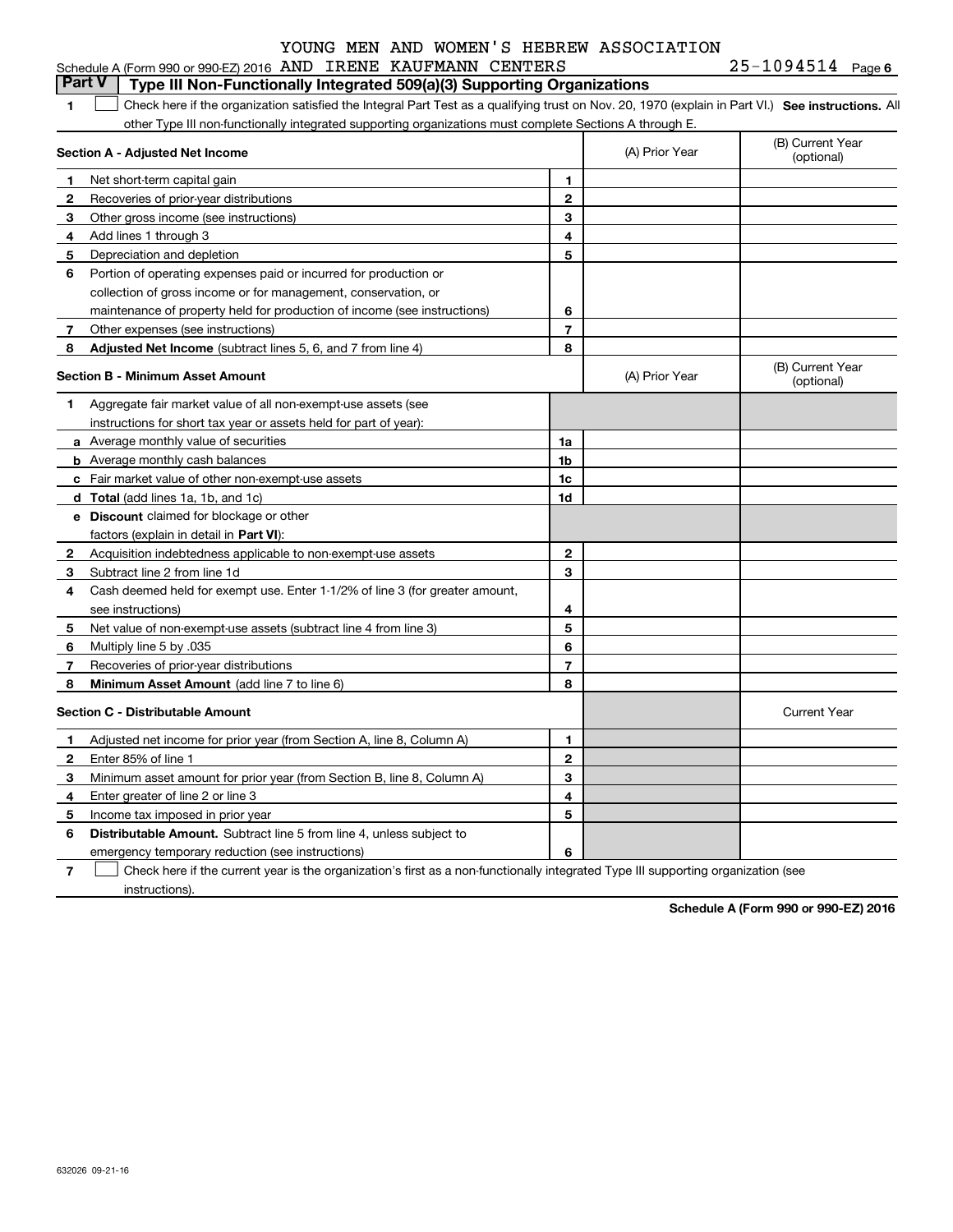| <b>Part V</b> | Schedule A (Form 990 or 990-EZ) 2016 AND IRENE KAUFMANN CENTERS<br>Type III Non-Functionally Integrated 509(a)(3) Supporting Organizations |                             |                                   | $25 - 1094514$ Page 7         |
|---------------|--------------------------------------------------------------------------------------------------------------------------------------------|-----------------------------|-----------------------------------|-------------------------------|
|               |                                                                                                                                            |                             | (continued)                       |                               |
|               | <b>Section D - Distributions</b>                                                                                                           |                             |                                   | <b>Current Year</b>           |
| 1             | Amounts paid to supported organizations to accomplish exempt purposes                                                                      |                             |                                   |                               |
| 2             | Amounts paid to perform activity that directly furthers exempt purposes of supported                                                       |                             |                                   |                               |
|               | organizations, in excess of income from activity                                                                                           |                             |                                   |                               |
| 3             | Administrative expenses paid to accomplish exempt purposes of supported organizations                                                      |                             |                                   |                               |
| 4             | Amounts paid to acquire exempt-use assets                                                                                                  |                             |                                   |                               |
| 5             | Qualified set-aside amounts (prior IRS approval required)                                                                                  |                             |                                   |                               |
| 6             | Other distributions (describe in Part VI). See instructions                                                                                |                             |                                   |                               |
| 7             | Total annual distributions. Add lines 1 through 6                                                                                          |                             |                                   |                               |
| 8             | Distributions to attentive supported organizations to which the organization is responsive                                                 |                             |                                   |                               |
|               | (provide details in Part VI). See instructions                                                                                             |                             |                                   |                               |
| 9             | Distributable amount for 2016 from Section C, line 6                                                                                       |                             |                                   |                               |
| 10            | Line 8 amount divided by Line 9 amount                                                                                                     |                             |                                   |                               |
|               |                                                                                                                                            | (i)                         | (ii)<br><b>Underdistributions</b> | (iii)<br><b>Distributable</b> |
|               | Section E - Distribution Allocations (see instructions)                                                                                    | <b>Excess Distributions</b> | Pre-2016                          | Amount for 2016               |
|               | Distributable amount for 2016 from Section C, line 6                                                                                       |                             |                                   |                               |
| 1<br>2        | Underdistributions, if any, for years prior to 2016 (reason-                                                                               |                             |                                   |                               |
|               | able cause required- explain in Part VI). See instructions                                                                                 |                             |                                   |                               |
| 3             | Excess distributions carryover, if any, to 2016:                                                                                           |                             |                                   |                               |
|               |                                                                                                                                            |                             |                                   |                               |
| a<br>b        |                                                                                                                                            |                             |                                   |                               |
|               | c From 2013                                                                                                                                |                             |                                   |                               |
|               | d From 2014                                                                                                                                |                             |                                   |                               |
|               | e From 2015                                                                                                                                |                             |                                   |                               |
|               | f Total of lines 3a through e                                                                                                              |                             |                                   |                               |
|               |                                                                                                                                            |                             |                                   |                               |
|               | g Applied to underdistributions of prior years                                                                                             |                             |                                   |                               |
|               | <b>h</b> Applied to 2016 distributable amount                                                                                              |                             |                                   |                               |
|               | Carryover from 2011 not applied (see instructions)<br>Remainder. Subtract lines 3g, 3h, and 3i from 3f.                                    |                             |                                   |                               |
| 4             | Distributions for 2016 from Section D.                                                                                                     |                             |                                   |                               |
|               | line $7:$<br>\$                                                                                                                            |                             |                                   |                               |
|               | a Applied to underdistributions of prior years                                                                                             |                             |                                   |                               |
|               | <b>b</b> Applied to 2016 distributable amount                                                                                              |                             |                                   |                               |
|               |                                                                                                                                            |                             |                                   |                               |
|               | <b>c</b> Remainder. Subtract lines 4a and 4b from 4<br>Remaining underdistributions for years prior to 2016, if                            |                             |                                   |                               |
|               | any. Subtract lines 3g and 4a from line 2. For result greater                                                                              |                             |                                   |                               |
|               | than zero, explain in Part VI. See instructions                                                                                            |                             |                                   |                               |
| 6             | Remaining underdistributions for 2016. Subtract lines 3h                                                                                   |                             |                                   |                               |
|               | and 4b from line 1. For result greater than zero, explain in                                                                               |                             |                                   |                               |
|               | Part VI. See instructions                                                                                                                  |                             |                                   |                               |
| 7             | Excess distributions carryover to 2017. Add lines 3j                                                                                       |                             |                                   |                               |
|               | and 4c                                                                                                                                     |                             |                                   |                               |
| 8             | Breakdown of line 7:                                                                                                                       |                             |                                   |                               |
| a             |                                                                                                                                            |                             |                                   |                               |
|               | <b>b</b> Excess from 2013                                                                                                                  |                             |                                   |                               |
|               | c Excess from 2014                                                                                                                         |                             |                                   |                               |
|               | <b>d</b> Excess from 2015                                                                                                                  |                             |                                   |                               |
|               | e Excess from 2016                                                                                                                         |                             |                                   |                               |
|               |                                                                                                                                            |                             |                                   |                               |

**Schedule A (Form 990 or 990-EZ) 2016**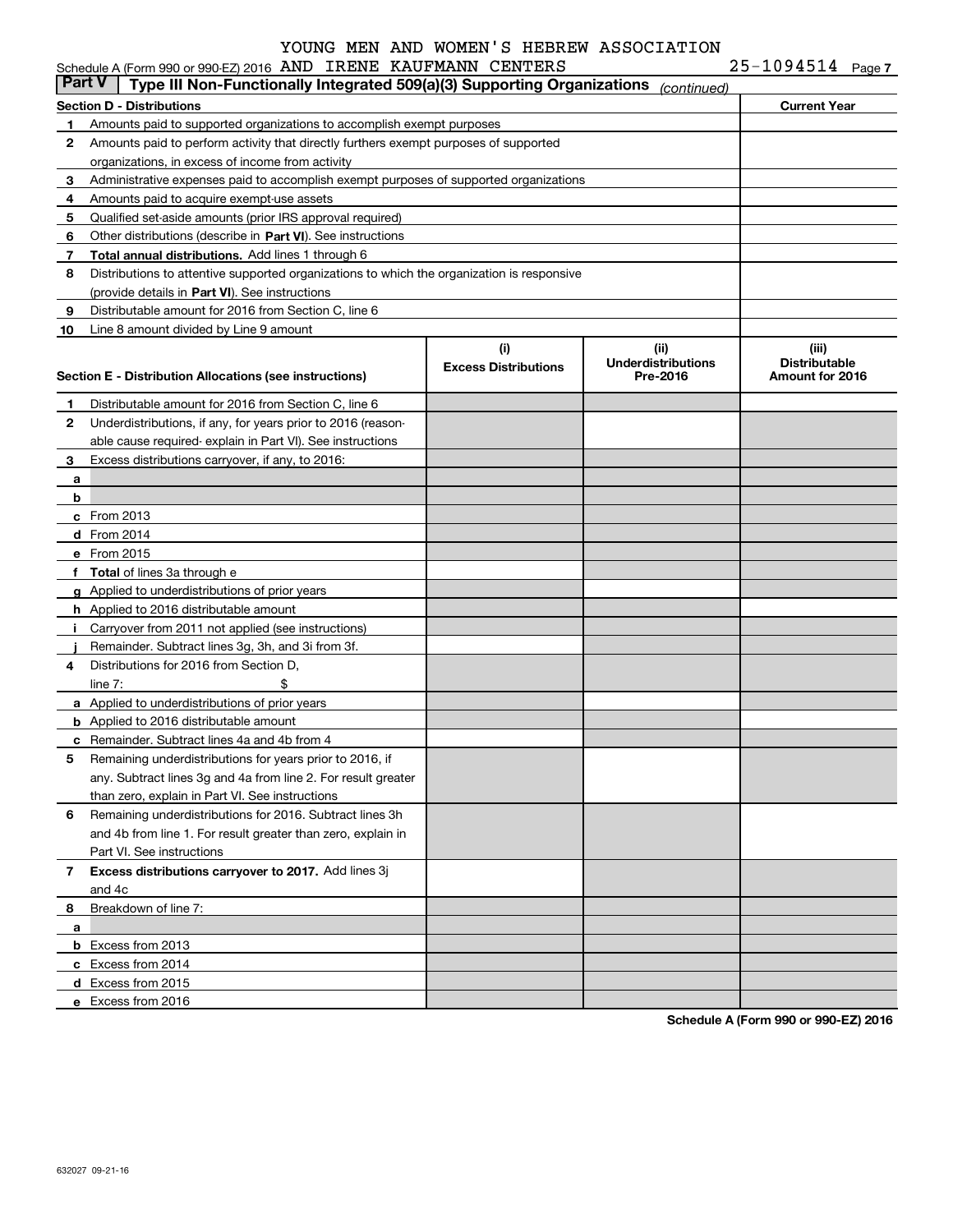|                |                                                                                                                                                  |  | YOUNG MEN AND WOMEN'S HEBREW ASSOCIATION |                   |  |
|----------------|--------------------------------------------------------------------------------------------------------------------------------------------------|--|------------------------------------------|-------------------|--|
|                | Schedule A (Form 990 or 990-EZ) 2016 AND IRENE KAUFMANN CENTERS                                                                                  |  |                                          | 25-1094514 Page 8 |  |
| <b>Part VI</b> | Supplemental Information. Provide the explanations required by Part II, line 10; Part II, line 17a or 17b; Part III, line 12;                    |  |                                          |                   |  |
|                | Part IV, Section A, lines 1, 2, 3b, 3c, 4b, 4c, 5a, 6, 9a, 9b, 9c, 11a, 11b, and 11c; Part IV, Section B, lines 1 and 2; Part IV, Section C,     |  |                                          |                   |  |
|                | line 1; Part IV, Section D, lines 2 and 3; Part IV, Section E, lines 1c, 2a, 2b, 3a, and 3b; Part V, line 1; Part V, Section B, line 1e; Part V, |  |                                          |                   |  |
|                | Section D, lines 5, 6, and 8; and Part V, Section E, lines 2, 5, and 6. Also complete this part for any additional information.                  |  |                                          |                   |  |
|                | (See instructions.)                                                                                                                              |  |                                          |                   |  |
|                |                                                                                                                                                  |  |                                          |                   |  |
|                |                                                                                                                                                  |  |                                          |                   |  |
|                |                                                                                                                                                  |  |                                          |                   |  |
|                |                                                                                                                                                  |  |                                          |                   |  |
|                |                                                                                                                                                  |  |                                          |                   |  |
|                |                                                                                                                                                  |  |                                          |                   |  |
|                |                                                                                                                                                  |  |                                          |                   |  |
|                |                                                                                                                                                  |  |                                          |                   |  |
|                |                                                                                                                                                  |  |                                          |                   |  |
|                |                                                                                                                                                  |  |                                          |                   |  |
|                |                                                                                                                                                  |  |                                          |                   |  |
|                |                                                                                                                                                  |  |                                          |                   |  |
|                |                                                                                                                                                  |  |                                          |                   |  |
|                |                                                                                                                                                  |  |                                          |                   |  |
|                |                                                                                                                                                  |  |                                          |                   |  |
|                |                                                                                                                                                  |  |                                          |                   |  |
|                |                                                                                                                                                  |  |                                          |                   |  |
|                |                                                                                                                                                  |  |                                          |                   |  |
|                |                                                                                                                                                  |  |                                          |                   |  |
|                |                                                                                                                                                  |  |                                          |                   |  |
|                |                                                                                                                                                  |  |                                          |                   |  |
|                |                                                                                                                                                  |  |                                          |                   |  |
|                |                                                                                                                                                  |  |                                          |                   |  |
|                |                                                                                                                                                  |  |                                          |                   |  |
|                |                                                                                                                                                  |  |                                          |                   |  |
|                |                                                                                                                                                  |  |                                          |                   |  |
|                |                                                                                                                                                  |  |                                          |                   |  |
|                |                                                                                                                                                  |  |                                          |                   |  |
|                |                                                                                                                                                  |  |                                          |                   |  |
|                |                                                                                                                                                  |  |                                          |                   |  |
|                |                                                                                                                                                  |  |                                          |                   |  |
|                |                                                                                                                                                  |  |                                          |                   |  |
|                |                                                                                                                                                  |  |                                          |                   |  |
|                |                                                                                                                                                  |  |                                          |                   |  |
|                |                                                                                                                                                  |  |                                          |                   |  |
|                |                                                                                                                                                  |  |                                          |                   |  |
|                |                                                                                                                                                  |  |                                          |                   |  |
|                |                                                                                                                                                  |  |                                          |                   |  |
|                |                                                                                                                                                  |  |                                          |                   |  |
|                |                                                                                                                                                  |  |                                          |                   |  |
|                |                                                                                                                                                  |  |                                          |                   |  |
|                |                                                                                                                                                  |  |                                          |                   |  |
|                |                                                                                                                                                  |  |                                          |                   |  |
|                |                                                                                                                                                  |  |                                          |                   |  |
|                |                                                                                                                                                  |  |                                          |                   |  |
|                |                                                                                                                                                  |  |                                          |                   |  |
|                |                                                                                                                                                  |  |                                          |                   |  |
|                |                                                                                                                                                  |  |                                          |                   |  |
|                |                                                                                                                                                  |  |                                          |                   |  |
|                |                                                                                                                                                  |  |                                          |                   |  |
|                |                                                                                                                                                  |  |                                          |                   |  |
|                |                                                                                                                                                  |  |                                          |                   |  |
|                |                                                                                                                                                  |  |                                          |                   |  |
|                |                                                                                                                                                  |  |                                          |                   |  |
|                |                                                                                                                                                  |  |                                          |                   |  |
|                |                                                                                                                                                  |  |                                          |                   |  |
|                |                                                                                                                                                  |  |                                          |                   |  |
|                |                                                                                                                                                  |  |                                          |                   |  |
|                |                                                                                                                                                  |  |                                          |                   |  |
|                |                                                                                                                                                  |  |                                          |                   |  |
|                |                                                                                                                                                  |  |                                          |                   |  |
|                |                                                                                                                                                  |  |                                          |                   |  |
|                |                                                                                                                                                  |  |                                          |                   |  |
|                |                                                                                                                                                  |  |                                          |                   |  |
|                |                                                                                                                                                  |  |                                          |                   |  |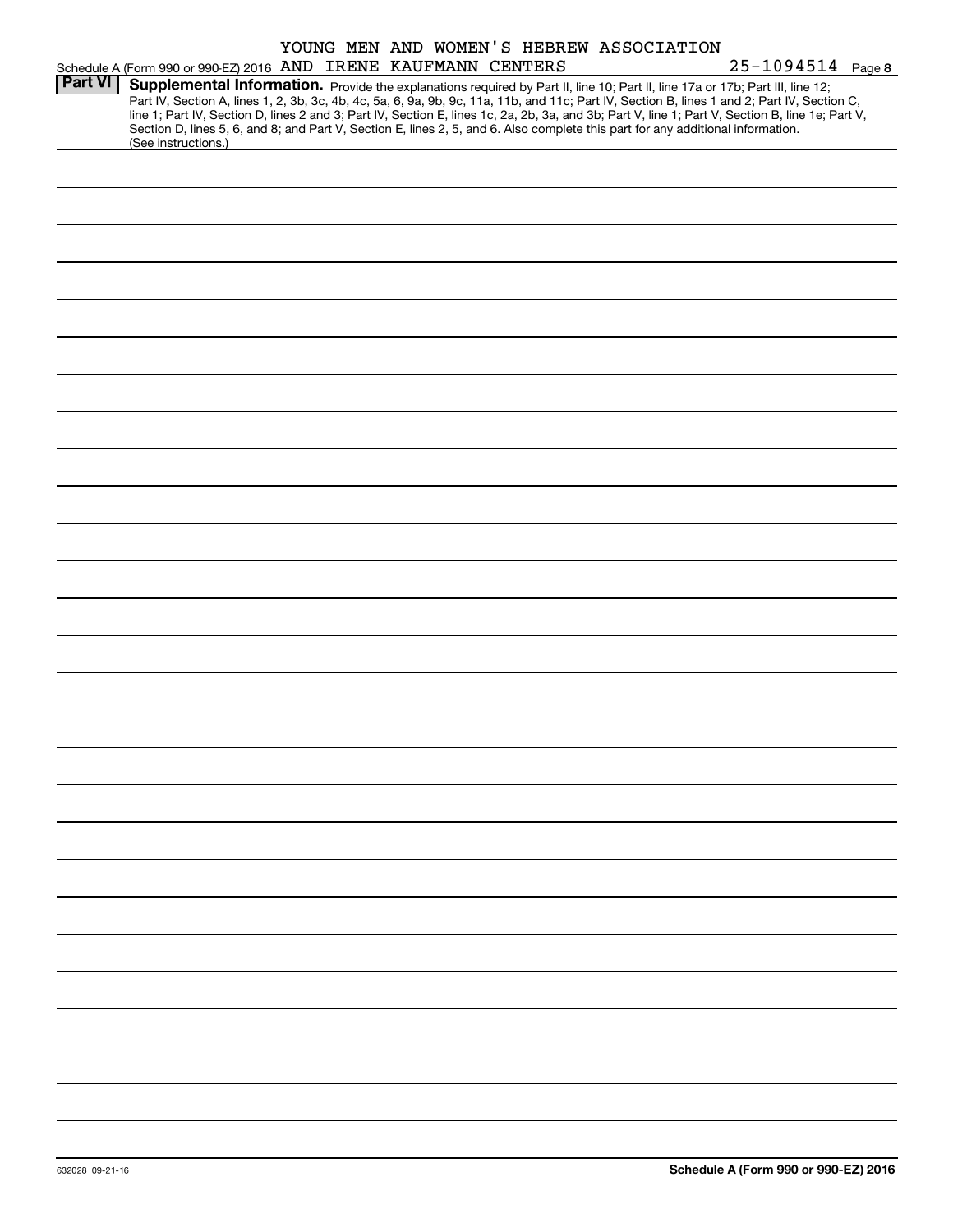# AND IRENE KAUFMANN CENTERS 25-1094514 YOUNG MEN AND WOMEN'S HEBREW ASSOCIATION

# **Payments from Disqualified Persons Included on Part III, Line 7a Schedule A 2016**

**\*\* Do Not File \*\* \*\*\* Not Open to Public Inspection \*\*\***

| Payer's Name         | 2012<br>Amount | 2013<br>Amount | 2014<br>Amount | 2015<br>Amount | 2016<br>Amount |
|----------------------|----------------|----------------|----------------|----------------|----------------|
|                      | 124,336.       | 412,682.       | 105,789.       | 119,529.       | 227,060.       |
|                      |                |                |                |                |                |
|                      |                |                |                |                |                |
|                      |                |                |                |                |                |
|                      |                |                |                |                |                |
|                      |                |                |                |                |                |
|                      |                |                |                |                |                |
|                      |                |                |                |                |                |
|                      |                |                |                |                |                |
|                      |                |                |                |                |                |
|                      |                |                |                |                |                |
|                      |                |                |                |                |                |
|                      |                |                |                |                |                |
|                      |                |                |                |                |                |
|                      |                |                |                |                |                |
|                      |                |                |                |                |                |
|                      |                |                |                |                |                |
|                      |                |                |                |                |                |
|                      |                |                |                |                |                |
|                      |                |                |                |                |                |
|                      |                |                |                |                |                |
|                      |                |                |                |                |                |
|                      |                |                |                |                |                |
|                      |                |                |                |                |                |
| Total to Schedule A, | 124,336.       | 412,682.       | 105,789.       | 119,529.       | 227,060.       |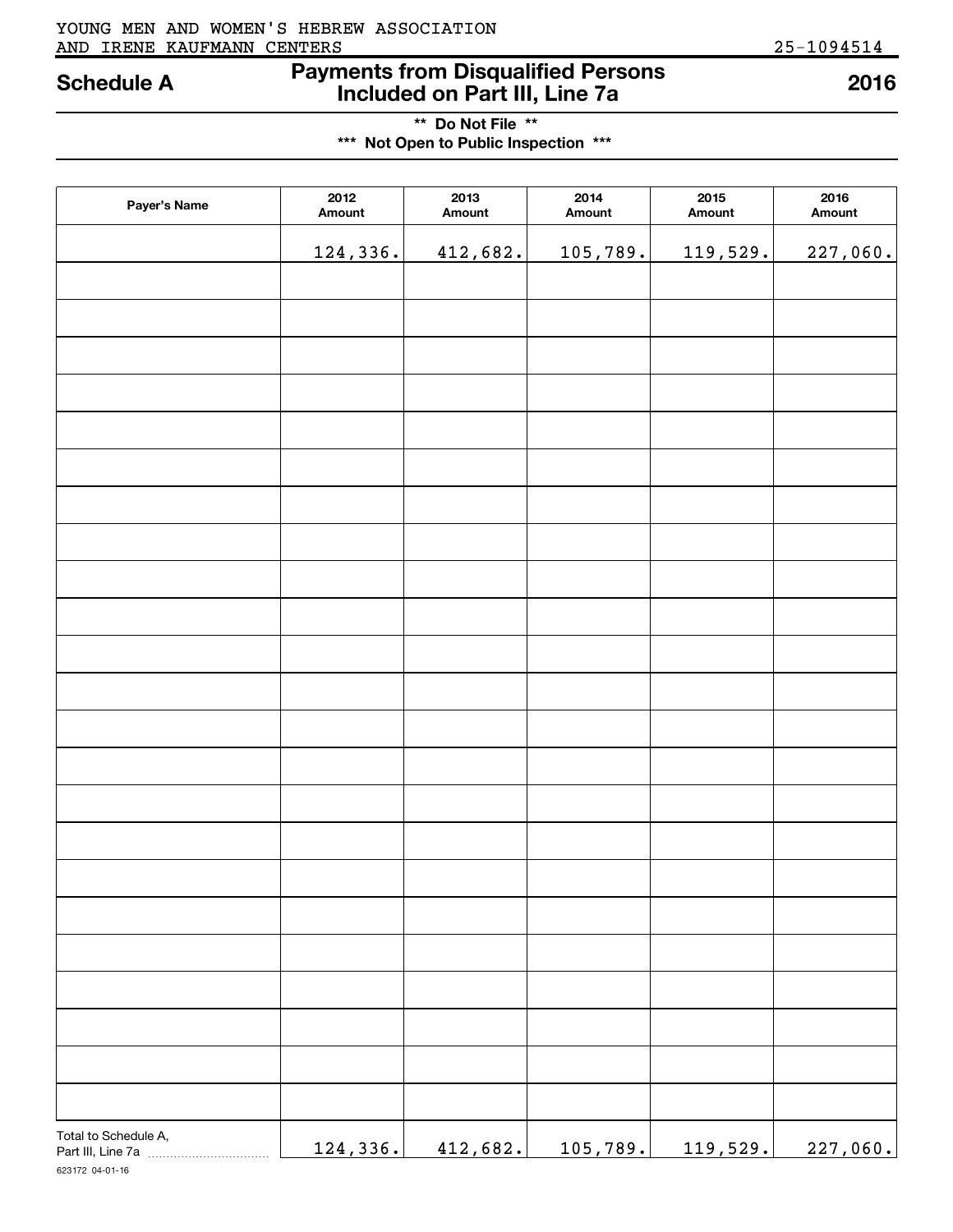|         | <b>SCHEDULE D</b>                                                                                                                |                                                                                                                                                                                                                                         |  |                     | <b>Supplemental Financial Statements</b>                                 |  |    | OMB No. 1545-0047                                                                                                                                          |
|---------|----------------------------------------------------------------------------------------------------------------------------------|-----------------------------------------------------------------------------------------------------------------------------------------------------------------------------------------------------------------------------------------|--|---------------------|--------------------------------------------------------------------------|--|----|------------------------------------------------------------------------------------------------------------------------------------------------------------|
|         | (Form 990)                                                                                                                       |                                                                                                                                                                                                                                         |  |                     | Complete if the organization answered "Yes" on Form 990,                 |  |    |                                                                                                                                                            |
|         |                                                                                                                                  |                                                                                                                                                                                                                                         |  |                     | Part IV, line 6, 7, 8, 9, 10, 11a, 11b, 11c, 11d, 11e, 11f, 12a, or 12b. |  |    | <b>Open to Public</b>                                                                                                                                      |
|         | Department of the Treasury<br>Internal Revenue Service                                                                           | Information about Schedule D (Form 990) and its instructions is at www.irs.gov/form990.                                                                                                                                                 |  | Attach to Form 990. |                                                                          |  |    | <b>Inspection</b>                                                                                                                                          |
|         | Name of the organization                                                                                                         |                                                                                                                                                                                                                                         |  |                     | YOUNG MEN AND WOMEN'S HEBREW ASSOCIATION                                 |  |    | <b>Employer identification number</b>                                                                                                                      |
|         |                                                                                                                                  | AND IRENE KAUFMANN CENTERS                                                                                                                                                                                                              |  |                     |                                                                          |  |    | 25-1094514                                                                                                                                                 |
| Part I  |                                                                                                                                  | Organizations Maintaining Donor Advised Funds or Other Similar Funds or Accounts. Complete if the                                                                                                                                       |  |                     |                                                                          |  |    |                                                                                                                                                            |
|         |                                                                                                                                  | organization answered "Yes" on Form 990, Part IV, line 6.                                                                                                                                                                               |  |                     |                                                                          |  |    |                                                                                                                                                            |
|         |                                                                                                                                  |                                                                                                                                                                                                                                         |  |                     | (a) Donor advised funds                                                  |  |    | (b) Funds and other accounts                                                                                                                               |
| 1       |                                                                                                                                  |                                                                                                                                                                                                                                         |  |                     |                                                                          |  |    |                                                                                                                                                            |
| 2       |                                                                                                                                  | Aggregate value of contributions to (during year)                                                                                                                                                                                       |  |                     |                                                                          |  |    |                                                                                                                                                            |
| з       |                                                                                                                                  |                                                                                                                                                                                                                                         |  |                     |                                                                          |  |    |                                                                                                                                                            |
| 4       |                                                                                                                                  |                                                                                                                                                                                                                                         |  |                     |                                                                          |  |    |                                                                                                                                                            |
| 5       |                                                                                                                                  | Did the organization inform all donors and donor advisors in writing that the assets held in donor advised funds                                                                                                                        |  |                     |                                                                          |  |    |                                                                                                                                                            |
|         |                                                                                                                                  |                                                                                                                                                                                                                                         |  |                     |                                                                          |  |    | Yes<br><b>No</b>                                                                                                                                           |
| 6       |                                                                                                                                  | Did the organization inform all grantees, donors, and donor advisors in writing that grant funds can be used only<br>for charitable purposes and not for the benefit of the donor or donor advisor, or for any other purpose conferring |  |                     |                                                                          |  |    |                                                                                                                                                            |
|         |                                                                                                                                  |                                                                                                                                                                                                                                         |  |                     |                                                                          |  |    | Yes<br>No                                                                                                                                                  |
| Part II |                                                                                                                                  | Conservation Easements. Complete if the organization answered "Yes" on Form 990, Part IV, line 7.                                                                                                                                       |  |                     |                                                                          |  |    |                                                                                                                                                            |
| 1       |                                                                                                                                  | Purpose(s) of conservation easements held by the organization (check all that apply).                                                                                                                                                   |  |                     |                                                                          |  |    |                                                                                                                                                            |
|         |                                                                                                                                  | Preservation of land for public use (e.g., recreation or education)                                                                                                                                                                     |  |                     | Preservation of a historically important land area                       |  |    |                                                                                                                                                            |
|         |                                                                                                                                  | Protection of natural habitat                                                                                                                                                                                                           |  |                     | Preservation of a certified historic structure                           |  |    |                                                                                                                                                            |
|         |                                                                                                                                  | Preservation of open space                                                                                                                                                                                                              |  |                     |                                                                          |  |    |                                                                                                                                                            |
| 2       |                                                                                                                                  | Complete lines 2a through 2d if the organization held a qualified conservation contribution in the form of a conservation easement on the last                                                                                          |  |                     |                                                                          |  |    |                                                                                                                                                            |
|         | day of the tax year.                                                                                                             |                                                                                                                                                                                                                                         |  |                     |                                                                          |  |    | Held at the End of the Tax Year                                                                                                                            |
| а       |                                                                                                                                  |                                                                                                                                                                                                                                         |  |                     |                                                                          |  | 2a |                                                                                                                                                            |
| b       |                                                                                                                                  |                                                                                                                                                                                                                                         |  |                     |                                                                          |  | 2b |                                                                                                                                                            |
| c       |                                                                                                                                  | Number of conservation easements on a certified historic structure included in (a) manufacture included in (a)                                                                                                                          |  |                     |                                                                          |  | 2c |                                                                                                                                                            |
| d       |                                                                                                                                  | Number of conservation easements included in (c) acquired after 8/17/06, and not on a historic structure                                                                                                                                |  |                     |                                                                          |  |    |                                                                                                                                                            |
|         |                                                                                                                                  |                                                                                                                                                                                                                                         |  |                     |                                                                          |  | 2d |                                                                                                                                                            |
| 3       | Number of conservation easements modified, transferred, released, extinguished, or terminated by the organization during the tax |                                                                                                                                                                                                                                         |  |                     |                                                                          |  |    |                                                                                                                                                            |
|         | $\gamma$ ear                                                                                                                     |                                                                                                                                                                                                                                         |  |                     |                                                                          |  |    |                                                                                                                                                            |
| 4       |                                                                                                                                  | Number of states where property subject to conservation easement is located $\blacktriangleright$                                                                                                                                       |  |                     |                                                                          |  |    |                                                                                                                                                            |
| 5       |                                                                                                                                  | Does the organization have a written policy regarding the periodic monitoring, inspection, handling of                                                                                                                                  |  |                     |                                                                          |  |    |                                                                                                                                                            |
| 6       |                                                                                                                                  | violations, and enforcement of the conservation easements it holds?                                                                                                                                                                     |  |                     |                                                                          |  |    | Yes<br><b>No</b>                                                                                                                                           |
|         |                                                                                                                                  | Staff and volunteer hours devoted to monitoring, inspecting, handling of violations, and enforcing conservation easements during the year                                                                                               |  |                     |                                                                          |  |    |                                                                                                                                                            |
| 7       |                                                                                                                                  | Amount of expenses incurred in monitoring, inspecting, handling of violations, and enforcing conservation easements during the year                                                                                                     |  |                     |                                                                          |  |    |                                                                                                                                                            |
|         | $\blacktriangleright$ \$                                                                                                         |                                                                                                                                                                                                                                         |  |                     |                                                                          |  |    |                                                                                                                                                            |
| 8       |                                                                                                                                  | Does each conservation easement reported on line 2(d) above satisfy the requirements of section 170(h)(4)(B)(i)                                                                                                                         |  |                     |                                                                          |  |    |                                                                                                                                                            |
|         |                                                                                                                                  |                                                                                                                                                                                                                                         |  |                     |                                                                          |  |    | Yes<br>No                                                                                                                                                  |
| 9       |                                                                                                                                  | In Part XIII, describe how the organization reports conservation easements in its revenue and expense statement, and balance sheet, and                                                                                                 |  |                     |                                                                          |  |    |                                                                                                                                                            |
|         |                                                                                                                                  | include, if applicable, the text of the footnote to the organization's financial statements that describes the organization's accounting for                                                                                            |  |                     |                                                                          |  |    |                                                                                                                                                            |
|         | conservation easements.                                                                                                          |                                                                                                                                                                                                                                         |  |                     |                                                                          |  |    |                                                                                                                                                            |
|         | Part III                                                                                                                         | Organizations Maintaining Collections of Art, Historical Treasures, or Other Similar Assets.                                                                                                                                            |  |                     |                                                                          |  |    |                                                                                                                                                            |
|         |                                                                                                                                  | Complete if the organization answered "Yes" on Form 990, Part IV, line 8.                                                                                                                                                               |  |                     |                                                                          |  |    |                                                                                                                                                            |
|         |                                                                                                                                  | 1a If the organization elected, as permitted under SFAS 116 (ASC 958), not to report in its revenue statement and balance sheet works of art,                                                                                           |  |                     |                                                                          |  |    |                                                                                                                                                            |
|         |                                                                                                                                  | historical treasures, or other similar assets held for public exhibition, education, or research in furtherance of public service, provide, in Part XIII,                                                                               |  |                     |                                                                          |  |    |                                                                                                                                                            |
|         |                                                                                                                                  | the text of the footnote to its financial statements that describes these items.                                                                                                                                                        |  |                     |                                                                          |  |    |                                                                                                                                                            |
|         |                                                                                                                                  |                                                                                                                                                                                                                                         |  |                     |                                                                          |  |    | <b>b</b> If the organization elected, as permitted under SFAS 116 (ASC 958), to report in its revenue statement and balance sheet works of art, historical |
|         |                                                                                                                                  |                                                                                                                                                                                                                                         |  |                     |                                                                          |  |    | treasures, or other similar assets held for public exhibition, education, or research in furtherance of public service, provide the following amounts      |
|         | relating to these items:                                                                                                         |                                                                                                                                                                                                                                         |  |                     |                                                                          |  |    |                                                                                                                                                            |
|         |                                                                                                                                  |                                                                                                                                                                                                                                         |  |                     |                                                                          |  |    | $\triangleright$ \$                                                                                                                                        |
|         |                                                                                                                                  | (ii) Assets included in Form 990, Part X                                                                                                                                                                                                |  |                     |                                                                          |  |    | $\bullet$ \$                                                                                                                                               |
| 2       |                                                                                                                                  | If the organization received or held works of art, historical treasures, or other similar assets for financial gain, provide                                                                                                            |  |                     |                                                                          |  |    |                                                                                                                                                            |
|         |                                                                                                                                  | the following amounts required to be reported under SFAS 116 (ASC 958) relating to these items:                                                                                                                                         |  |                     |                                                                          |  |    |                                                                                                                                                            |
|         |                                                                                                                                  |                                                                                                                                                                                                                                         |  |                     |                                                                          |  |    | $\blacktriangleright$ \$                                                                                                                                   |
|         |                                                                                                                                  |                                                                                                                                                                                                                                         |  |                     |                                                                          |  |    |                                                                                                                                                            |

**For Paperwork Reduction Act Notice, see the Instructions for Form 990. Schedule D (Form 990) 2016** LHA

632051 08-29-16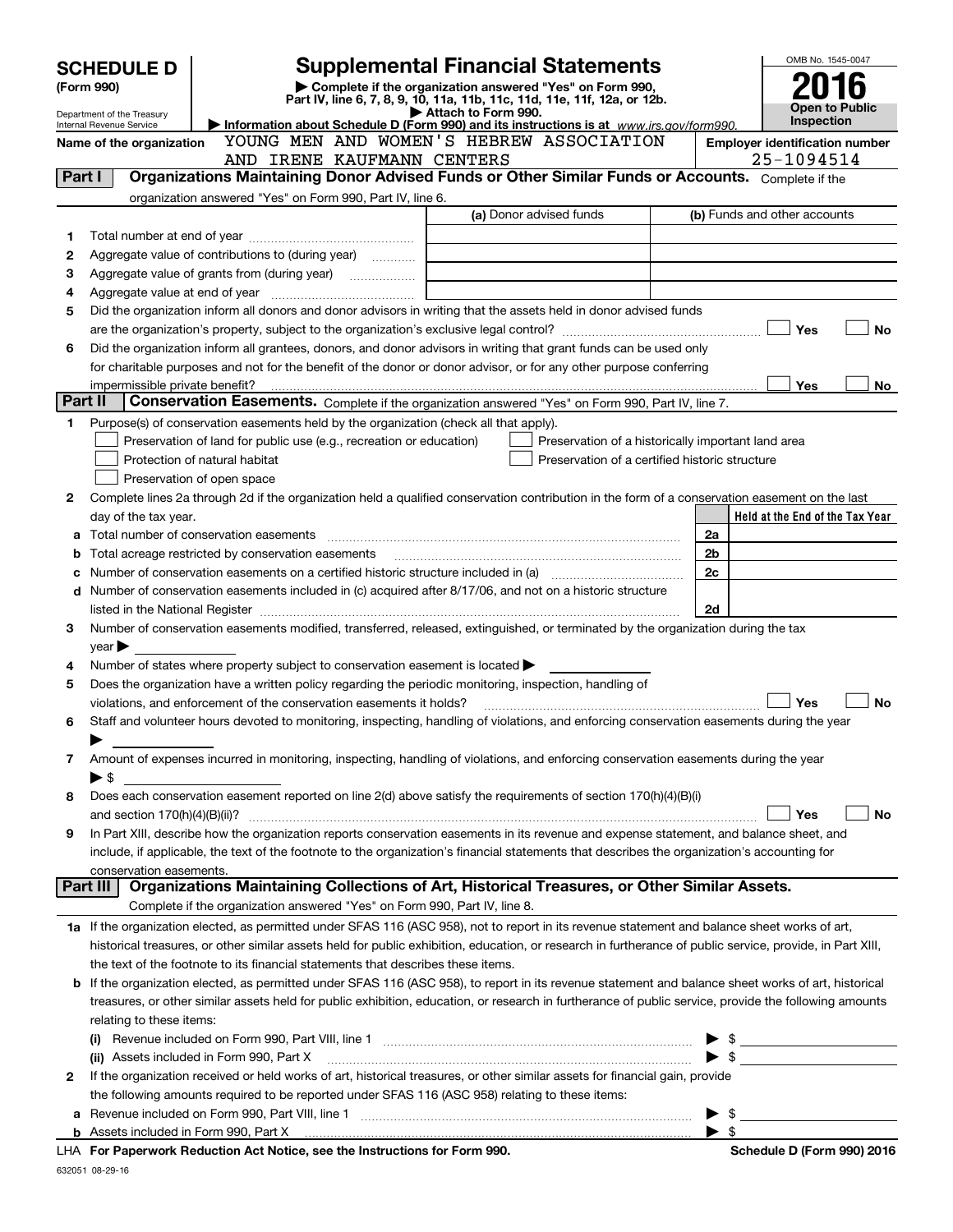|        | YOUNG MEN AND WOMEN'S HEBREW ASSOCIATION                                                                                                                                                                                       |                                         |                             |                             |                 |               |                                            |                         |
|--------|--------------------------------------------------------------------------------------------------------------------------------------------------------------------------------------------------------------------------------|-----------------------------------------|-----------------------------|-----------------------------|-----------------|---------------|--------------------------------------------|-------------------------|
|        | Schedule D (Form 990) 2016                                                                                                                                                                                                     | AND IRENE KAUFMANN CENTERS              |                             |                             |                 |               | $25 - 1094514$ Page 2                      |                         |
|        | Organizations Maintaining Collections of Art, Historical Treasures, or Other Similar Assets (continued)<br>Part III                                                                                                            |                                         |                             |                             |                 |               |                                            |                         |
| 3      | Using the organization's acquisition, accession, and other records, check any of the following that are a significant use of its collection items                                                                              |                                         |                             |                             |                 |               |                                            |                         |
|        | (check all that apply):                                                                                                                                                                                                        |                                         |                             |                             |                 |               |                                            |                         |
| a      | Public exhibition                                                                                                                                                                                                              | d                                       |                             | Loan or exchange programs   |                 |               |                                            |                         |
| b      | Scholarly research                                                                                                                                                                                                             | е                                       |                             |                             |                 |               |                                            |                         |
| c      | Preservation for future generations                                                                                                                                                                                            |                                         |                             |                             |                 |               |                                            |                         |
|        | Provide a description of the organization's collections and explain how they further the organization's exempt purpose in Part XIII.                                                                                           |                                         |                             |                             |                 |               |                                            |                         |
| 5      | During the year, did the organization solicit or receive donations of art, historical treasures, or other similar assets                                                                                                       |                                         |                             |                             |                 |               |                                            |                         |
|        | to be sold to raise funds rather than to be maintained as part of the organization's collection?                                                                                                                               |                                         |                             |                             |                 |               | Yes                                        | No                      |
|        | Part IV<br>Escrow and Custodial Arrangements. Complete if the organization answered "Yes" on Form 990, Part IV, line 9, or                                                                                                     |                                         |                             |                             |                 |               |                                            |                         |
|        | reported an amount on Form 990, Part X, line 21.                                                                                                                                                                               |                                         |                             |                             |                 |               |                                            |                         |
|        | 1a Is the organization an agent, trustee, custodian or other intermediary for contributions or other assets not included                                                                                                       |                                         |                             |                             |                 |               |                                            |                         |
|        | on Form 990, Part X? <b>William Constitution Constitution</b> Construction Construction Construction Constitution Cons                                                                                                         |                                         |                             |                             |                 |               | Yes                                        | No                      |
|        | b If "Yes," explain the arrangement in Part XIII and complete the following table:                                                                                                                                             |                                         |                             |                             |                 |               |                                            |                         |
|        |                                                                                                                                                                                                                                |                                         |                             |                             |                 |               | Amount                                     |                         |
| c      |                                                                                                                                                                                                                                |                                         |                             |                             |                 | 1c            |                                            |                         |
|        |                                                                                                                                                                                                                                |                                         |                             |                             |                 | 1d            |                                            |                         |
|        | Distributions during the year manufactured and continuum and the year manufactured and the year manufactured and the year manufactured and the year manufactured and the year manufactured and the year manufactured and the y |                                         |                             |                             |                 | 1e            |                                            |                         |
|        |                                                                                                                                                                                                                                |                                         |                             |                             |                 | 1f            |                                            |                         |
|        | 2a Did the organization include an amount on Form 990, Part X, line 21, for escrow or custodial account liability?                                                                                                             |                                         |                             |                             |                 |               | Yes                                        | No                      |
|        | <b>b</b> If "Yes," explain the arrangement in Part XIII. Check here if the explanation has been provided on Part XIII                                                                                                          |                                         |                             |                             |                 |               |                                            |                         |
| Part V | Endowment Funds. Complete if the organization answered "Yes" on Form 990, Part IV, line 10.                                                                                                                                    |                                         |                             |                             |                 |               |                                            |                         |
|        |                                                                                                                                                                                                                                | (a) Current year                        | (b) Prior year              | (c) Two years back          |                 |               | (d) Three years back   (e) Four years back |                         |
| 1a     | Beginning of year balance                                                                                                                                                                                                      | 11,883,884.                             | 11,706,928.                 | 12,300,498.                 |                 | 11, 124, 585. |                                            | 10,568,632.             |
|        |                                                                                                                                                                                                                                | $-125, 143.$                            | 61,166.                     | 28,673.                     |                 | 440,583.      |                                            | 85,346.                 |
|        | Net investment earnings, gains, and losses                                                                                                                                                                                     | 863,019.                                | 523,818.                    | $-188,907.$                 |                 | 1,158,468.    |                                            | 835,480.                |
|        |                                                                                                                                                                                                                                |                                         |                             |                             |                 |               |                                            |                         |
|        | e Other expenditures for facilities                                                                                                                                                                                            |                                         |                             |                             |                 |               |                                            |                         |
|        |                                                                                                                                                                                                                                | 414,823.                                | 408,028.                    | 433,336.                    |                 | 423,138.      |                                            | 364,873.                |
|        |                                                                                                                                                                                                                                |                                         |                             |                             |                 |               |                                            |                         |
| g      | End of year balance                                                                                                                                                                                                            |                                         | $12, 206, 937.$ 11,883,884. | 11,706,928.                 |                 | 12,300,498.   |                                            | 11, 124, 585.           |
| 2      | Provide the estimated percentage of the current year end balance (line 1g, column (a)) held as:                                                                                                                                |                                         |                             |                             |                 |               |                                            |                         |
| а      | Board designated or quasi-endowment >                                                                                                                                                                                          |                                         | %                           |                             |                 |               |                                            |                         |
|        | Permanent endowment >                                                                                                                                                                                                          | %                                       |                             |                             |                 |               |                                            |                         |
|        | <b>c</b> Temporarily restricted endowment $\blacktriangleright$                                                                                                                                                                | %                                       |                             |                             |                 |               |                                            |                         |
|        | The percentages on lines 2a, 2b, and 2c should equal 100%.                                                                                                                                                                     |                                         |                             |                             |                 |               |                                            |                         |
|        | 3a Are there endowment funds not in the possession of the organization that are held and administered for the organization                                                                                                     |                                         |                             |                             |                 |               |                                            |                         |
|        |                                                                                                                                                                                                                                |                                         |                             |                             |                 |               |                                            | Yes<br><u>No</u>        |
|        | by:<br>(i)                                                                                                                                                                                                                     |                                         |                             |                             |                 |               | 3a(i)                                      | X                       |
|        |                                                                                                                                                                                                                                |                                         |                             |                             |                 |               | 3a(ii)                                     | $\overline{\mathbf{X}}$ |
|        |                                                                                                                                                                                                                                |                                         |                             |                             |                 |               | 3b                                         |                         |
|        |                                                                                                                                                                                                                                |                                         |                             |                             |                 |               |                                            |                         |
| 4      | Describe in Part XIII the intended uses of the organization's endowment funds.<br>Land, Buildings, and Equipment.<br><b>Part VI</b>                                                                                            |                                         |                             |                             |                 |               |                                            |                         |
|        |                                                                                                                                                                                                                                |                                         |                             |                             |                 |               |                                            |                         |
|        | Complete if the organization answered "Yes" on Form 990, Part IV, line 11a. See Form 990, Part X, line 10.                                                                                                                     |                                         |                             |                             |                 |               |                                            |                         |
|        | Description of property                                                                                                                                                                                                        | (a) Cost or other<br>basis (investment) |                             | (b) Cost or other           | (c) Accumulated |               | (d) Book value                             |                         |
|        |                                                                                                                                                                                                                                |                                         | basis (other)               |                             | depreciation    |               |                                            |                         |
|        |                                                                                                                                                                                                                                |                                         |                             | $\overline{2}$ , 228, 037.  |                 |               |                                            | 2,228,037.              |
| b      |                                                                                                                                                                                                                                |                                         |                             | 30,645,568.                 |                 | 18,468,429.   | $\overline{12}$ , 177, 139.                |                         |
| с      |                                                                                                                                                                                                                                |                                         |                             | $\overline{10}$ , 950, 338. |                 | 2,821,566.    |                                            | 8,128,772.              |
| d      |                                                                                                                                                                                                                                |                                         |                             | 5,444,924.                  |                 | 4,360,602.    | $\overline{1}$ , 084, 3 <u>22.</u>         |                         |
|        |                                                                                                                                                                                                                                |                                         |                             |                             |                 |               |                                            |                         |
|        |                                                                                                                                                                                                                                |                                         |                             |                             |                 |               | 23,618,270.                                |                         |

**Schedule D (Form 990) 2016**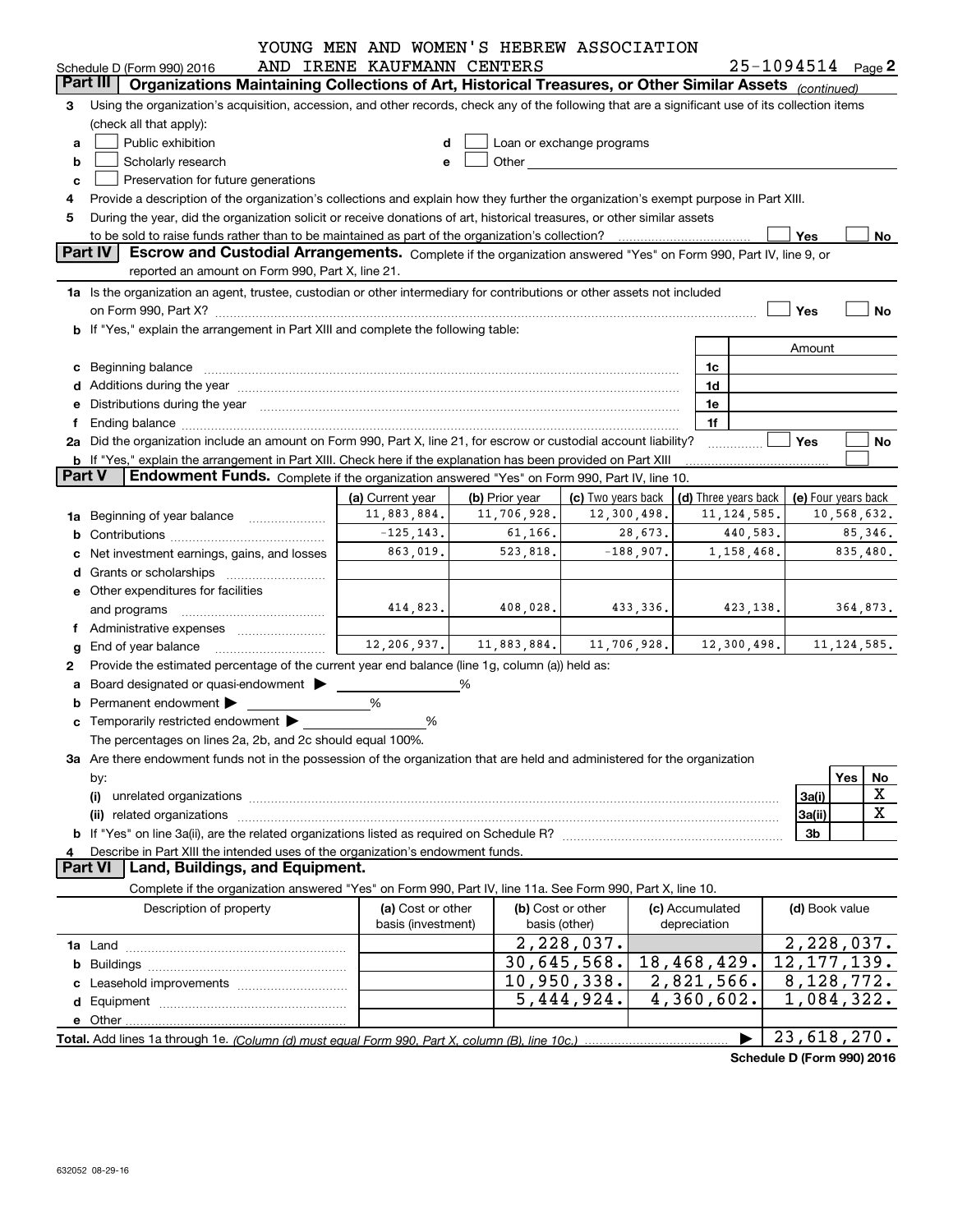| Schedule D (Form 990) 2016                                                                                        | AND IRENE KAUFMANN CENTERS |                |                                                           | $25 - 1094514$ Page 3 |  |
|-------------------------------------------------------------------------------------------------------------------|----------------------------|----------------|-----------------------------------------------------------|-----------------------|--|
| Part VII Investments - Other Securities.                                                                          |                            |                |                                                           |                       |  |
| Complete if the organization answered "Yes" on Form 990, Part IV, line 11b. See Form 990, Part X, line 12.        |                            |                |                                                           |                       |  |
| (a) Description of security or category (including name of security)                                              | (b) Book value             |                | (c) Method of valuation: Cost or end-of-year market value |                       |  |
|                                                                                                                   |                            |                |                                                           |                       |  |
|                                                                                                                   |                            |                |                                                           |                       |  |
| $(3)$ Other                                                                                                       |                            |                |                                                           |                       |  |
| (A)                                                                                                               |                            |                |                                                           |                       |  |
| (B)                                                                                                               |                            |                |                                                           |                       |  |
| (C)                                                                                                               |                            |                |                                                           |                       |  |
| (D)                                                                                                               |                            |                |                                                           |                       |  |
| (E)                                                                                                               |                            |                |                                                           |                       |  |
| (F)                                                                                                               |                            |                |                                                           |                       |  |
| (G)                                                                                                               |                            |                |                                                           |                       |  |
| (H)                                                                                                               |                            |                |                                                           |                       |  |
| Total. (Col. (b) must equal Form 990, Part X, col. (B) line 12.)                                                  |                            |                |                                                           |                       |  |
| Part VIII Investments - Program Related.                                                                          |                            |                |                                                           |                       |  |
| Complete if the organization answered "Yes" on Form 990, Part IV, line 11c. See Form 990, Part X, line 13.        |                            |                |                                                           |                       |  |
| (a) Description of investment                                                                                     | (b) Book value             |                | (c) Method of valuation: Cost or end-of-year market value |                       |  |
| (1)                                                                                                               |                            |                |                                                           |                       |  |
| (2)                                                                                                               |                            |                |                                                           |                       |  |
| (3)                                                                                                               |                            |                |                                                           |                       |  |
| (4)                                                                                                               |                            |                |                                                           |                       |  |
| (5)                                                                                                               |                            |                |                                                           |                       |  |
| (6)                                                                                                               |                            |                |                                                           |                       |  |
| (7)                                                                                                               |                            |                |                                                           |                       |  |
| (8)                                                                                                               |                            |                |                                                           |                       |  |
| (9)                                                                                                               |                            |                |                                                           |                       |  |
| Total. (Col. (b) must equal Form 990, Part X, col. (B) line 13.)                                                  |                            |                |                                                           |                       |  |
| <b>Other Assets.</b><br>Part IX                                                                                   |                            |                |                                                           |                       |  |
| Complete if the organization answered "Yes" on Form 990, Part IV, line 11d. See Form 990, Part X, line 15.        |                            |                |                                                           |                       |  |
|                                                                                                                   | (a) Description            |                |                                                           | (b) Book value        |  |
| (1)                                                                                                               |                            |                |                                                           |                       |  |
| (2)                                                                                                               |                            |                |                                                           |                       |  |
| (3)                                                                                                               |                            |                |                                                           |                       |  |
| (4)                                                                                                               |                            |                |                                                           |                       |  |
| (5)                                                                                                               |                            |                |                                                           |                       |  |
| (6)                                                                                                               |                            |                |                                                           |                       |  |
| (7)                                                                                                               |                            |                |                                                           |                       |  |
| (8)                                                                                                               |                            |                |                                                           |                       |  |
| (9)                                                                                                               |                            |                |                                                           |                       |  |
|                                                                                                                   |                            |                |                                                           |                       |  |
| Part X<br><b>Other Liabilities.</b>                                                                               |                            |                |                                                           |                       |  |
| Complete if the organization answered "Yes" on Form 990, Part IV, line 11e or 11f. See Form 990, Part X, line 25. |                            |                |                                                           |                       |  |
| (a) Description of liability                                                                                      |                            | (b) Book value |                                                           |                       |  |
| 1.                                                                                                                |                            |                |                                                           |                       |  |
| (1)<br>Federal income taxes<br>FV                                                                                 |                            | 289.           |                                                           |                       |  |
| DERIVATIVE INSTRUMENT,<br>(2)                                                                                     |                            |                |                                                           |                       |  |
| (3)                                                                                                               |                            |                |                                                           |                       |  |
| (4)                                                                                                               |                            |                |                                                           |                       |  |
| (5)                                                                                                               |                            |                |                                                           |                       |  |
| (6)                                                                                                               |                            |                |                                                           |                       |  |
| (7)                                                                                                               |                            |                |                                                           |                       |  |
| (8)                                                                                                               |                            |                |                                                           |                       |  |
| (9)                                                                                                               |                            |                |                                                           |                       |  |
| Total. (Column (b) must equal Form 990. Part X, col. (B) line 25.)                                                |                            | 289.           |                                                           |                       |  |
|                                                                                                                   |                            |                |                                                           |                       |  |

**2.** Liability for uncertain tax positions. In Part XIII, provide the text of the footnote to the organization's financial statements that reports the organization's liability for uncertain tax positions under FIN 48 (ASC 740). Check here if the text of the footnote has been provided in Part XIII  $~\boxed{\rm X}$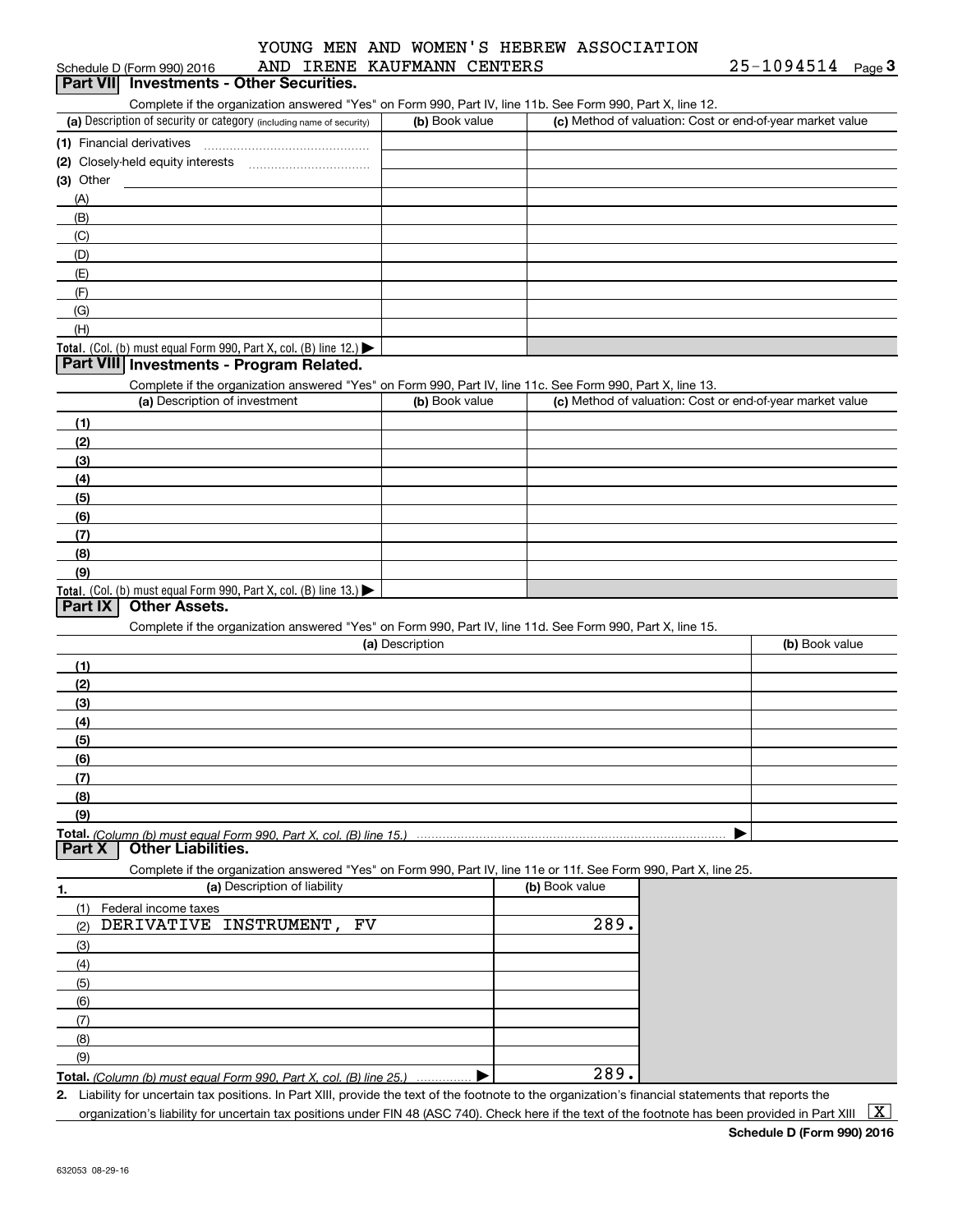| YOUNG MEN AND WOMEN'S HEBREW ASSOCIATION |                |
|------------------------------------------|----------------|
| ANIN TOGNG KAHGMANN CGNUGC               | $95 - 1091511$ |

|   | AND IRENE KAUFMANN CENTERS<br>Schedule D (Form 990) 2016                                                                                                                                                                            |                |             |                | 25-1094514<br>Page $4$    |
|---|-------------------------------------------------------------------------------------------------------------------------------------------------------------------------------------------------------------------------------------|----------------|-------------|----------------|---------------------------|
|   | <b>Part XI</b><br>Reconciliation of Revenue per Audited Financial Statements With Revenue per Return.                                                                                                                               |                |             |                |                           |
|   | Complete if the organization answered "Yes" on Form 990, Part IV, line 12a.                                                                                                                                                         |                |             |                |                           |
| 1 | Total revenue, gains, and other support per audited financial statements                                                                                                                                                            |                |             | $\blacksquare$ | 24,492,373.               |
| 2 | Amounts included on line 1 but not on Form 990, Part VIII, line 12:                                                                                                                                                                 |                |             |                |                           |
| a |                                                                                                                                                                                                                                     | 2a             | 4,222.      |                |                           |
|   |                                                                                                                                                                                                                                     | 2 <sub>b</sub> |             |                |                           |
| C |                                                                                                                                                                                                                                     | 2c             |             |                |                           |
| d | Other (Describe in Part XIII.) <b>Construction Contract Construction</b> Chern Construction Construction Construction                                                                                                               | 2d             | 3,120,008.  |                |                           |
| e | Add lines 2a through 2d                                                                                                                                                                                                             |                |             | <b>2e</b>      | 3,124,230.                |
| 3 |                                                                                                                                                                                                                                     |                |             | $\mathbf{3}$   | $\overline{21,368,143}$ . |
| 4 | Amounts included on Form 990, Part VIII, line 12, but not on line 1:                                                                                                                                                                |                |             |                |                           |
|   | Investment expenses not included on Form 990, Part VIII, line 7b [111] [11] Investment expenses not included on Form 990, Part VIII, line 7b                                                                                        | 4a             |             |                |                           |
| b | Other (Describe in Part XIII.) <b>Construction Contract Construction</b> Chern Construction Construction Construction                                                                                                               | 4 <sub>b</sub> | $-181,604.$ |                |                           |
|   | Add lines 4a and 4b                                                                                                                                                                                                                 |                |             | 4c             | $-181,604.$               |
| 5 |                                                                                                                                                                                                                                     |                |             | 5              | $\overline{21,186,539}$ . |
|   |                                                                                                                                                                                                                                     |                |             |                |                           |
|   | Part XII   Reconciliation of Expenses per Audited Financial Statements With Expenses per Return.                                                                                                                                    |                |             |                |                           |
|   | Complete if the organization answered "Yes" on Form 990, Part IV, line 12a.                                                                                                                                                         |                |             |                |                           |
| 1 |                                                                                                                                                                                                                                     |                |             | $\blacksquare$ | 23,085,418.               |
| 2 | Amounts included on line 1 but not on Form 990, Part IX, line 25:                                                                                                                                                                   |                |             |                |                           |
| a |                                                                                                                                                                                                                                     | 2a             |             |                |                           |
| b |                                                                                                                                                                                                                                     | 2 <sub>b</sub> |             |                |                           |
| c |                                                                                                                                                                                                                                     | 2c             |             |                |                           |
|   |                                                                                                                                                                                                                                     | 2d             | 3,301,612.  |                |                           |
| е |                                                                                                                                                                                                                                     |                |             | 2e             | 3,301,612.                |
| 3 | Add lines 2a through 2d <b>minimum contained a contract and a</b> contract a contract of the contract of the contract of the contract of the contract of the contract of the contract of the contract of the contract of the contra |                |             | $\mathbf{a}$   | 19,783,806.               |
| 4 | Amounts included on Form 990, Part IX, line 25, but not on line 1:                                                                                                                                                                  |                |             |                |                           |
| a | Investment expenses not included on Form 990, Part VIII, line 7b [1000000000000000000000000000000000                                                                                                                                | 4a             |             |                |                           |
|   | Other (Describe in Part XIII.) <b>Construction Contract Construction</b> Chern Construction Construction Construction                                                                                                               | 4b             |             |                |                           |
|   | Add lines 4a and 4b                                                                                                                                                                                                                 |                |             | 4с             | 0.                        |
| 5 | <b>Part XIII Supplemental Information.</b>                                                                                                                                                                                          |                |             | 5              | 19,783,806.               |

Provide the descriptions required for Part II, lines 3, 5, and 9; Part III, lines 1a and 4; Part IV, lines 1b and 2b; Part V, line 4; Part X, line 2; Part XI, lines 2d and 4b; and Part XII, lines 2d and 4b. Also complete this part to provide any additional information.

## PART X, LINE 2:

| THE JCC ACCOUNTS FOR UNCERTAINTY IN INCOME TAXES USING A RECOGNITION      |               |  |  |  |  |  |  |  |
|---------------------------------------------------------------------------|---------------|--|--|--|--|--|--|--|
| THRESHOLD OF MORE-LIKELY-THAN NOT TO BE SUSTAINED UPON EXAMINATION BY THE |               |  |  |  |  |  |  |  |
| APPROPRIATE TAXING AUTHORITY. MEASUREMENT OF THE TAX UNCERTAINTY OCCURS   |               |  |  |  |  |  |  |  |
| IF THE RECOGNITION THRESHOLD IS MET. MANAGEMENT DETERMINED                | THERE WERE NO |  |  |  |  |  |  |  |
| TAX UNCERTAINTIES THAT MET THE RECOGNITION THRESHOLD IN 2016 AND 2015.    |               |  |  |  |  |  |  |  |
|                                                                           |               |  |  |  |  |  |  |  |
| PART XI, LINE 2D - OTHER ADJUSTMENTS:                                     |               |  |  |  |  |  |  |  |
| NON-CASH ASSISTANCE TO MEMBERSHIP                                         | 1,713,059.    |  |  |  |  |  |  |  |
|                                                                           |               |  |  |  |  |  |  |  |

NEEDS-BASED MEMBERSHIP ASSISTANCE 1,406,949.

TOTAL TO SCHEDULE D, PART XI, LINE 2D 3,120,008.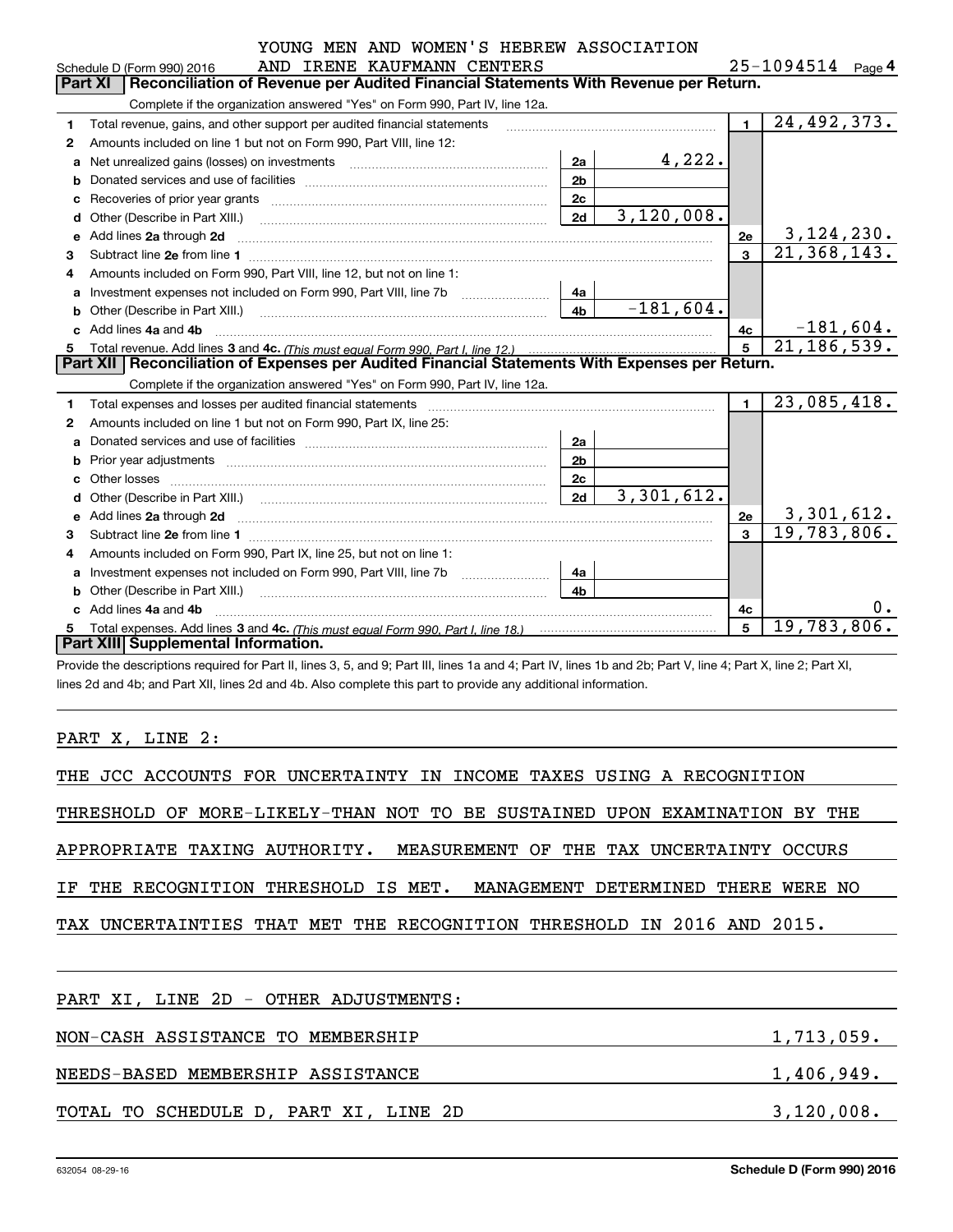| YOUNG MEN AND WOMEN'S HEBREW ASSOCIATION<br>AND IRENE KAUFMANN CENTERS<br>Schedule D (Form 990) 2016<br><b>Part XIII Supplemental Information</b> (continued) | $25 - 1094514$ Page 5 |
|---------------------------------------------------------------------------------------------------------------------------------------------------------------|-----------------------|
|                                                                                                                                                               |                       |
| PART XI, LINE 4B - OTHER ADJUSTMENTS:                                                                                                                         |                       |
| FUNDRAISING EXPENSES                                                                                                                                          | $-181,604.$           |
|                                                                                                                                                               |                       |
| PART XII, LINE 2D - OTHER ADJUSTMENTS:                                                                                                                        |                       |
| NON-CASH ASSISTANCE TO MEMBERSHIP                                                                                                                             | 1,713,059.            |
| NEEDS-BASED MEMBERSHIP ASSISTANCE                                                                                                                             | 1,406,949.            |
| FUNDRAISING EXPENSES                                                                                                                                          | 181,604.              |
| TOTAL TO SCHEDULE D, PART XII, LINE 2D<br><u> 1980 - Johann Barbara, martxa alemaniar a</u>                                                                   | 3,301,612.            |
|                                                                                                                                                               |                       |
|                                                                                                                                                               |                       |
|                                                                                                                                                               |                       |
|                                                                                                                                                               |                       |
|                                                                                                                                                               |                       |
|                                                                                                                                                               |                       |
|                                                                                                                                                               |                       |
|                                                                                                                                                               |                       |
|                                                                                                                                                               |                       |
|                                                                                                                                                               |                       |
|                                                                                                                                                               |                       |
|                                                                                                                                                               |                       |
|                                                                                                                                                               |                       |
|                                                                                                                                                               |                       |
|                                                                                                                                                               |                       |
|                                                                                                                                                               |                       |
|                                                                                                                                                               |                       |
|                                                                                                                                                               |                       |
|                                                                                                                                                               |                       |
|                                                                                                                                                               |                       |
|                                                                                                                                                               |                       |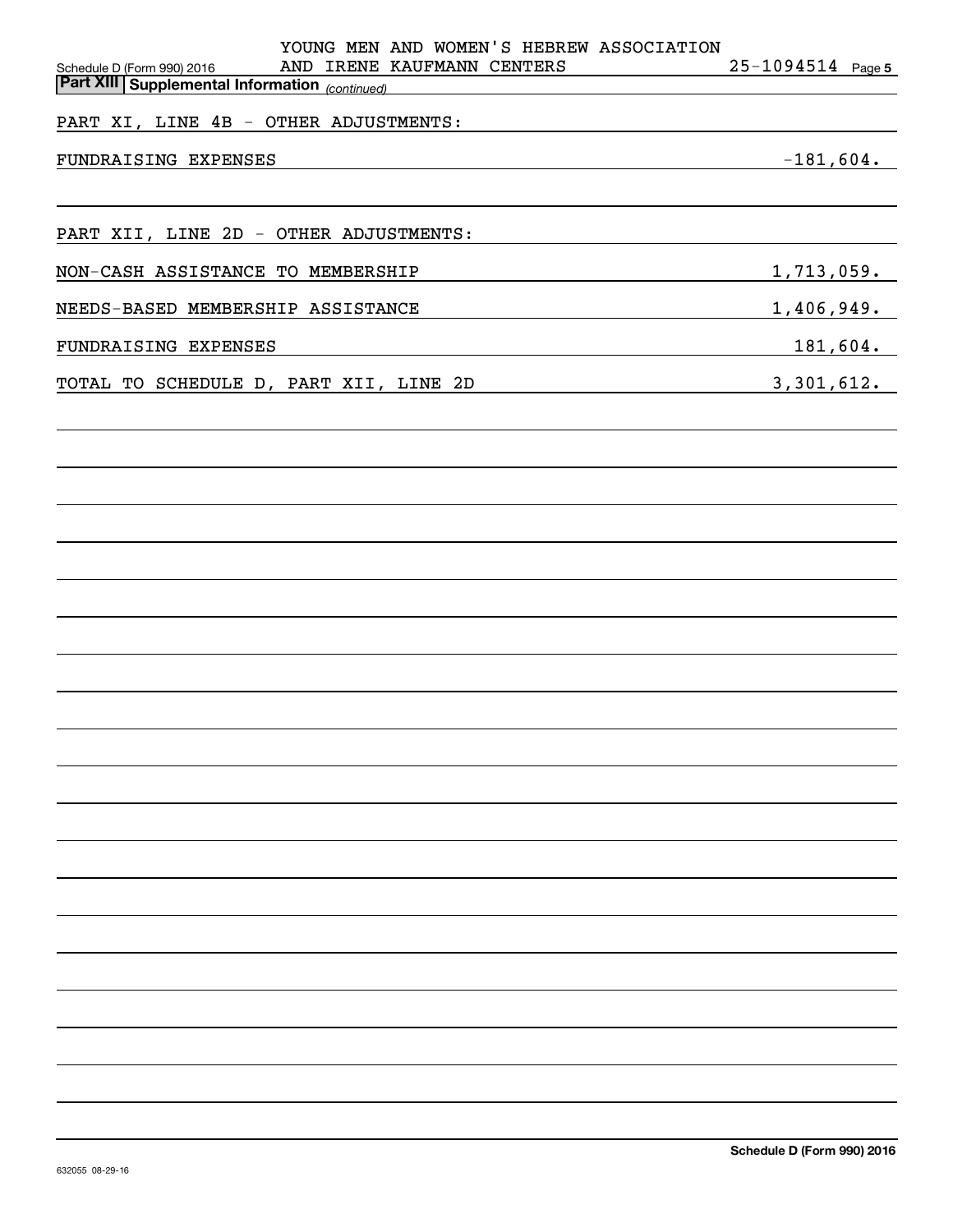| <b>SCHEDULE G</b><br>(Form 990 or 990-EZ)<br>Department of the Treasury<br>Internal Revenue Service                                                                                                                                                                                                                                                                                                                                                                                                                                                                                                                                                                                                                                                                                                                                       | OMB No. 1545-0047<br>2016<br><b>Open to Public</b><br>Inspection                                  |                                                                                                                                                    |              |                                                            |                                      |  |                                                                            |                                                         |  |  |
|-------------------------------------------------------------------------------------------------------------------------------------------------------------------------------------------------------------------------------------------------------------------------------------------------------------------------------------------------------------------------------------------------------------------------------------------------------------------------------------------------------------------------------------------------------------------------------------------------------------------------------------------------------------------------------------------------------------------------------------------------------------------------------------------------------------------------------------------|---------------------------------------------------------------------------------------------------|----------------------------------------------------------------------------------------------------------------------------------------------------|--------------|------------------------------------------------------------|--------------------------------------|--|----------------------------------------------------------------------------|---------------------------------------------------------|--|--|
| Name of the organization                                                                                                                                                                                                                                                                                                                                                                                                                                                                                                                                                                                                                                                                                                                                                                                                                  | Information about Schedule G (Form 990 or 990-EZ) and its instructions is at www.irs.gov/form990. | <b>Employer identification number</b>                                                                                                              |              |                                                            |                                      |  |                                                                            |                                                         |  |  |
|                                                                                                                                                                                                                                                                                                                                                                                                                                                                                                                                                                                                                                                                                                                                                                                                                                           |                                                                                                   | AND IRENE KAUFMANN CENTERS                                                                                                                         |              |                                                            |                                      |  | 25-1094514                                                                 |                                                         |  |  |
| Part I                                                                                                                                                                                                                                                                                                                                                                                                                                                                                                                                                                                                                                                                                                                                                                                                                                    | required to complete this part.                                                                   | Fundraising Activities. Complete if the organization answered "Yes" on Form 990, Part IV, line 17. Form 990-EZ filers are not                      |              |                                                            |                                      |  |                                                                            |                                                         |  |  |
| 1 Indicate whether the organization raised funds through any of the following activities. Check all that apply.<br>Mail solicitations<br>Solicitation of non-government grants<br>e<br>a<br>Internet and email solicitations<br>Solicitation of government grants<br>f<br>b<br>Phone solicitations<br>Special fundraising events<br>с<br>g<br>In-person solicitations<br>d<br>2 a Did the organization have a written or oral agreement with any individual (including officers, directors, trustees, or<br>key employees listed in Form 990, Part VII) or entity in connection with professional fundraising services?<br><b>Yes</b><br>No<br>b If "Yes," list the 10 highest paid individuals or entities (fundraisers) pursuant to agreements under which the fundraiser is to be<br>compensated at least \$5,000 by the organization. |                                                                                                   |                                                                                                                                                    |              |                                                            |                                      |  |                                                                            |                                                         |  |  |
| (i) Name and address of individual<br>or entity (fundraiser)                                                                                                                                                                                                                                                                                                                                                                                                                                                                                                                                                                                                                                                                                                                                                                              |                                                                                                   | (ii) Activity                                                                                                                                      | have custody | (iii) Did<br>fundraiser<br>or control of<br>contributions? | (iv) Gross receipts<br>from activity |  | (v) Amount paid<br>to (or retained by)<br>fundraiser<br>listed in col. (i) | (vi) Amount paid<br>to (or retained by)<br>organization |  |  |
|                                                                                                                                                                                                                                                                                                                                                                                                                                                                                                                                                                                                                                                                                                                                                                                                                                           |                                                                                                   |                                                                                                                                                    | Yes          | No                                                         |                                      |  |                                                                            |                                                         |  |  |
|                                                                                                                                                                                                                                                                                                                                                                                                                                                                                                                                                                                                                                                                                                                                                                                                                                           |                                                                                                   |                                                                                                                                                    |              |                                                            |                                      |  |                                                                            |                                                         |  |  |
|                                                                                                                                                                                                                                                                                                                                                                                                                                                                                                                                                                                                                                                                                                                                                                                                                                           |                                                                                                   |                                                                                                                                                    |              |                                                            |                                      |  |                                                                            |                                                         |  |  |
|                                                                                                                                                                                                                                                                                                                                                                                                                                                                                                                                                                                                                                                                                                                                                                                                                                           |                                                                                                   |                                                                                                                                                    |              |                                                            |                                      |  |                                                                            |                                                         |  |  |
|                                                                                                                                                                                                                                                                                                                                                                                                                                                                                                                                                                                                                                                                                                                                                                                                                                           |                                                                                                   |                                                                                                                                                    |              |                                                            |                                      |  |                                                                            |                                                         |  |  |
|                                                                                                                                                                                                                                                                                                                                                                                                                                                                                                                                                                                                                                                                                                                                                                                                                                           |                                                                                                   |                                                                                                                                                    |              |                                                            |                                      |  |                                                                            |                                                         |  |  |
|                                                                                                                                                                                                                                                                                                                                                                                                                                                                                                                                                                                                                                                                                                                                                                                                                                           |                                                                                                   |                                                                                                                                                    |              |                                                            |                                      |  |                                                                            |                                                         |  |  |
|                                                                                                                                                                                                                                                                                                                                                                                                                                                                                                                                                                                                                                                                                                                                                                                                                                           |                                                                                                   |                                                                                                                                                    |              |                                                            |                                      |  |                                                                            |                                                         |  |  |
|                                                                                                                                                                                                                                                                                                                                                                                                                                                                                                                                                                                                                                                                                                                                                                                                                                           |                                                                                                   |                                                                                                                                                    |              |                                                            |                                      |  |                                                                            |                                                         |  |  |
|                                                                                                                                                                                                                                                                                                                                                                                                                                                                                                                                                                                                                                                                                                                                                                                                                                           |                                                                                                   |                                                                                                                                                    |              |                                                            |                                      |  |                                                                            |                                                         |  |  |
|                                                                                                                                                                                                                                                                                                                                                                                                                                                                                                                                                                                                                                                                                                                                                                                                                                           |                                                                                                   |                                                                                                                                                    |              |                                                            |                                      |  |                                                                            |                                                         |  |  |
| Total<br>or licensing.                                                                                                                                                                                                                                                                                                                                                                                                                                                                                                                                                                                                                                                                                                                                                                                                                    |                                                                                                   | 3 List all states in which the organization is registered or licensed to solicit contributions or has been notified it is exempt from registration |              |                                                            |                                      |  |                                                                            |                                                         |  |  |
|                                                                                                                                                                                                                                                                                                                                                                                                                                                                                                                                                                                                                                                                                                                                                                                                                                           |                                                                                                   |                                                                                                                                                    |              |                                                            |                                      |  |                                                                            |                                                         |  |  |
|                                                                                                                                                                                                                                                                                                                                                                                                                                                                                                                                                                                                                                                                                                                                                                                                                                           |                                                                                                   |                                                                                                                                                    |              |                                                            |                                      |  |                                                                            |                                                         |  |  |
|                                                                                                                                                                                                                                                                                                                                                                                                                                                                                                                                                                                                                                                                                                                                                                                                                                           |                                                                                                   |                                                                                                                                                    |              |                                                            |                                      |  |                                                                            |                                                         |  |  |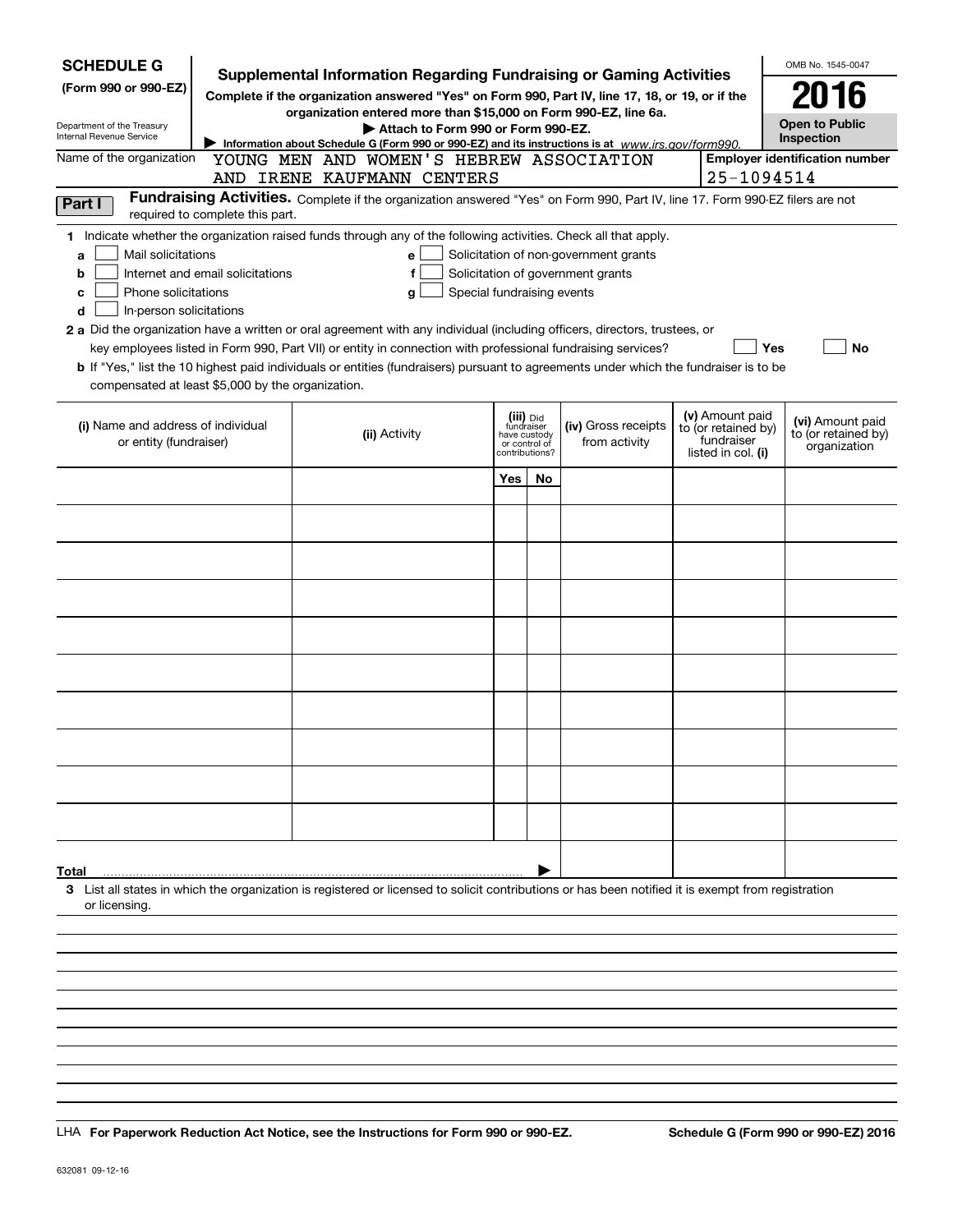# Schedule G (Form 990 or 990-EZ) 2016 Page AND IRENE KAUFMANN CENTERS 25-1094514

25-1094514 Page 2

**Part II** | Fundraising Events. Complete if the organization answered "Yes" on Form 990, Part IV, line 18, or reported more than \$15,000

|                 |          | of fundraising event contributions and gross income on Form 990-EZ, lines 1 and 6b. List events with gross receipts greater than \$5,000. |                                             |                                                  |                                 |                                                       |
|-----------------|----------|-------------------------------------------------------------------------------------------------------------------------------------------|---------------------------------------------|--------------------------------------------------|---------------------------------|-------------------------------------------------------|
|                 |          |                                                                                                                                           | (a) Event #1<br>BIG NIGHT &<br>OTHER EVENTS | (b) Event #2                                     | (c) Other events<br><b>NONE</b> | (d) Total events<br>(add col. (a) through<br>col. (c) |
|                 |          |                                                                                                                                           | (event type)                                | (event type)                                     | (total number)                  |                                                       |
| Revenue         | 1.       |                                                                                                                                           | 570,784.                                    |                                                  |                                 | 570,784.                                              |
|                 |          |                                                                                                                                           | 435,797.                                    |                                                  |                                 | 435,797.                                              |
|                 |          | 3 Gross income (line 1 minus line 2)                                                                                                      | 134,987.                                    |                                                  |                                 | 134,987.                                              |
|                 |          |                                                                                                                                           |                                             |                                                  |                                 |                                                       |
|                 | 5        |                                                                                                                                           |                                             |                                                  |                                 |                                                       |
|                 |          |                                                                                                                                           |                                             |                                                  |                                 |                                                       |
| Direct Expenses |          | <b>7</b> Food and beverages                                                                                                               |                                             |                                                  |                                 |                                                       |
|                 | 8        |                                                                                                                                           |                                             |                                                  |                                 |                                                       |
|                 | 9        |                                                                                                                                           | 181,604.                                    |                                                  |                                 | 181,604.                                              |
|                 |          | 10 Direct expense summary. Add lines 4 through 9 in column (d)                                                                            |                                             |                                                  | ▶                               | 181,604.                                              |
|                 |          | 11 Net income summary. Subtract line 10 from line 3, column (d)                                                                           |                                             |                                                  |                                 | $-46,617.$                                            |
|                 | Part III | Gaming. Complete if the organization answered "Yes" on Form 990, Part IV, line 19, or reported more than                                  |                                             |                                                  |                                 |                                                       |
|                 |          | \$15,000 on Form 990-EZ, line 6a.                                                                                                         |                                             |                                                  |                                 |                                                       |
| Revenue         |          |                                                                                                                                           | (a) Bingo                                   | (b) Pull tabs/instant<br>bingo/progressive bingo | (c) Other gaming                | (d) Total gaming (add<br>col. (a) through col. (c))   |
|                 |          |                                                                                                                                           |                                             |                                                  |                                 |                                                       |
|                 | 1        |                                                                                                                                           |                                             |                                                  |                                 |                                                       |
|                 |          |                                                                                                                                           |                                             |                                                  |                                 |                                                       |
|                 |          |                                                                                                                                           |                                             |                                                  |                                 |                                                       |
| Direct Expenses |          |                                                                                                                                           |                                             |                                                  |                                 |                                                       |
|                 | 5        |                                                                                                                                           |                                             |                                                  |                                 |                                                       |
|                 |          |                                                                                                                                           | Yes<br>%                                    | %                                                | Yes<br>%                        |                                                       |
|                 |          | 6 Volunteer labor                                                                                                                         | No                                          | No                                               | No                              |                                                       |
|                 |          | 7 Direct expense summary. Add lines 2 through 5 in column (d)                                                                             |                                             |                                                  |                                 |                                                       |

**9**Enter the state(s) in which the organization conducts gaming activities:

**8**Net gaming income summary. Subtract line 7 from line 1, column (d)

| a Is the organization licensed to conduct gaming activities in each of these states? |  | <b>Yes</b> | No |
|--------------------------------------------------------------------------------------|--|------------|----|
| <b>b</b> If "No," explain:                                                           |  |            |    |

**10a** Were any of the organization's gaming licenses revoked, suspended, or terminated during the tax year? \_\_\_\_\_\_\_\_\_\_\_\_\_\_\_\_ **b** If "Yes," explain:

…… ▶

**Yes**

**No**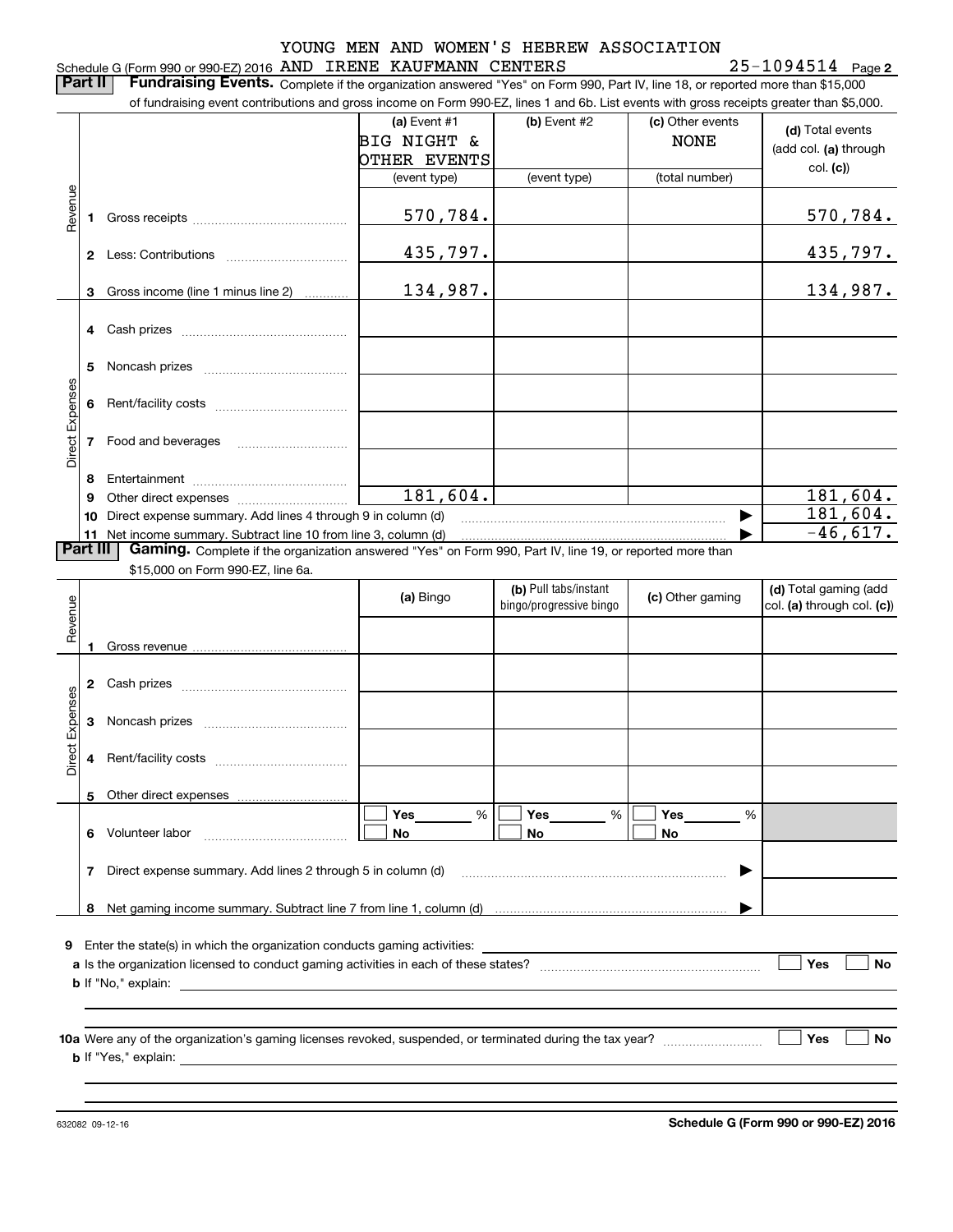| YOUNG MEN AND WOMEN'S HEBREW ASSOCIATION                                                                                                                                                                                                                                                                                                                          | 25-1094514      |        |
|-------------------------------------------------------------------------------------------------------------------------------------------------------------------------------------------------------------------------------------------------------------------------------------------------------------------------------------------------------------------|-----------------|--------|
| Schedule G (Form 990 or 990-EZ) 2016 AND IRENE KAUFMANN CENTERS                                                                                                                                                                                                                                                                                                   |                 | Page 3 |
|                                                                                                                                                                                                                                                                                                                                                                   | $\Box$ Yes      | No     |
| 12 Is the organization a grantor, beneficiary or trustee of a trust, or a member of a partnership or other entity formed                                                                                                                                                                                                                                          | $\Box$ Yes      |        |
| 13 Indicate the percentage of gaming activity conducted in:                                                                                                                                                                                                                                                                                                       |                 | No     |
|                                                                                                                                                                                                                                                                                                                                                                   | 13а             | %      |
|                                                                                                                                                                                                                                                                                                                                                                   | 13 <sub>b</sub> | %      |
| <b>b</b> An outside facility <b>contained a contract and a contract of the contract of the contract of the contract of the contract of the contract of the contract of the contract of the contract of the contract of the contract o</b><br>14 Enter the name and address of the person who prepares the organization's gaming/special events books and records: |                 |        |
|                                                                                                                                                                                                                                                                                                                                                                   |                 |        |
|                                                                                                                                                                                                                                                                                                                                                                   |                 |        |
|                                                                                                                                                                                                                                                                                                                                                                   |                 |        |
|                                                                                                                                                                                                                                                                                                                                                                   |                 |        |
| 15 Yes                                                                                                                                                                                                                                                                                                                                                            |                 | No     |
|                                                                                                                                                                                                                                                                                                                                                                   |                 |        |
|                                                                                                                                                                                                                                                                                                                                                                   |                 |        |
| c If "Yes," enter name and address of the third party:                                                                                                                                                                                                                                                                                                            |                 |        |
|                                                                                                                                                                                                                                                                                                                                                                   |                 |        |
|                                                                                                                                                                                                                                                                                                                                                                   |                 |        |
|                                                                                                                                                                                                                                                                                                                                                                   |                 |        |
| 16 Gaming manager information:                                                                                                                                                                                                                                                                                                                                    |                 |        |
| <u> 1989 - Johann Barbara, martin amerikan basal dan berasal dan berasal dalam basal dan berasal dan berasal dan</u><br>Name $\blacktriangleright$                                                                                                                                                                                                                |                 |        |
|                                                                                                                                                                                                                                                                                                                                                                   |                 |        |
| Gaming manager compensation > \$                                                                                                                                                                                                                                                                                                                                  |                 |        |
| $Description of services provided$ $\triangleright$                                                                                                                                                                                                                                                                                                               |                 |        |
|                                                                                                                                                                                                                                                                                                                                                                   |                 |        |
|                                                                                                                                                                                                                                                                                                                                                                   |                 |        |
| Director/officer<br>Employee<br>Independent contractor                                                                                                                                                                                                                                                                                                            |                 |        |
| <b>17</b> Mandatory distributions:                                                                                                                                                                                                                                                                                                                                |                 |        |
| a Is the organization required under state law to make charitable distributions from the gaming proceeds to                                                                                                                                                                                                                                                       |                 |        |
| retain the state gaming license?                                                                                                                                                                                                                                                                                                                                  | Yes             | No     |
| <b>b</b> Enter the amount of distributions required under state law to be distributed to other exempt organizations or spent in the                                                                                                                                                                                                                               |                 |        |
| organization's own exempt activities during the tax year $\triangleright$ \$                                                                                                                                                                                                                                                                                      |                 |        |
| <b>Part IV</b><br>Supplemental Information. Provide the explanations required by Part I, line 2b, columns (iii) and (v); and Part III, lines 9, 9b, 10b, 15b,                                                                                                                                                                                                     |                 |        |
| 15c, 16, and 17b, as applicable. Also provide any additional information. See instructions                                                                                                                                                                                                                                                                        |                 |        |
|                                                                                                                                                                                                                                                                                                                                                                   |                 |        |
|                                                                                                                                                                                                                                                                                                                                                                   |                 |        |
|                                                                                                                                                                                                                                                                                                                                                                   |                 |        |
|                                                                                                                                                                                                                                                                                                                                                                   |                 |        |
|                                                                                                                                                                                                                                                                                                                                                                   |                 |        |
|                                                                                                                                                                                                                                                                                                                                                                   |                 |        |
|                                                                                                                                                                                                                                                                                                                                                                   |                 |        |
|                                                                                                                                                                                                                                                                                                                                                                   |                 |        |
|                                                                                                                                                                                                                                                                                                                                                                   |                 |        |
|                                                                                                                                                                                                                                                                                                                                                                   |                 |        |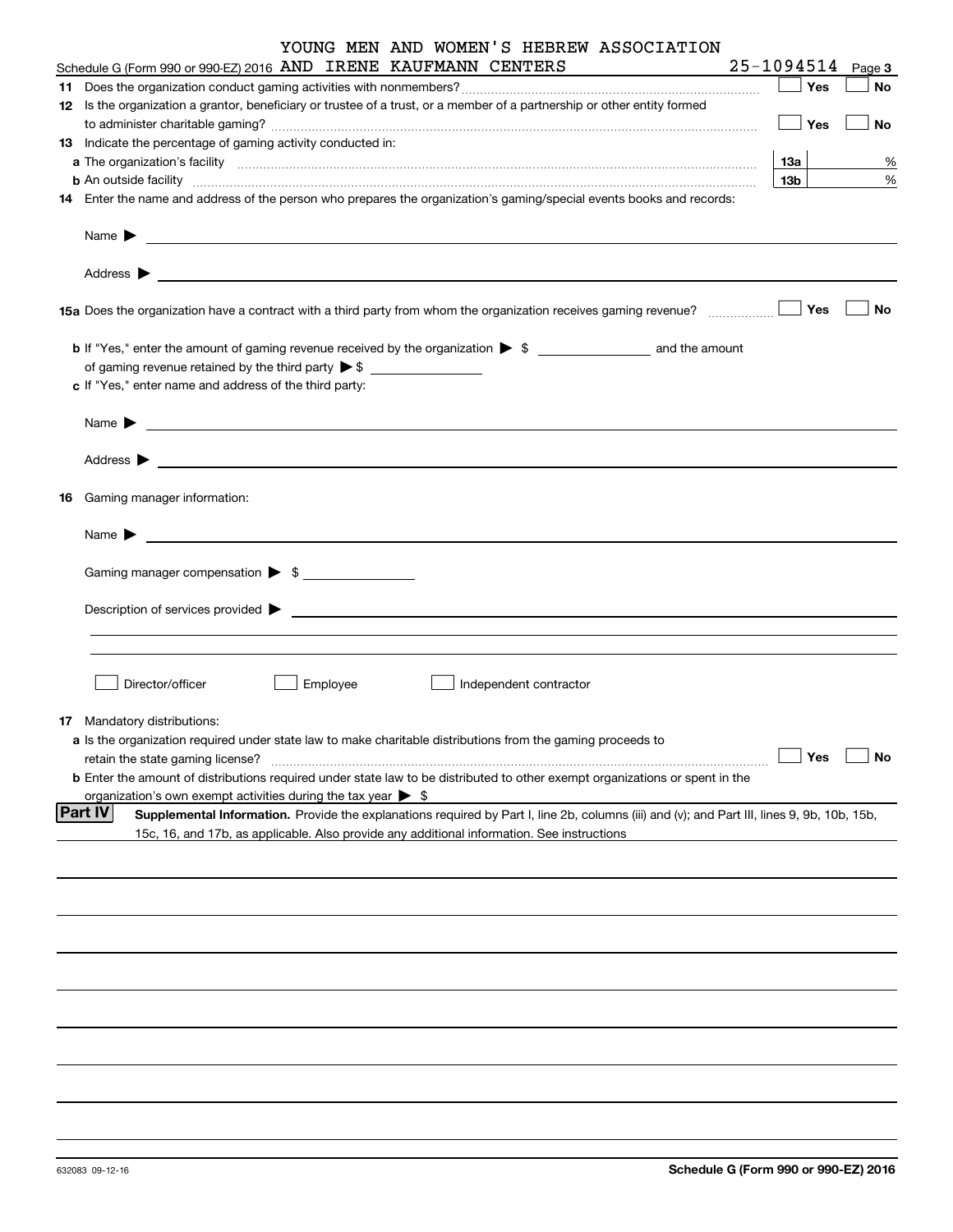| Schedule G (Form 990 or 990-EZ) AND IRENE<br><b>Part IV</b> Supplemental Information (continued) | AND IRENE KAUFMANN CENTERS | $25 - 1094514$ Page 4 |
|--------------------------------------------------------------------------------------------------|----------------------------|-----------------------|
|                                                                                                  |                            |                       |
|                                                                                                  |                            |                       |
|                                                                                                  |                            |                       |
|                                                                                                  |                            |                       |
|                                                                                                  |                            |                       |
|                                                                                                  |                            |                       |
|                                                                                                  |                            |                       |
|                                                                                                  |                            |                       |
|                                                                                                  |                            |                       |
|                                                                                                  |                            |                       |
|                                                                                                  |                            |                       |
|                                                                                                  |                            |                       |
|                                                                                                  |                            |                       |
|                                                                                                  |                            |                       |
|                                                                                                  |                            |                       |
|                                                                                                  |                            |                       |
|                                                                                                  |                            |                       |
|                                                                                                  |                            |                       |
|                                                                                                  |                            |                       |
|                                                                                                  |                            |                       |
|                                                                                                  |                            |                       |
|                                                                                                  |                            |                       |
|                                                                                                  |                            |                       |
|                                                                                                  |                            |                       |
|                                                                                                  |                            |                       |
|                                                                                                  |                            |                       |
|                                                                                                  |                            |                       |
|                                                                                                  |                            |                       |
|                                                                                                  |                            |                       |
|                                                                                                  |                            |                       |
|                                                                                                  |                            |                       |
|                                                                                                  |                            |                       |
|                                                                                                  |                            |                       |
|                                                                                                  |                            |                       |
|                                                                                                  |                            |                       |
|                                                                                                  |                            |                       |
|                                                                                                  |                            |                       |
|                                                                                                  |                            |                       |
|                                                                                                  |                            |                       |
|                                                                                                  |                            |                       |
|                                                                                                  |                            |                       |
|                                                                                                  |                            |                       |
|                                                                                                  |                            |                       |
|                                                                                                  |                            |                       |
|                                                                                                  |                            |                       |
|                                                                                                  |                            |                       |
|                                                                                                  |                            |                       |
|                                                                                                  |                            |                       |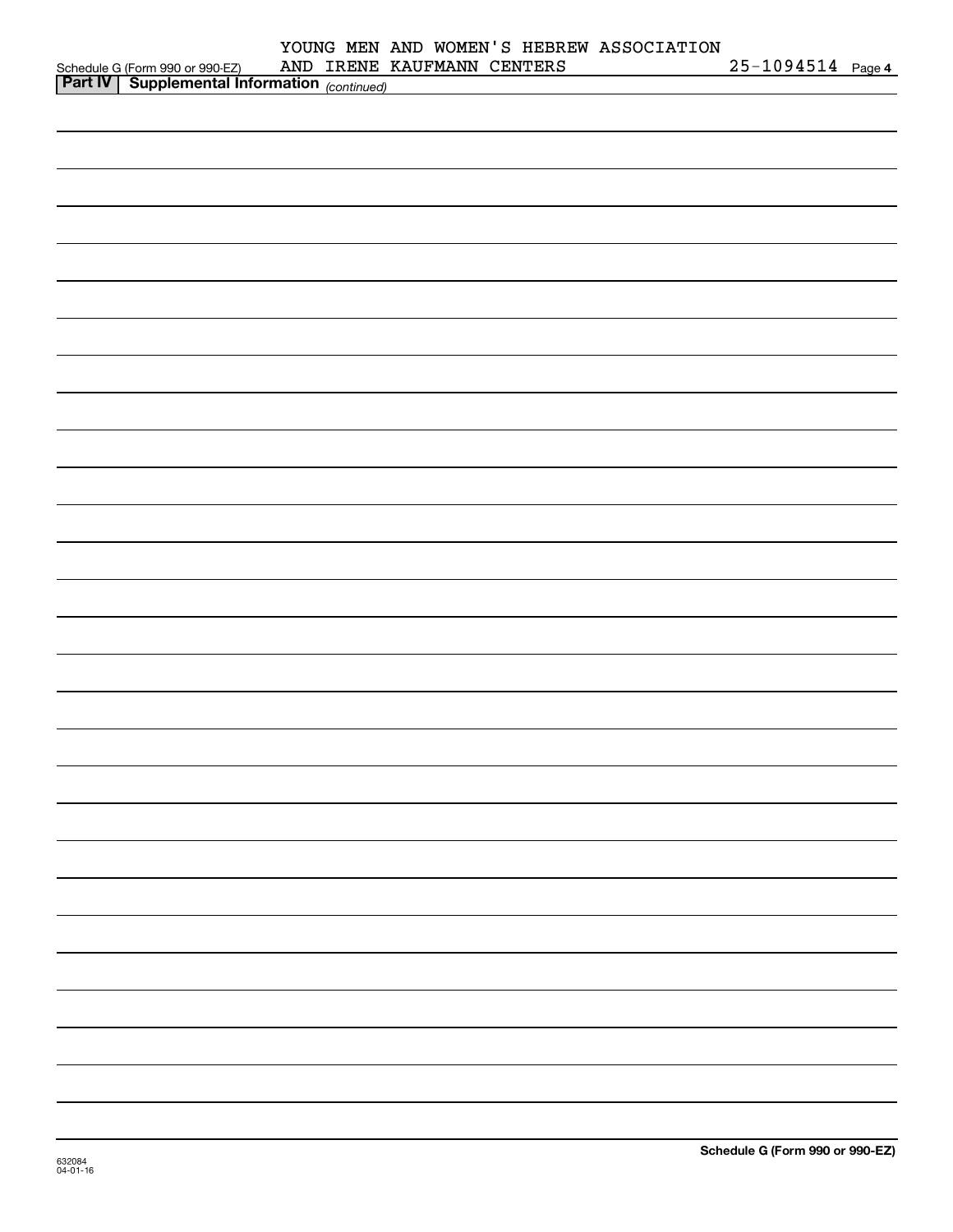| <b>SCHEDULE I</b>                                      | <b>Grants and Other Assistance to Organizations,</b>                                                                                                                                                                                                                                                  |                            |                                                                                                                                       |                             |                                         |                                                                                         |                                          | OMB No. 1545-0047                                   |
|--------------------------------------------------------|-------------------------------------------------------------------------------------------------------------------------------------------------------------------------------------------------------------------------------------------------------------------------------------------------------|----------------------------|---------------------------------------------------------------------------------------------------------------------------------------|-----------------------------|-----------------------------------------|-----------------------------------------------------------------------------------------|------------------------------------------|-----------------------------------------------------|
| (Form 990)                                             |                                                                                                                                                                                                                                                                                                       |                            | Governments, and Individuals in the United States<br>Complete if the organization answered "Yes" on Form 990, Part IV, line 21 or 22. |                             |                                         |                                                                                         |                                          | 2016                                                |
| Department of the Treasury<br>Internal Revenue Service |                                                                                                                                                                                                                                                                                                       |                            |                                                                                                                                       | Attach to Form 990.         |                                         | Information about Schedule I (Form 990) and its instructions is at www.irs.gov/form990. |                                          | <b>Open to Public</b><br>Inspection                 |
| Name of the organization                               |                                                                                                                                                                                                                                                                                                       | AND IRENE KAUFMANN CENTERS | YOUNG MEN AND WOMEN'S HEBREW ASSOCIATION                                                                                              |                             |                                         |                                                                                         |                                          | <b>Employer identification number</b><br>25-1094514 |
| Part I                                                 | <b>General Information on Grants and Assistance</b>                                                                                                                                                                                                                                                   |                            |                                                                                                                                       |                             |                                         |                                                                                         |                                          |                                                     |
| 1.<br>$\mathbf{2}$                                     | Does the organization maintain records to substantiate the amount of the grants or assistance, the grantees' eligibility for the grants or assistance, and the selection<br>Describe in Part IV the organization's procedures for monitoring the use of grant funds in the United States.             |                            |                                                                                                                                       |                             |                                         |                                                                                         |                                          | $\boxed{\text{X}}$ Yes<br>l No                      |
| Part II                                                | Grants and Other Assistance to Domestic Organizations and Domestic Governments. Complete if the organization answered "Yes" on Form 990, Part IV, line 21, for any                                                                                                                                    |                            |                                                                                                                                       |                             |                                         |                                                                                         |                                          |                                                     |
|                                                        | recipient that received more than \$5,000. Part II can be duplicated if additional space is needed.<br>1 (a) Name and address of organization<br>or government                                                                                                                                        | (b) EIN                    | (c) IRC section<br>(if applicable)                                                                                                    | (d) Amount of<br>cash grant | (e) Amount of<br>non-cash<br>assistance | (f) Method of<br>valuation (book,<br>FMV, appraisal,<br>other)                          | (g) Description of<br>noncash assistance | (h) Purpose of grant<br>or assistance               |
|                                                        |                                                                                                                                                                                                                                                                                                       |                            |                                                                                                                                       |                             |                                         |                                                                                         |                                          |                                                     |
|                                                        |                                                                                                                                                                                                                                                                                                       |                            |                                                                                                                                       |                             |                                         |                                                                                         |                                          |                                                     |
|                                                        |                                                                                                                                                                                                                                                                                                       |                            |                                                                                                                                       |                             |                                         |                                                                                         |                                          |                                                     |
|                                                        |                                                                                                                                                                                                                                                                                                       |                            |                                                                                                                                       |                             |                                         |                                                                                         |                                          |                                                     |
|                                                        |                                                                                                                                                                                                                                                                                                       |                            |                                                                                                                                       |                             |                                         |                                                                                         |                                          |                                                     |
|                                                        |                                                                                                                                                                                                                                                                                                       |                            |                                                                                                                                       |                             |                                         |                                                                                         |                                          |                                                     |
| $\mathbf{2}$<br>3                                      | Enter total number of section 501(c)(3) and government organizations listed in the line 1 table [10] concommunically contained interactions and table [10] and property and government organizations listed in the line 1 tabl<br>Pro Bronzo de Britannico Art Notes - con de Junhora de Art Prou 000 |                            |                                                                                                                                       |                             |                                         |                                                                                         |                                          | 0.00110040                                          |

**For Paperwork Reduction Act Notice, see the Instructions for Form 990. Schedule I (Form 990) (2016)** LHA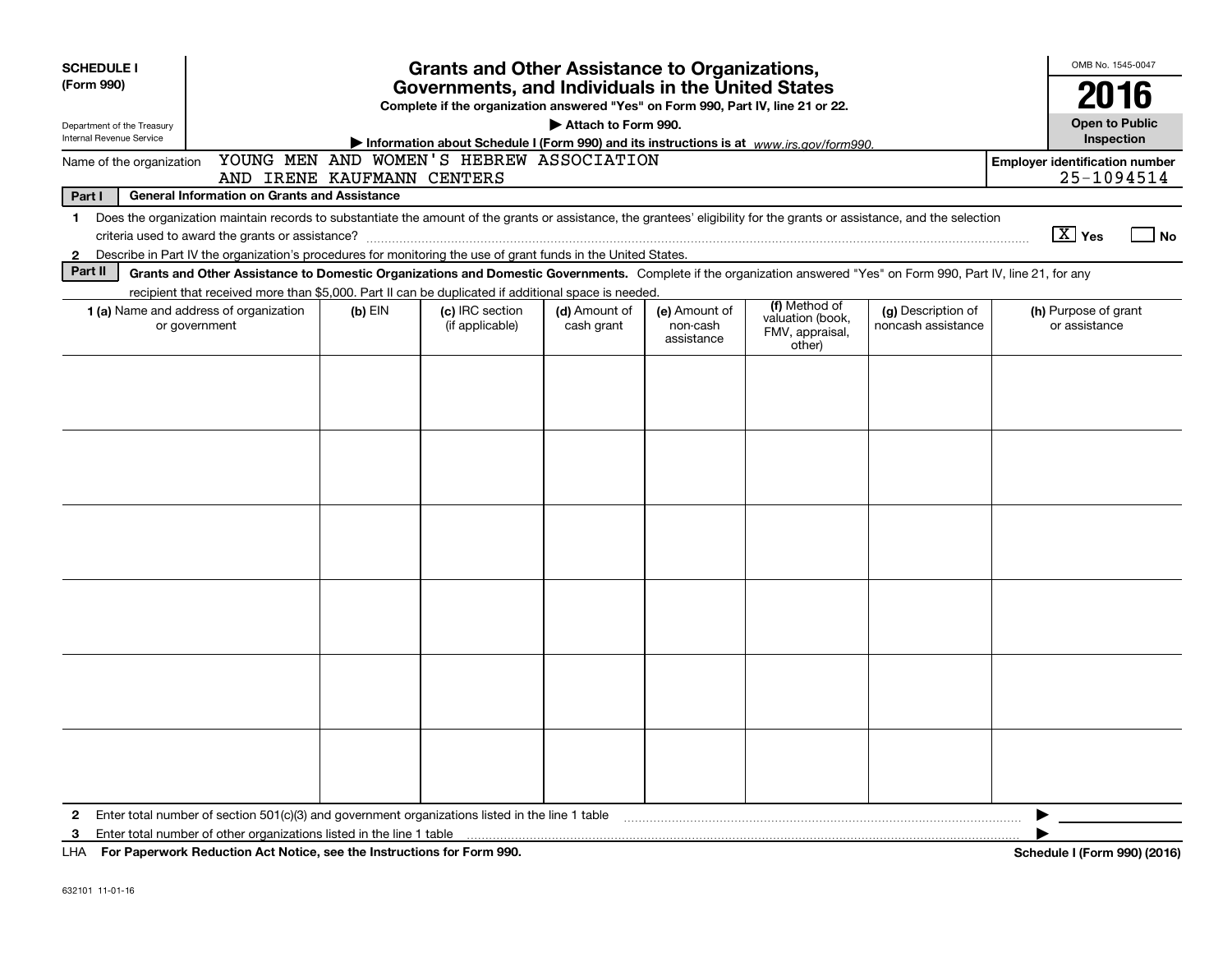# Schedule I (Form 990) (2016) **AND IRENE KAUFMANN CENTERS** Page

**2**

**Part III | Grants and Other Assistance to Domestic Individuals. Complete if the organization answered "Yes" on Form 990, Part IV, line 22.** Part III can be duplicated if additional space is needed.

| (a) Type of grant or assistance          | (b) Number of<br>recipients | (c) Amount of<br>cash grant | (d) Amount of non-<br>cash assistance | (e) Method of valuation<br>(book, FMV, appraisal, other) | (f) Description of noncash assistance |
|------------------------------------------|-----------------------------|-----------------------------|---------------------------------------|----------------------------------------------------------|---------------------------------------|
|                                          |                             |                             |                                       |                                                          |                                       |
| MEMBERSHIP DUES SUBVENTION               | 4532                        | 0.                          | 1,713,059.FMV                         |                                                          |                                       |
|                                          |                             |                             |                                       |                                                          |                                       |
| FINANCIAL ASSISTANCE/PROGRAMS & SERVICES | 1556                        | 0.                          | $1,406,949$ . FMV                     |                                                          |                                       |
|                                          |                             |                             |                                       |                                                          |                                       |
|                                          |                             |                             |                                       |                                                          |                                       |
|                                          |                             |                             |                                       |                                                          |                                       |
|                                          |                             |                             |                                       |                                                          |                                       |
|                                          |                             |                             |                                       |                                                          |                                       |
|                                          |                             |                             |                                       |                                                          |                                       |

Part IV | Supplemental Information. Provide the information required in Part I, line 2; Part III, column (b); and any other additional information.

PART I, LINE 2:

THE BOARD APPROVES GUIDELINES FOR THE SELECTION PROCESS.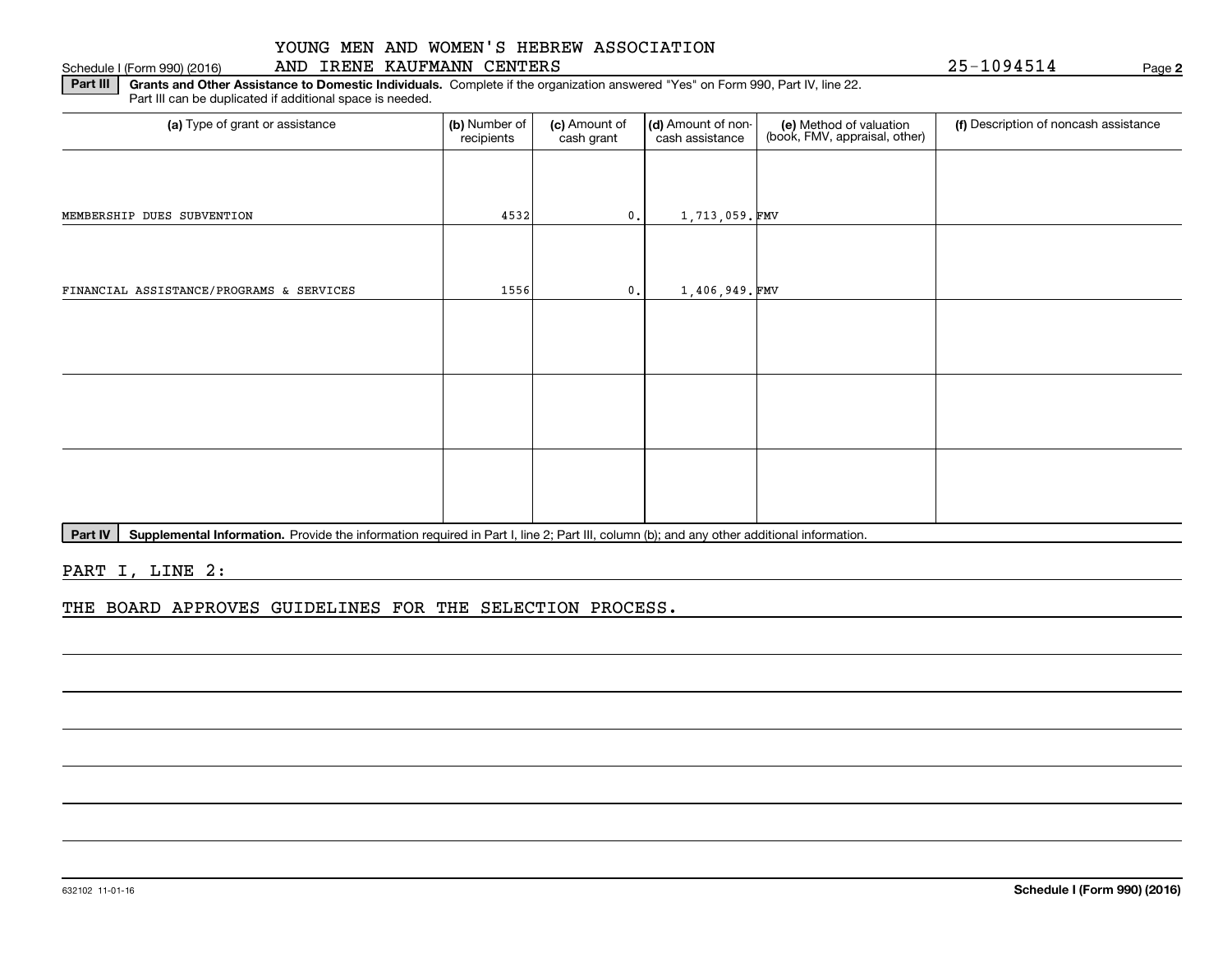|   | <b>SCHEDULE J</b>                                                                   | <b>Compensation Information</b>                                                                                           |                                       | OMB No. 1545-0047         |            |        |  |
|---|-------------------------------------------------------------------------------------|---------------------------------------------------------------------------------------------------------------------------|---------------------------------------|---------------------------|------------|--------|--|
|   | (Form 990)<br>For certain Officers, Directors, Trustees, Key Employees, and Highest |                                                                                                                           |                                       |                           |            |        |  |
|   | 2016<br><b>Compensated Employees</b>                                                |                                                                                                                           |                                       |                           |            |        |  |
|   |                                                                                     | Complete if the organization answered "Yes" on Form 990, Part IV, line 23.<br>Attach to Form 990.                         |                                       | <b>Open to Public</b>     |            |        |  |
|   | Department of the Treasury<br>Internal Revenue Service                              | Information about Schedule J (Form 990) and its instructions is at www.irs.gov/form990.                                   |                                       |                           | Inspection |        |  |
|   | Name of the organization                                                            | YOUNG MEN AND WOMEN'S HEBREW ASSOCIATION                                                                                  | <b>Employer identification number</b> |                           |            |        |  |
|   |                                                                                     | AND IRENE KAUFMANN CENTERS                                                                                                |                                       | 25-1094514                |            |        |  |
|   | Part I                                                                              | <b>Questions Regarding Compensation</b>                                                                                   |                                       |                           |            |        |  |
|   |                                                                                     |                                                                                                                           |                                       |                           | Yes        | No     |  |
|   |                                                                                     | Check the appropriate box(es) if the organization provided any of the following to or for a person listed on Form 990,    |                                       |                           |            |        |  |
|   |                                                                                     | Part VII, Section A, line 1a. Complete Part III to provide any relevant information regarding these items.                |                                       |                           |            |        |  |
|   | First-class or charter travel                                                       | Housing allowance or residence for personal use                                                                           |                                       |                           |            |        |  |
|   | $\overline{X}$ Travel for companions                                                | Payments for business use of personal residence                                                                           |                                       |                           |            |        |  |
|   |                                                                                     | X.<br>Health or social club dues or initiation fees<br>Tax indemnification and gross-up payments                          |                                       |                           |            |        |  |
|   |                                                                                     | Discretionary spending account<br>Personal services (such as, maid, chauffeur, chef)                                      |                                       |                           |            |        |  |
|   |                                                                                     |                                                                                                                           |                                       |                           |            |        |  |
|   |                                                                                     | <b>b</b> If any of the boxes on line 1a are checked, did the organization follow a written policy regarding payment or    |                                       |                           |            |        |  |
|   |                                                                                     |                                                                                                                           |                                       | 1b                        | х          |        |  |
| 2 |                                                                                     | Did the organization require substantiation prior to reimbursing or allowing expenses incurred by all directors,          |                                       |                           |            |        |  |
|   |                                                                                     |                                                                                                                           |                                       | $\mathbf{2}$              | X          |        |  |
|   |                                                                                     |                                                                                                                           |                                       |                           |            |        |  |
| З |                                                                                     | Indicate which, if any, of the following the filing organization used to establish the compensation of the organization's |                                       |                           |            |        |  |
|   |                                                                                     | CEO/Executive Director. Check all that apply. Do not check any boxes for methods used by a related organization to        |                                       |                           |            |        |  |
|   |                                                                                     | establish compensation of the CEO/Executive Director, but explain in Part III.                                            |                                       |                           |            |        |  |
|   | $\boxed{\textbf{X}}$ Compensation committee                                         | $X$ Written employment contract                                                                                           |                                       |                           |            |        |  |
|   |                                                                                     | $\boxed{\textbf{X}}$ Independent compensation consultant<br>$\overline{X}$ Compensation survey or study                   |                                       |                           |            |        |  |
|   | $\boxed{\textbf{X}}$ Form 990 of other organizations                                | $\boxed{\textbf{X}}$ Approval by the board or compensation committee                                                      |                                       |                           |            |        |  |
|   |                                                                                     |                                                                                                                           |                                       |                           |            |        |  |
| 4 |                                                                                     | During the year, did any person listed on Form 990, Part VII, Section A, line 1a, with respect to the filing              |                                       |                           |            |        |  |
|   | organization or a related organization:                                             |                                                                                                                           |                                       |                           |            |        |  |
| а |                                                                                     | Receive a severance payment or change-of-control payment?                                                                 |                                       | 4a                        |            | x      |  |
| b |                                                                                     |                                                                                                                           |                                       | 4b                        |            | X      |  |
|   |                                                                                     |                                                                                                                           |                                       | 4c                        |            | X      |  |
|   |                                                                                     | If "Yes" to any of lines 4a-c, list the persons and provide the applicable amounts for each item in Part III.             |                                       |                           |            |        |  |
|   |                                                                                     |                                                                                                                           |                                       |                           |            |        |  |
|   |                                                                                     | Only section 501(c)(3), 501(c)(4), and 501(c)(29) organizations must complete lines 5-9.                                  |                                       |                           |            |        |  |
| 5 |                                                                                     | For persons listed on Form 990, Part VII, Section A, line 1a, did the organization pay or accrue any compensation         |                                       |                           |            |        |  |
|   | contingent on the revenues of:                                                      |                                                                                                                           |                                       |                           |            |        |  |
| a |                                                                                     |                                                                                                                           |                                       | 5a                        |            | х<br>X |  |
|   |                                                                                     |                                                                                                                           |                                       | 5b                        |            |        |  |
|   |                                                                                     | If "Yes" on line 5a or 5b, describe in Part III.                                                                          |                                       |                           |            |        |  |
| 6 |                                                                                     | For persons listed on Form 990, Part VII, Section A, line 1a, did the organization pay or accrue any compensation         |                                       |                           |            |        |  |
|   | contingent on the net earnings of:                                                  |                                                                                                                           |                                       |                           | X          |        |  |
| a |                                                                                     |                                                                                                                           |                                       | 6a                        |            | X      |  |
|   |                                                                                     |                                                                                                                           |                                       | 6b                        |            |        |  |
|   |                                                                                     | If "Yes" on line 6a or 6b, describe in Part III.                                                                          |                                       |                           |            |        |  |
|   |                                                                                     | 7 For persons listed on Form 990, Part VII, Section A, line 1a, did the organization provide any nonfixed payments        |                                       |                           |            | х      |  |
|   |                                                                                     | Were any amounts reported on Form 990, Part VII, paid or accrued pursuant to a contract that was subject to the           |                                       | 7                         |            |        |  |
| 8 |                                                                                     |                                                                                                                           |                                       | 8                         |            | х      |  |
| 9 |                                                                                     | initial contract exception described in Regulations section 53.4958-4(a)(3)? If "Yes," describe in Part III               |                                       |                           |            |        |  |
|   |                                                                                     | If "Yes" on line 8, did the organization also follow the rebuttable presumption procedure described in                    |                                       | 9                         |            |        |  |
|   |                                                                                     | For Departuark Poduction Act Notice, see the Instructions for Form 000                                                    |                                       | Pohodulo 1/Form 000) 2016 |            |        |  |

LHA For Paperwork Reduction Act Notice, see the Instructions for Form 990. Schedule J (Form 990) 2016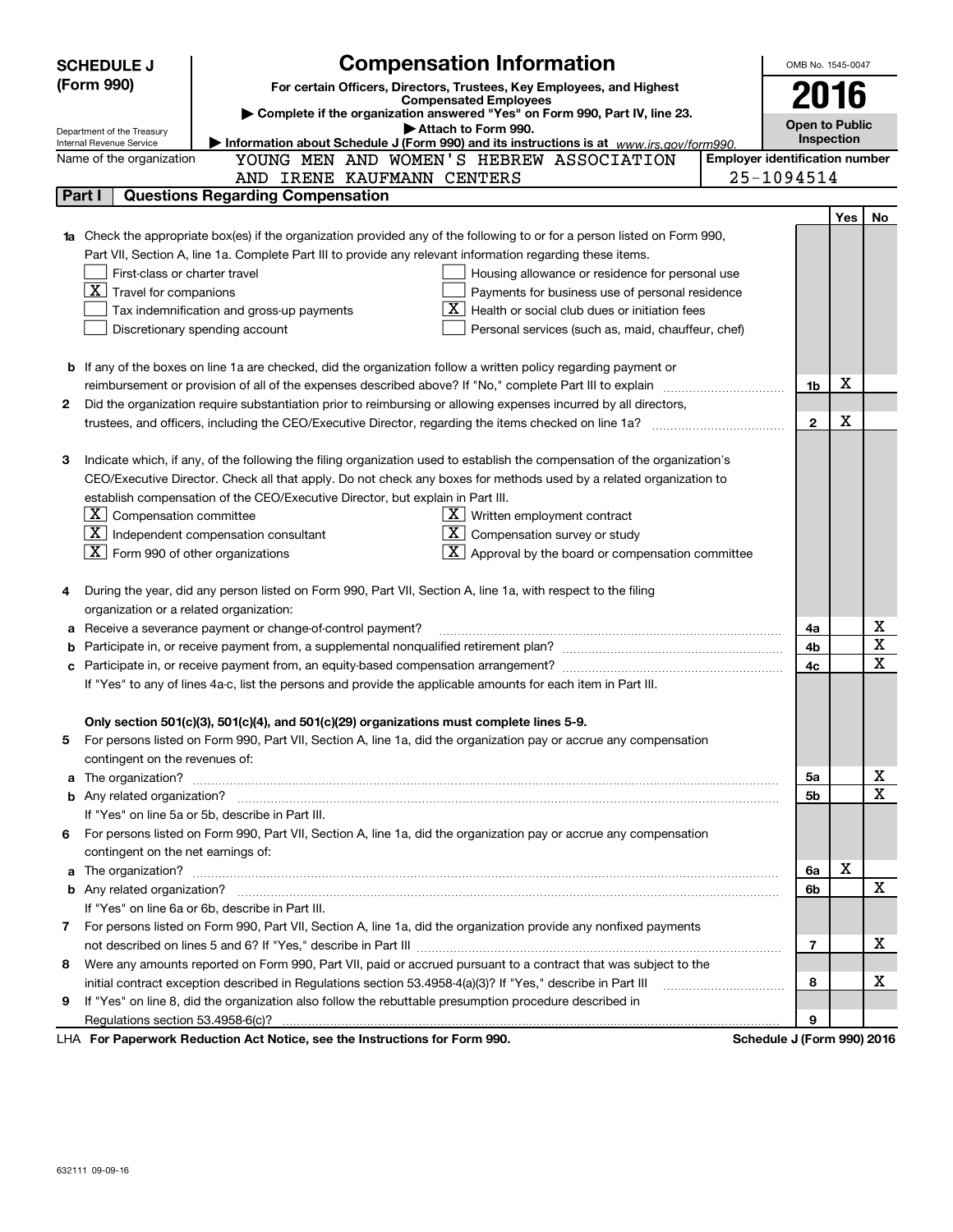25-1094514

**2**

# **Part II Officers, Directors, Trustees, Key Employees, and Highest Compensated Employees.**  Schedule J (Form 990) 2016 Page Use duplicate copies if additional space is needed.

AND IRENE KAUFMANN CENTERS

For each individual whose compensation must be reported on Schedule J, report compensation from the organization on row (i) and from related organizations, described in the instructions, on row (ii). Do not list any individuals that aren't listed on Form 990, Part VII.

**Note:**  The sum of columns (B)(i)-(iii) for each listed individual must equal the total amount of Form 990, Part VII, Section A, line 1a, applicable column (D) and (E) amounts for that individual.

| (A) Name and Title         |      |                          | (B) Breakdown of W-2 and/or 1099-MISC compensation |                                           | (C) Retirement and             | (D) Nontaxable   | (E) Total of columns<br>benefits |                                                            |  |
|----------------------------|------|--------------------------|----------------------------------------------------|-------------------------------------------|--------------------------------|------------------|----------------------------------|------------------------------------------------------------|--|
|                            |      | (i) Base<br>compensation | (ii) Bonus &<br>incentive<br>compensation          | (iii) Other<br>reportable<br>compensation | other deferred<br>compensation |                  | $(B)(i)-(D)$                     | in column (B)<br>reported as deferred<br>on prior Form 990 |  |
| BRIAN SCHREIBER<br>(1)     | (i)  | 267,000.                 | $\overline{0}$ .                                   | 46,755.                                   | 23, 276.                       | 30, 280.         | 367, 311.                        | 0.                                                         |  |
| PRESIDENT/CEO              | (ii) | $\overline{0}$ .         | $\overline{0}$ .                                   | $\overline{0}$ .                          | $\overline{0}$ .               | $\overline{0}$ . | $\overline{0}$ .                 | $\overline{0}$ .                                           |  |
| RACHEL MARCUS<br>(2)       | (i)  | 148,551.                 | $\overline{0}$ .                                   | 22,075.                                   | 7,901.                         | 5,747.           | 184, 274.                        | $\overline{0}$ .                                           |  |
| ASSOCIATE EXECUTIVE DIRECT | (ii) | $\overline{0}$ .         | $\overline{0}$ .                                   | $\overline{0}$ .                          | $\overline{0}$ .               | $\overline{0}$ . | $\overline{0}$ .                 | $\overline{0}$ .                                           |  |
|                            | (i)  |                          |                                                    |                                           |                                |                  |                                  |                                                            |  |
|                            | (ii) |                          |                                                    |                                           |                                |                  |                                  |                                                            |  |
|                            | (i)  |                          |                                                    |                                           |                                |                  |                                  |                                                            |  |
|                            | (ii) |                          |                                                    |                                           |                                |                  |                                  |                                                            |  |
|                            | (i)  |                          |                                                    |                                           |                                |                  |                                  |                                                            |  |
|                            | (ii) |                          |                                                    |                                           |                                |                  |                                  |                                                            |  |
|                            | (i)  |                          |                                                    |                                           |                                |                  |                                  |                                                            |  |
|                            | (ii) |                          |                                                    |                                           |                                |                  |                                  |                                                            |  |
|                            | (i)  |                          |                                                    |                                           |                                |                  |                                  |                                                            |  |
|                            | (ii) |                          |                                                    |                                           |                                |                  |                                  |                                                            |  |
|                            | (i)  |                          |                                                    |                                           |                                |                  |                                  |                                                            |  |
|                            | (ii) |                          |                                                    |                                           |                                |                  |                                  |                                                            |  |
|                            | (i)  |                          |                                                    |                                           |                                |                  |                                  |                                                            |  |
|                            | (ii) |                          |                                                    |                                           |                                |                  |                                  |                                                            |  |
|                            | (i)  |                          |                                                    |                                           |                                |                  |                                  |                                                            |  |
|                            | (ii) |                          |                                                    |                                           |                                |                  |                                  |                                                            |  |
|                            | (i)  |                          |                                                    |                                           |                                |                  |                                  |                                                            |  |
|                            | (ii) |                          |                                                    |                                           |                                |                  |                                  |                                                            |  |
|                            | (i)  |                          |                                                    |                                           |                                |                  |                                  |                                                            |  |
|                            | (ii) |                          |                                                    |                                           |                                |                  |                                  |                                                            |  |
|                            | (i)  |                          |                                                    |                                           |                                |                  |                                  |                                                            |  |
|                            | (ii) |                          |                                                    |                                           |                                |                  |                                  |                                                            |  |
|                            | (i)  |                          |                                                    |                                           |                                |                  |                                  |                                                            |  |
|                            | (ii) |                          |                                                    |                                           |                                |                  |                                  |                                                            |  |
|                            | (i)  |                          |                                                    |                                           |                                |                  |                                  |                                                            |  |
|                            | (ii) |                          |                                                    |                                           |                                |                  |                                  |                                                            |  |
|                            | (i)  |                          |                                                    |                                           |                                |                  |                                  |                                                            |  |
|                            | (ii) |                          |                                                    |                                           |                                |                  |                                  |                                                            |  |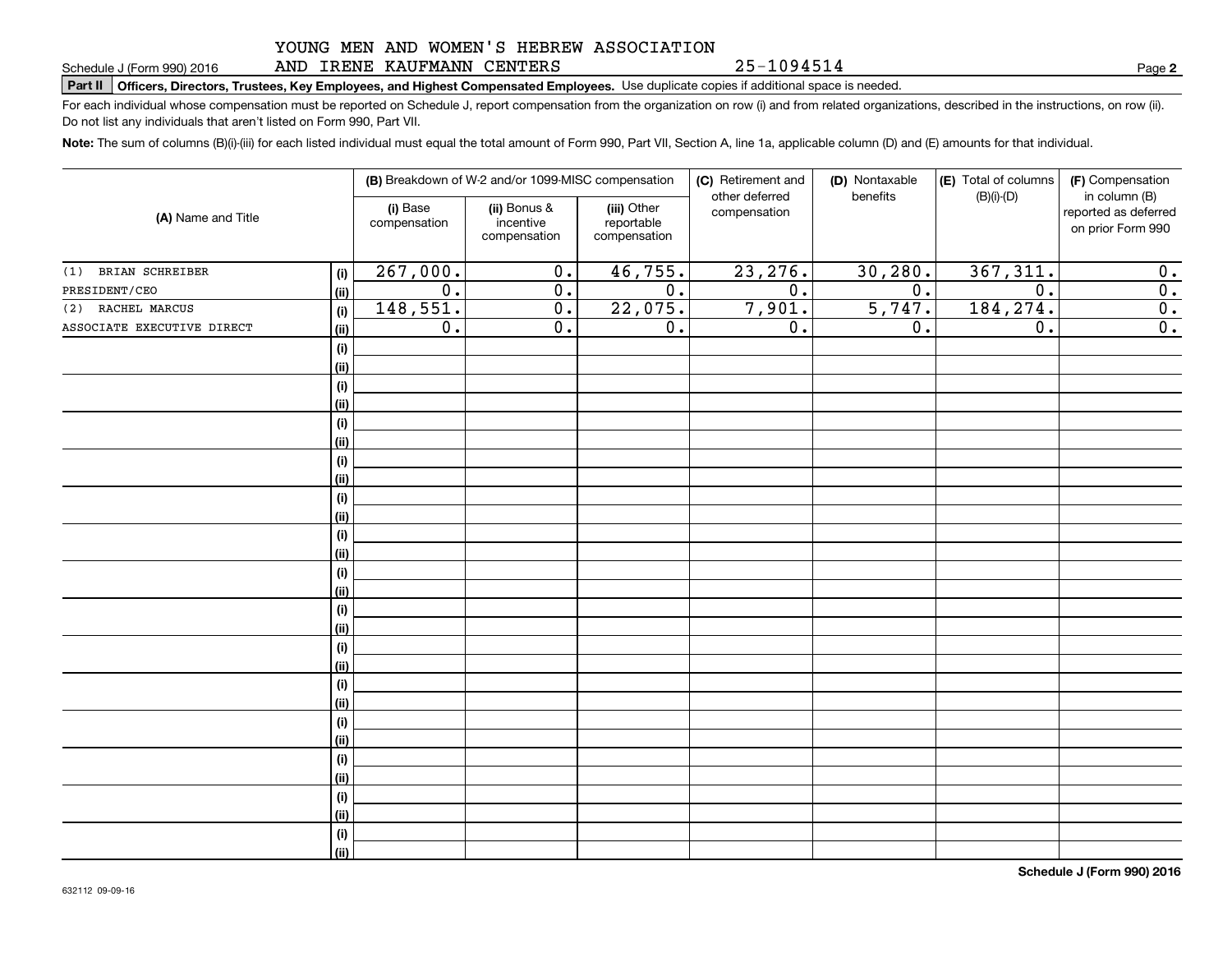#### **Part III Supplemental Information**

Schedule J (Form 990) 2016 AND IRENE KAUFMANN CENTERS<br>Part III Supplemental Information<br>Provide the information, explanation, or descriptions required for Part I, lines 1a, 1b, 3, 4a, 4b, 4c, 5a, 5b, 6a, 6b, 7, and 8, and

# PART I, LINE 1A:

ALTHOUGH TRAVEL FOR COMPANIONS IS PROVIDED IN THE CEO'S EMPLOYMENT

# AGREEMENT, THIS BENEFIT HAS NOT BEEN UTILIZED.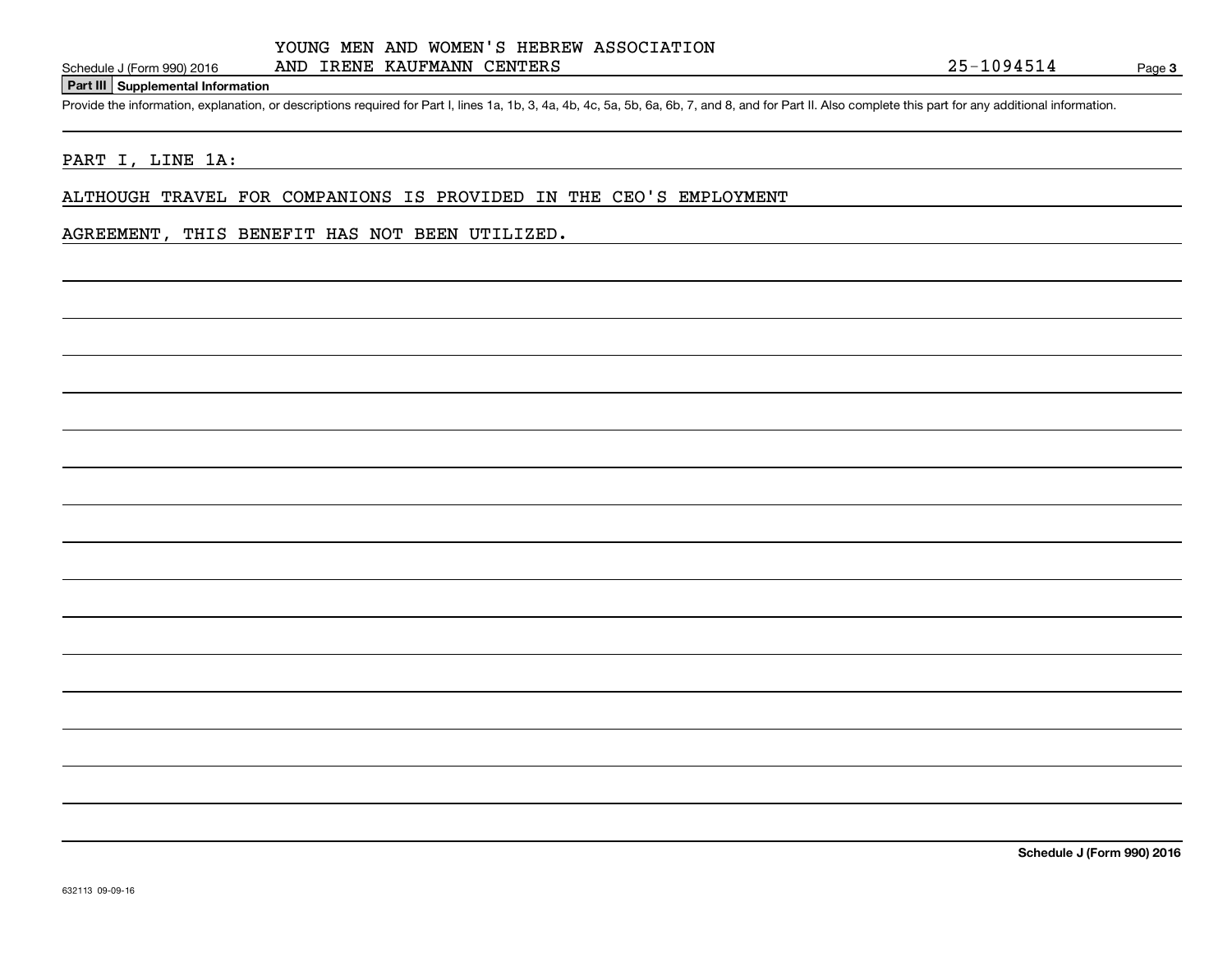**(Form 990 or 990-EZ)**

Department of the Treasury Internal Revenue Service Name of the organization

# **SCHEDULE O Supplemental Information to Form 990 or 990-EZ**

**Information about Schedule O (Form 990 or 990-EZ) and its instructions is at**  $www.irs.gov/form990.$ **Complete to provide information for responses to specific questions on Form 990 or 990-EZ or to provide any additional information. | Attach to Form 990 or 990-EZ.**

YOUNG MEN AND WOMEN'S HEBREW ASSOCIATION



**Employer identification number** AND IRENE KAUFMANN CENTERS | 25-1094514

FORM 990, PART I, DOING BUSINESS AS:

JEWISH COMMUNITY CENTER OF GREATER PITTSBURGH

FORM 990, PART III, LINE 4A, PROGRAM SERVICE ACCOMPLISHMENTS:

SPENDS PART OF HIS/HER DAY OUTSIDE THE CLASSROOM, THROUGHOUT THE JCC

FACILITY. IN ALL, ROUGHLY 320 CHILDREN ARE CURRENTLY ENROLLED IN OUR

ECD PROGRAM AT OUR SQUIRREL HILL AND SOUTH HILLS LOCATIONS, ONE OF THE

LARGEST PROGRAMS IN WESTERN PENNSYLVANIA.

AN ADDITIONAL COMPONENT OF BOTH ECD PROGRAMS IS FAMILY PLACE, PROVIDING STRUCTURED WELLNESS AND PARENTING CLASSES AND UNSTRUCTURED PLAY ACTIVITIES IN A SPECIALLY DESIGNATED AREA FOR PARENTS AND THEIR YOUNG CHILDREN. THIS PROGRAM BEGAN ROUGHLY 20 YEARS AGO AND OVER 250 FAMILIES ARE ACTIVELY ENGAGED IN ACTIVITIES.

FROM ELEMENTARY SCHOOL THROUGH HIGH SCHOOL, THE JCC PLAYS AN ACTIVE ROLE IN THE DEVELOPMENT OF OUR YOUTH. WE ADDRESS THE NEEDS OF CHILDREN AGES 5 TO 18 - FROM THE TIME THEY LEAVE PRE-SCHOOL UNTIL THEY GRADUATE FROM HIGH SCHOOL. WE ALSO RELATE TO THE NEEDS OF FAMILIES WITH CHILDREN.

LHA For Paperwork Reduction Act Notice, see the Instructions for Form 990 or 990-EZ. Schedule O (Form 990 or 990-EZ) (2016) FOR ELEMENTARY AGED CHILDREN, SERVICES FOR CHILDREN IN KINDERGARTEN THROUGH 6TH GRADE FOCUS ON OUR CLUBHOUSE AFTER-SCHOOL PROGRAM. THE 112 CHILDREN IN THE PROGRAM ARE COMPRISED PRIMARILY FROM SINGLE-PARENT FAMILIES OR TWO WORKING PARENT HOUSEHOLDS WHO DEPEND ON THIS "WRAP-AROUND" SERVICE. THE ENRICHMENT-ORIENTED PROGRAM COMBINES FREE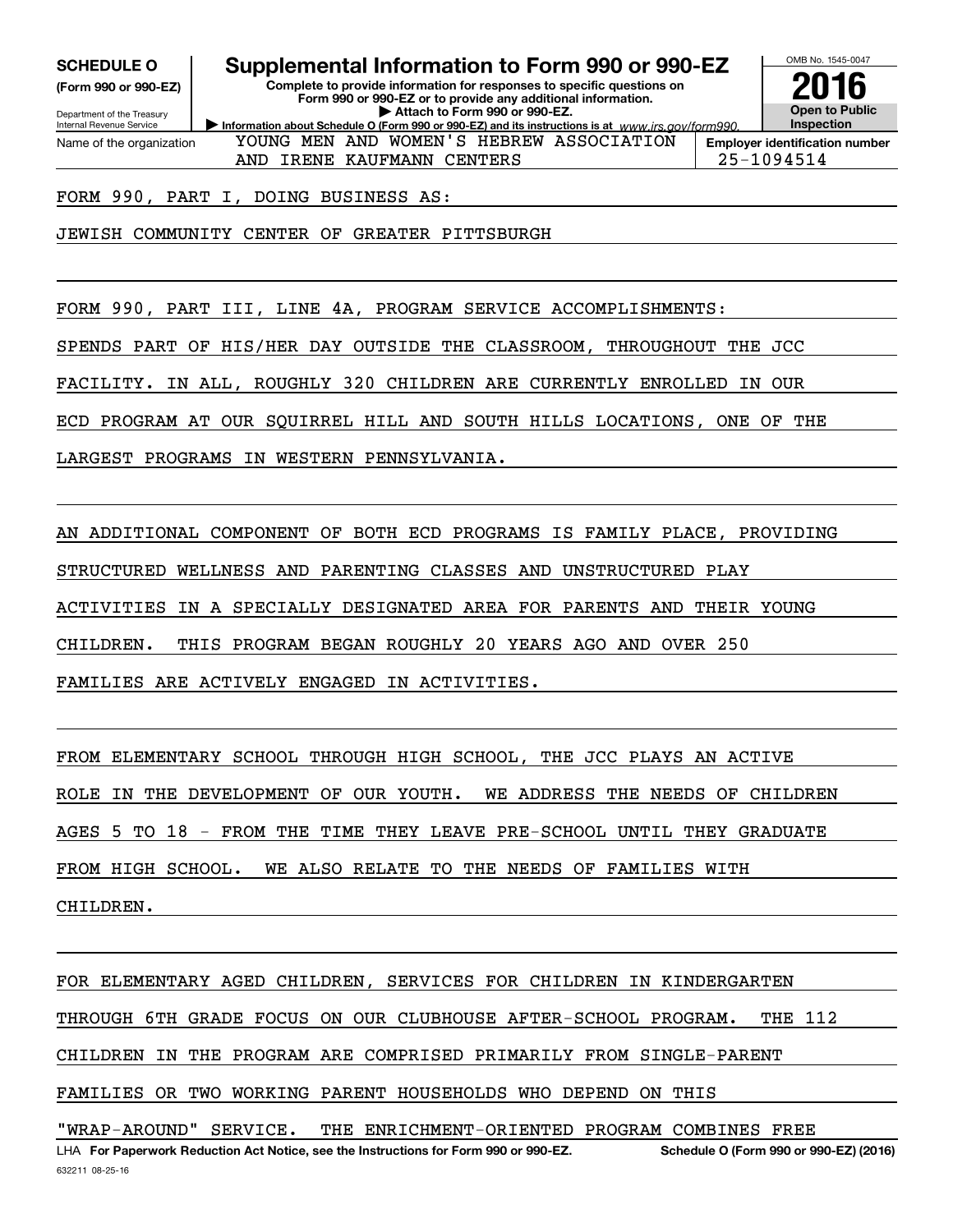| Schedule O (Form 990 or 990-EZ) (2016)<br>Page 2 |                                                                      |                                       |  |  |  |  |  |
|--------------------------------------------------|----------------------------------------------------------------------|---------------------------------------|--|--|--|--|--|
|                                                  | Name of the organization YOUNG MEN AND WOMEN'S HEBREW ASSOCIATION    | <b>Employer identification number</b> |  |  |  |  |  |
|                                                  | AND IRENE KAUFMANN CENTERS                                           | 25-1094514                            |  |  |  |  |  |
|                                                  | PLAY, ORGANIZED ACTIVITIES, SELF-DIRECTED SPECIALTIES AND HOMEWORK   |                                       |  |  |  |  |  |
| TIME.                                            | FULL-DAY PROGRAMS ARE ALSO AVAILABLE DURING SCHOOL BREAKS AND        |                                       |  |  |  |  |  |
|                                                  | SNOW DAYS. A TEEN CENTER PROGRAM SERVES 11 ADOLESCENTS WITH          |                                       |  |  |  |  |  |
|                                                  | DEVELOPMENTAL AND PHYSICAL DISABILITIES AFTER SCHOOL AND IS THE ONLY |                                       |  |  |  |  |  |
|                                                  | MODEL OF ITS KIND IN THE PITTSBURGH METROPOLITAN AREA.               |                                       |  |  |  |  |  |

BEYOND SOCIAL/RECREATIONAL, ATHLETIC, AND CULTURAL PROGRAMS FOR TEENAGERS, WE TAKE TREMENDOUS PRIDE IN A LONG OVERLOOKED AREA OF TEEN SERVICES - EMPLOYMENT. IN THE PAST FISCAL YEAR, OVER 400 TEENS WERE PROVIDED PART-TIME OR SEASONAL WORK EXPERIENCES AT THE JCC, MAKING US ONE OF THE LARGER TEEN EMPLOYERS IN THE AREA. WHILE WE ARE WELL KNOWN AS A PRIMARY PROVIDER OF EARLY CHILDHOOD, AFTER SCHOOL, AND CAMPING PROGRAMS FOR THOUSANDS OF CHILDREN, WE OFTEN PROVIDE FORMER PROGRAM PARTICIPANTS WITH THEIR FIRST EMPLOYMENT OPPORTUNITY BASED ON THESE EXPERIENCES. THE IMPORTANCE OF PROVIDING EMPLOYMENT TO TEENAGERS WAS RECENTLY VALIDATED THROUGH A STUDY BY UNIVERSITY OF MINNESOTA RESEARCHER, DR. JEYLAN MORTIMER. SHE CONCLUDED WHAT MANY FIELD PRACTITIONERS ALREADY KNOW IMPLICITLY - THAT HIGH SCHOOL STUDENTS WHO WORK PART-TIME DEMONSTRATE INCREASED CONFIDENCE, AND BETTER TIME MANAGEMENT SKILLS, THEREBY ENHANCING SUBSEQUENT ACADEMIC SUCCESS.

FORM 990, PART III, LINE 4B, PROGRAM SERVICE ACCOMPLISHMENTS: SPECIALTIES ARE OFFERED, THE OPERATING PHILOSOPHY OF JCC CAMPING IS COMMUNAL AND GROUP-ORIENTED. AS SUCH, WHILE HUNDREDS OF CHILDREN PARTICIPATE IN EACH CAMP, THE CAMPER'S EXPERIENCE IS FOCUSED ON 10 TO 12 INDIVIDUALS IN EACH GROUP/BUNK. OUR OPERATING PHILOSOPHY IS INCREASINGLY CHALLENGED BY A SPECIALTY-ORIENTED SOCIETY AND A COMPETITIVE SPECIALTY CAMP ENVIRONMENT. WE CONTINUE TO GROW OUR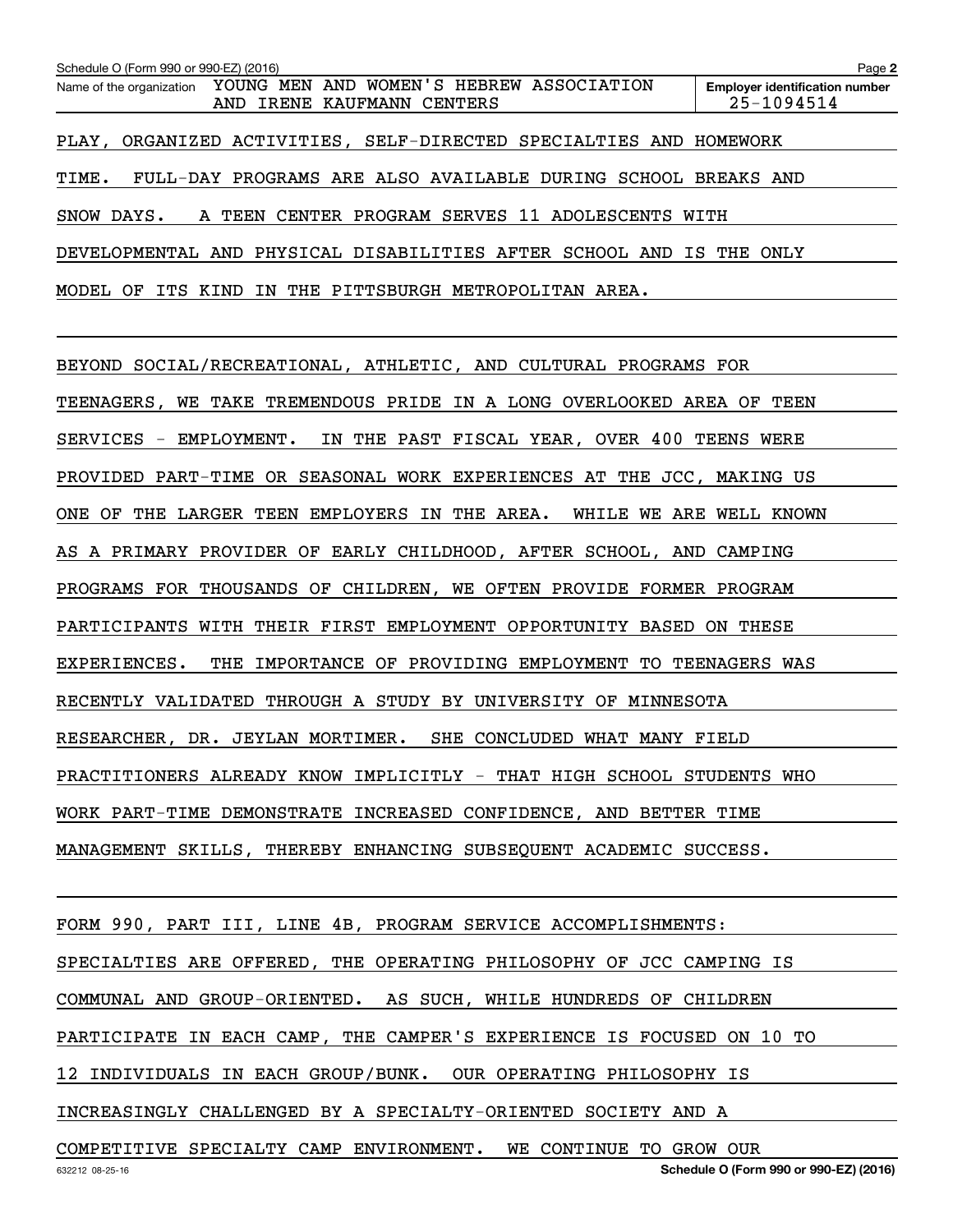| Schedule O (Form 990 or 990-EZ) (2016)<br>Name of the organization YOUNG MEN AND WOMEN'S HEBREW ASSOCIATION<br>AND IRENE KAUFMANN CENTERS | Page 2<br><b>Employer identification number</b><br>25-1094514 |  |  |  |  |  |  |
|-------------------------------------------------------------------------------------------------------------------------------------------|---------------------------------------------------------------|--|--|--|--|--|--|
| SPECIALTIES TO COMPETE IN THE MARKETPLACE, BUT WILL NOT SACRIFICE THE                                                                     |                                                               |  |  |  |  |  |  |
| GENERAL EXPERIENCE.                                                                                                                       |                                                               |  |  |  |  |  |  |

THE UNIQUE FEATURES OF EACH PROGRAM ARE: 1) JAMES & RACHEL (J&R) LEVINSON DAY CAMP WHICH HAS GROWN FROM 125 CAMPERS IN 1970 TO ALMOST 400 CHILDREN TODAY. J&R PROGRAMMING FOCUSES ON CHILDREN AGES 4-14 INTERACTING WITH THE NATURAL ENVIRONMENT OF A 100-ACRE WOODED SETTING IN MONROEVILLE; 2) EARLY CHILDHOOD CAMPS AT BOTH BRANCHES CATER TO 2 TO 5-YEAR-OLDS, 3) PERFORMING ARTS CAMPS FOR OLDER CHILDREN IN BOTH SQUIRREL HILL AND SOUTH HILLS CULMINATES IN A MUSICAL THEATER PRODUCTION; 4) SOUTH HILLS DAY CAMPS PROVIDE A GENERALIST CAMP EXPERIENCE FOR CHILDREN AGE 2 THROUGH GRADE 4, WITH SPORTS AND TRAVELING CAMP EXPERIENCES FOR OLDER CHILDREN; AND 5) EMMA KAUFMANN CAMP (EKC) OUTSIDE OF MORGANTOWN, WEST VIRGINIA, NOW IN ITS 109TH YEAR; OFFERS TWO- THREE- AND FOUR-WEEK OVERNIGHT CAMP SESSIONS AS WELL AS ONE-WEEK FIRST EXPERIENCE OPPORTUNITIES FOR CHILDREN TO BE AWAY FROM HOME IN A PROTECTED ENVIRONMENT; 6) AND INCLUSION OPPORTUNITIES FOR CHILDREN WITH DEVELOPMENT DISABILITIES ARE AN INTEGRAL ELEMENT OF OUR DAY AND RESIDENT CAMPING PROGRAMS, WITH NEW PROGRAM ELEMENTS ADDED ANNUALLY.

632212 08-25-16 FORM 990, PART III, LINE 4C, PROGRAM SERVICE ACCOMPLISHMENTS: HEALTH ORIENTED PROVIDERS TO BUILD CAPACITY IN THIS AREA. THE JCC PILOTED A PHASE III CARDIO-VASCULAR REHABILITATION SERVICES IN OUR SQUIRREL HILL BRANCH THAT INCLUDES A FORMER UPMC CARDIAC NURSING SPECIALIST WHO NOW WORKS AT THE JCC. IN ADDITION, THE JCC LAUNCHED THE "WE CAN" PROGRAM FOR ADOLESCENTS STRUGGLING WITH OBESITY IN CONJUNCTION WITH UPMC HEALTH PLAN. THE PROGRAM HAS ALREADY REACHED OVER 100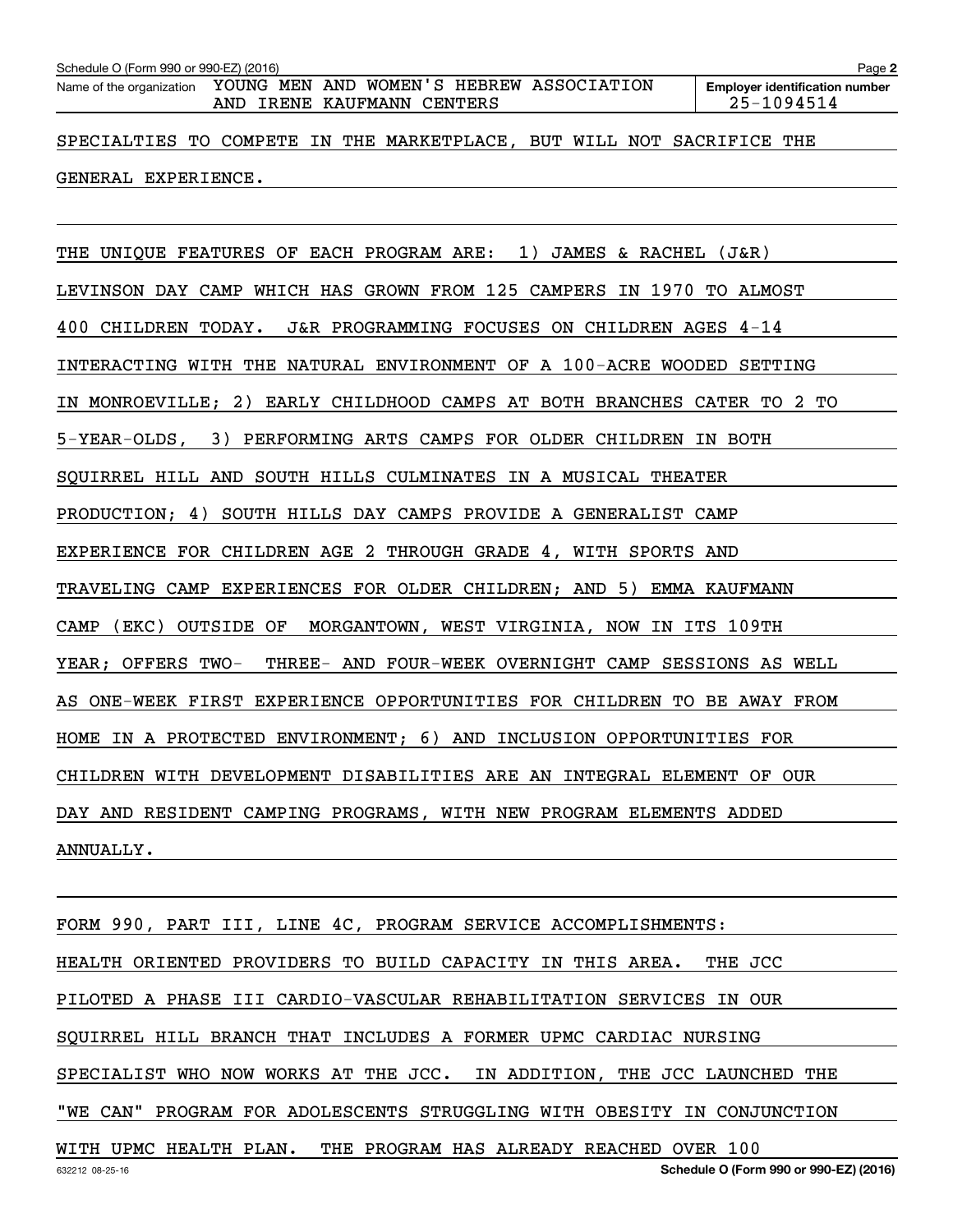**2Employer identification number** Schedule O (Form 990 or 990-EZ) (2016)<br>Name of the organization YOUNG MEN AND WOMEN'S HEBREW ASSOCIATION Employer identification number PRE-TEENS AND ADOLESCENTS. IN THE SOUTH HILLS, THE JCC HAS HELD AN ARTHRITIS EXERCISE AQUATIC PROGRAM FOR OVER 15 YEARS. BOTH BRANCHES HOLD NUMEROUS SUPPORT GROUP PROGRAMS FOR INDIVIDUALS WITH DISABILITIES, INCLUDING AN ACTIVE STROKE SURVIVORS GROUP. THIS WIDE LEVEL OF COMMUNITY BASED PROGRAMS SUPPORTS AN EARLIER STUDY BY THE JEWISH HEALTHCARE FOUNDATION WHO FOUND THE JCC A "LEADER IN RECOGNITION AND USAGE" BY THE REGION'S MOST VULNERABLE POPULATIONS - THE POOR, THE AGED, AND THOSE WITH DISABILITIES. AND IRENE KAUFMANN CENTERS 25-1094514

WITHIN THE AREA OF OLDER ADULTS, OUR PRIMARY OBJECTIVE - TO KEEP SENIORS ACTIVE, HEALTHY AND INDEPENDENT - REDUCES THE LIKELIHOOD OF HIGHER COST/LESS ATTRACTIVE ALTERNATIVES. WITHIN THIS REALM, A MAJOR COMPONENT OF OUR PROGRAM FOCUSES ON SENIOR HEALTH/WELLNESS - OFFERING SENIOR FITNESS CLASSES, EDUCATIONAL PROGRAMS AND MEDICAL SCREENINGS. WITHIN BOTH LOCATIONS, THE JCC PROVIDES OVER 40 REGULARLY SCHEDULED OLDER ADULT HEALTH AND WELLNESS CLASSES THAT CAN SERVE OVER 1,600 INDIVIDUALS WEEKLY. RECENT SURVEYS CONCLUDED THAT 95% OF PROGRAM PARTICIPANTS REPORT INCREASED CONFIDENCE IN PERFORMING ACTIVITIES OF DAILY LIVING (ADL) SKILLS, AND AN INCREASED AWARENESS OF MEDICAL CONDITIONS THAT AFFECT OLDER ADULTS. ANOTHER 65% OF PARTICIPANTS REPORT TAKING PREVENTATIVE STEPS TO AVOID SERIOUS MEDICAL CONDITIONS, AND 50% IDENTIFIED MEDICAL CONDITIONS THROUGH HEALTH SCREENINGS.

632212 08-25-16 **Schedule O (Form 990 or 990-EZ) (2016)** THE JCC'S FOCUS IN THIS AREA DERIVED FROM FINDINGS OF THE NATIONAL INSTITUTE ON AGING'S 2003 STUDY THAT "2/3 OF OLDER ADULTS DO NOT ENGAGE IN REGULAR PHYSICAL ACTIVITY THAT PROVIDE THE GREATEST OPPORTUNITY TO EXTEND YEARS OF ACTIVE INDEPENDENT LIFE, REDUCE DISABILITY, AND IMPROVE THE QUALITY OF LIFE FOR OLDER PERSONS." IN THE PAST YEARS, HEALTH AND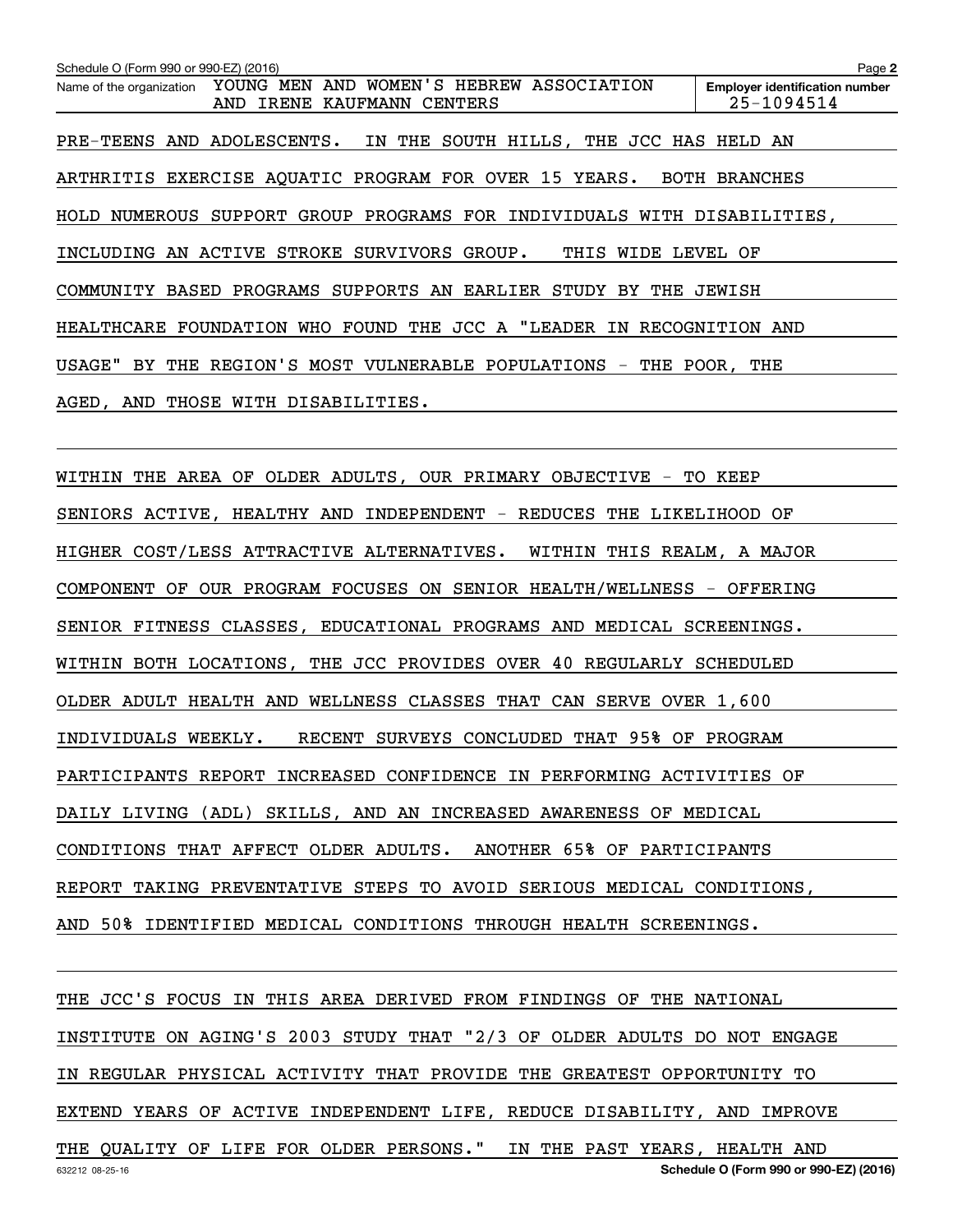**2Employer identification number** Schedule O (Form 990 or 990-EZ) (2016)<br>Name of the organization YOUNG MEN AND WOMEN'S HEBREW ASSOCIATION Employer identification number WELLNESS PROGRAMS CONTINUE TO BE THE MOST UTILIZED SERVICE AND THE LARGEST ENTRY POINT FOR THE JCC'S OLDER ADULT SERVICES. BETWEEN OUR RESPECTIVE SQUIRREL HILL AND SOUTH HILLS VENUES, WE ADDED APPROXIMATELY 400 NEW ENROLLEES TO SENIOR HEALTH AND WELLNESS PROGRAMS. IN ALL, THE TOTAL OF NEW PARTICIPANTS IS MORE THAN DOUBLE THE PROJECTED NUMBER FOR THE THREE YEAR TOTAL FOR OUTCOMES RANGING FROM INCREASING THE NUMBER OF SENIORS ENGAGED IN ANY PHYSICAL ACTIVITY TO MORE SPECIFIC MEASURES OF STRENGTH, ENDURANCE, AND FLEXIBILITY. AND IRENE KAUFMANN CENTERS 25-1094514

FORM 990, PART VI, SECTION B, LINE 11B:

THE 990 IS REVIEWED AND APPROVED BY THE AUDIT COMMITTEE EACH YEAR PRIOR TO FILING THE RETURN. THE 990 IS SHARED ELECTRONICALLY WITH THE ENTIRE BOARD ANNUALLY PRIOR TO ITS FILING WITH THE IRS.

FORM 990, PART VI, SECTION B, LINE 12C:

THE ORGANIZATION OBTAINS EXECUTED CONFLICT OF INTEREST STATEMENTS AT THE ANNUAL BOARD RETREAT EACH FALL. THOSE BOARD MEMBERS WHO DO NOT ATTEND AND/OR HAVE NOT EXECUTED ARE FOLLOWED UP BY STAFF TO ENSURE THAT THE EXECUTED STATEMENTS ARE RECEIVED BY THE NEXT SCHEDULED BOARD MEETING.

FORM 990, PART VI, SECTION B, LINE 15:

THE COMPENSATION COMMITTEE OF THE BOARD IS RESPONSIBLE FOR THE REVIEW,

BENCHMARKING ANALYSIS AND APPROVAL OF THE CEO'S COMPENSATION. THEY ALSO

REVIEW COMPENSATION AND INCENTIVES FOR ALL LEADERSHIP STAFF.

FORM 990, PART VI, SECTION C, LINE 18:

THE INFORMATION IS AVAILABLE ON THE JCC'S WEBSITE OR UPON REQUEST OF THE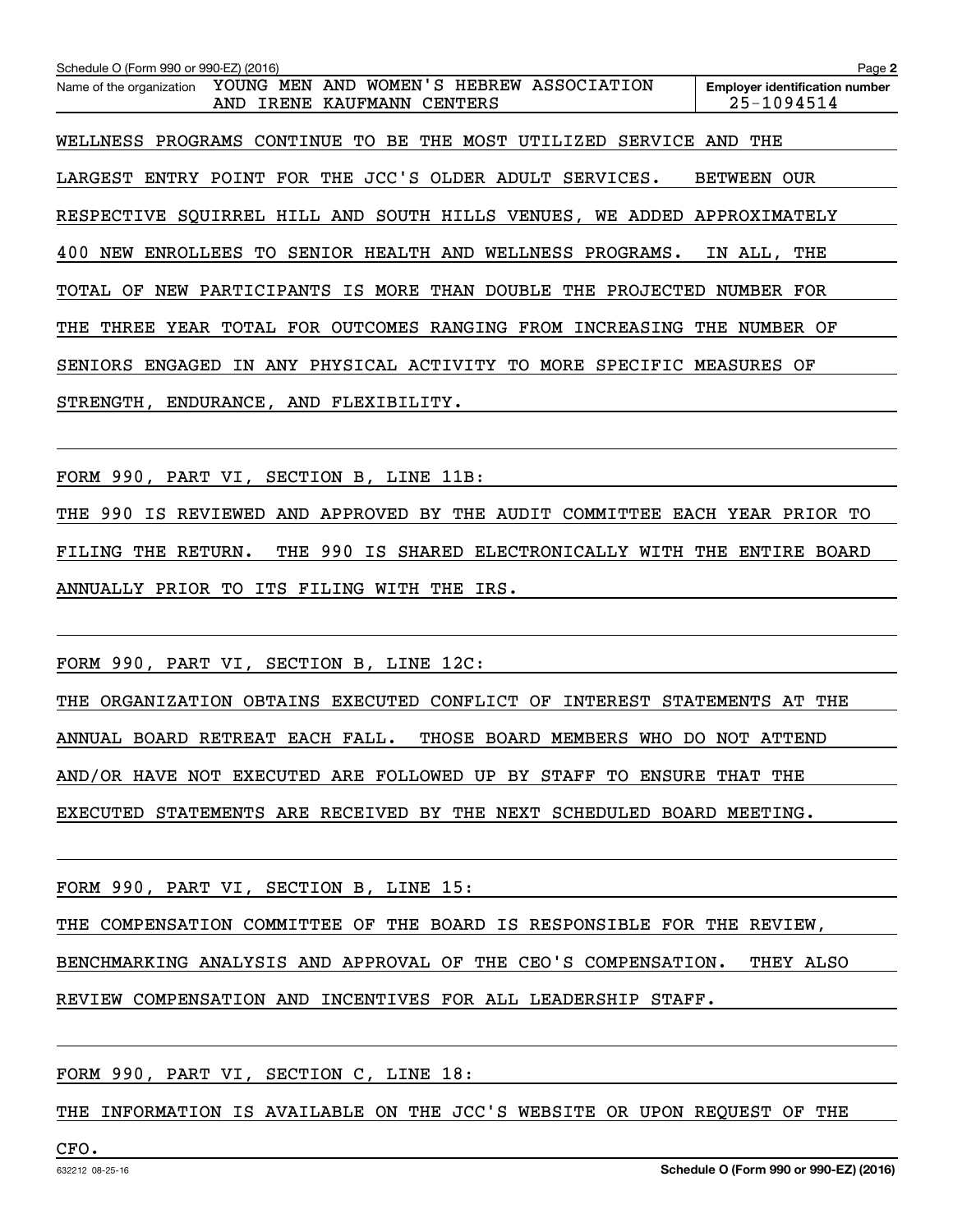| Schedule O (Form 990 or 990-EZ) (2016)                                                             | Page 2                                              |
|----------------------------------------------------------------------------------------------------|-----------------------------------------------------|
| YOUNG MEN AND WOMEN'S HEBREW ASSOCIATION<br>Name of the organization<br>AND IRENE KAUFMANN CENTERS | <b>Employer identification number</b><br>25-1094514 |
|                                                                                                    |                                                     |
| FORM 990, PART VI, SECTION C, LINE 19:                                                             |                                                     |
| INFORMATION IS AVAILABLE ON THE JCC'S WEBSITE OR UPON REQUEST OF THE<br>THE                        |                                                     |
| CFO.                                                                                               |                                                     |
|                                                                                                    |                                                     |
| FORM 990, PART IX, LINE 11G, OTHER FEES:                                                           |                                                     |
| FEES AND CONTRACT SERVICES:                                                                        |                                                     |
| PROGRAM SERVICE EXPENSES                                                                           | 2,626,629.                                          |
| MANAGEMENT AND GENERAL EXPENSES                                                                    | 44,379.                                             |
| FUNDRAISING EXPENSES                                                                               | 77,956.                                             |
| TOTAL EXPENSES                                                                                     | 2,748,964.                                          |
| TOTAL OTHER FEES ON FORM 990, PART IX, LINE 11G, COL A                                             | 2,748,964.                                          |
|                                                                                                    |                                                     |
| FORM 990, PART XII, LINE 2C:                                                                       |                                                     |
| THE AUDIT COMMITTEE ASSUMES THE RESPONSIBILITY FOR THE OVERSIGHT OF THE                            |                                                     |
| AUDIT AND SELECTION OF AN INDEPENDENT ACCOUNTANT.                                                  |                                                     |
|                                                                                                    |                                                     |
|                                                                                                    |                                                     |
|                                                                                                    |                                                     |
|                                                                                                    |                                                     |
|                                                                                                    |                                                     |
|                                                                                                    |                                                     |